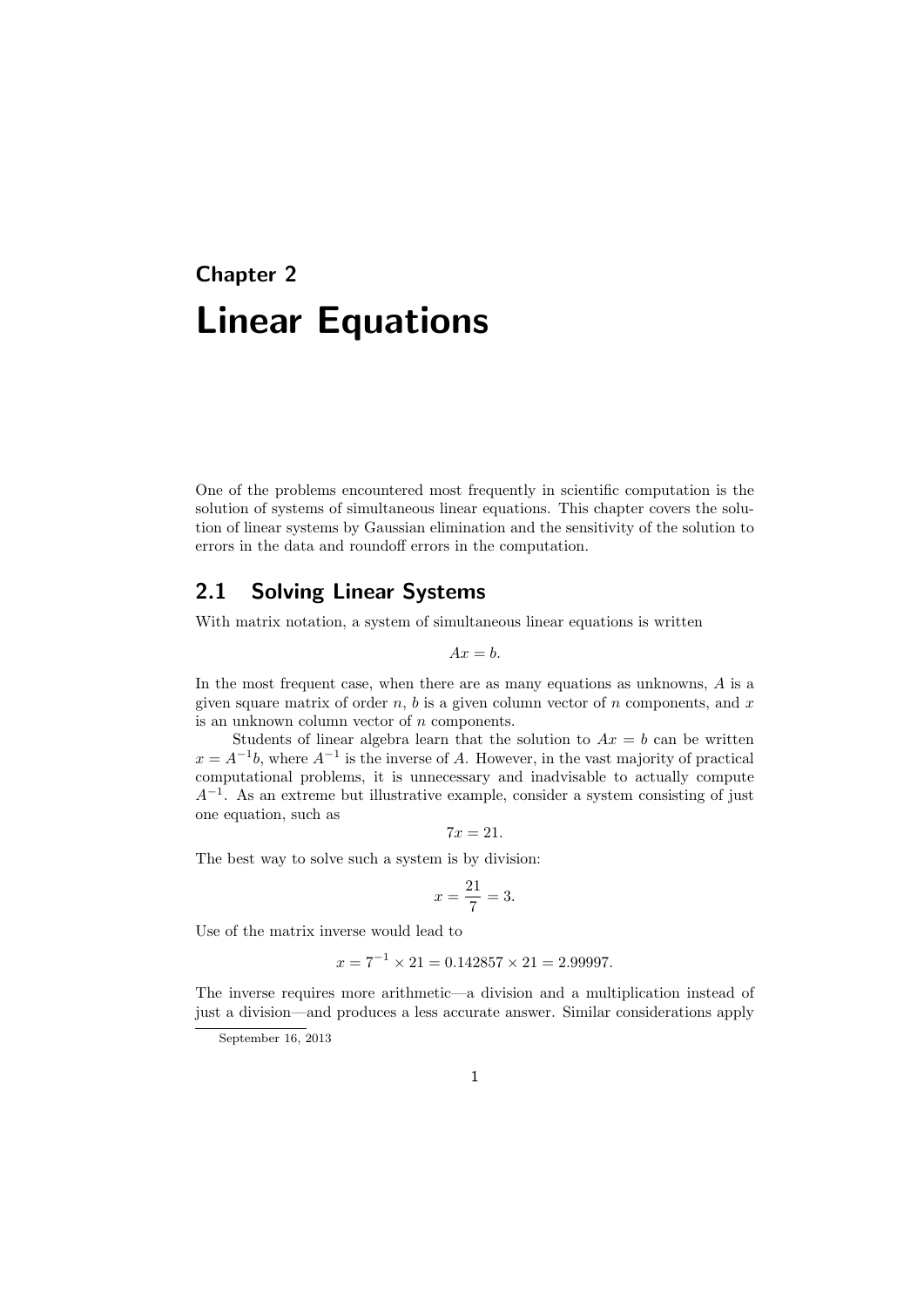to systems of more than one equation. This is even true in the common situation where there are several systems of equations with the same matrix *A* but different right-hand sides *b*. Consequently, we shall concentrate on the direct solution of systems of equations rather than the computation of the inverse.

## **2.2 The MATLAB Backslash Operator**

To emphasize the distinction between solving linear equations and computing inverses, Matlab has introduced nonstandard notation using *backward slash* and *forward slash* operators, " $\mathcal{N}$ " and "/".

If *A* is a matrix of any size and shape and *B* is a matrix with as many rows as *A*, then the solution to the system of simultaneous equations

$$
AX = B
$$

is denoted by

$$
X=A\backslash B.
$$

Think of this as dividing both sides of the equation by the coefficient matrix *A*. Because matrix multiplication is not commutative and *A* occurs on the left in the original equation, this is *left division*.

Similarly, the solution to a system with *A* on the right and *B* with as many columns as *A*,

$$
XA = B,
$$

is obtained by *right division*,

 $X = B/A$ .

This notation applies even if *A* is not square, so that the number of equations is not the same as the number of unknowns. However, in this chapter, we limit ourselves to systems with square coefficient matrices.

## **2.3 A 3-by-3 Example**

To illustrate the general linear equation solution algorithm, consider an example of order three:  $\lambda$ 

$$
\begin{pmatrix} 10 & -7 & 0 \ -3 & 2 & 6 \ 5 & -1 & 5 \end{pmatrix} \begin{pmatrix} x_1 \ x_2 \ x_3 \end{pmatrix} = \begin{pmatrix} 7 \ 4 \ 6 \end{pmatrix}.
$$

This, of course, represents the three simultaneous equations

$$
10x_1 - 7x_2 = 7,
$$
  

$$
-3x_1 + 2x_2 + 6x_3 = 4,
$$
  

$$
5x_1 - x_2 + 5x_3 = 6.
$$

The first step of the solution algorithm uses the first equation to eliminate  $x_1$  from the other equations. This is accomplished by adding 0.3 times the first equation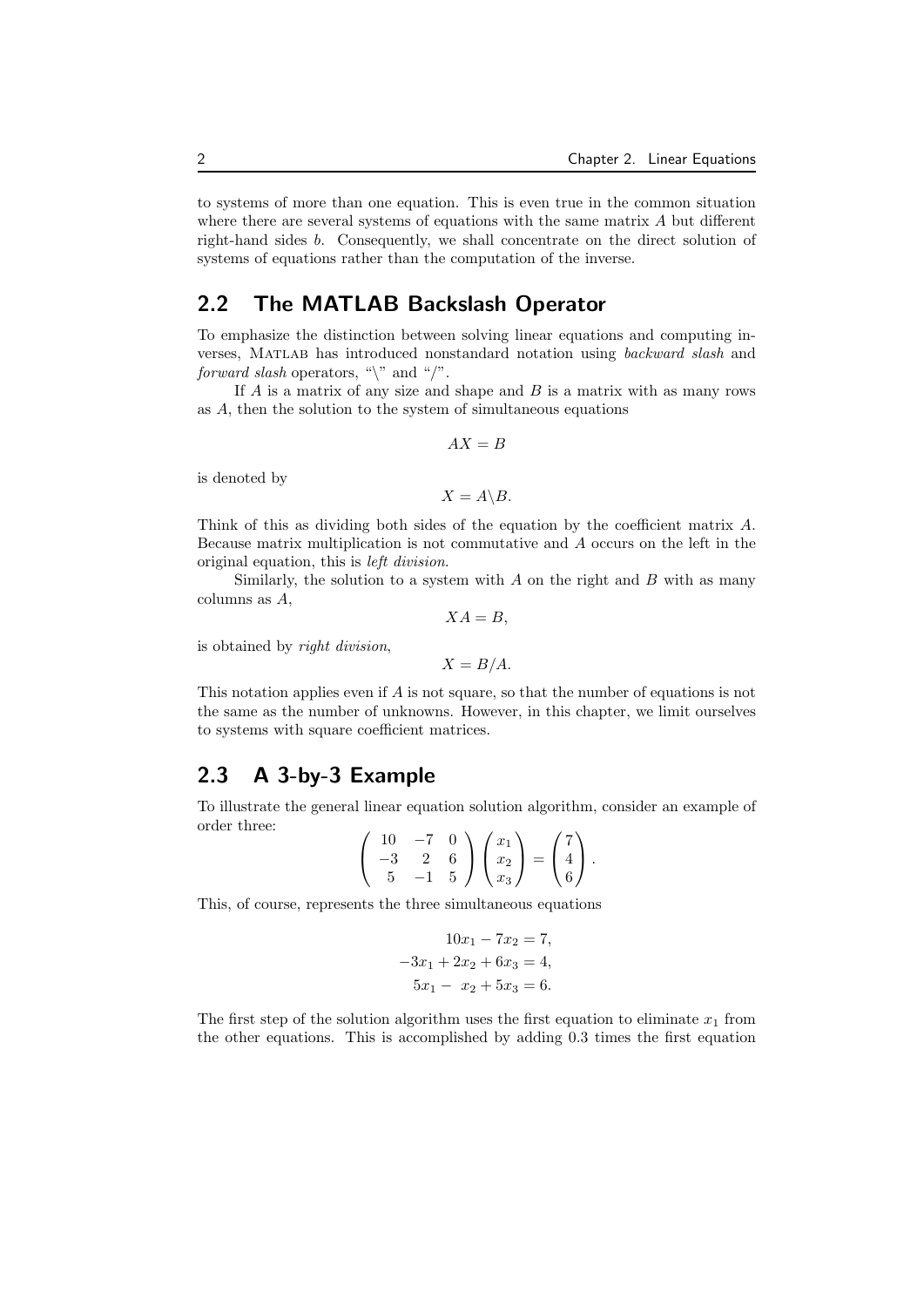to the second equation and subtracting 0.5 times the first equation from the third equation. The coefficient 10 of *x*<sup>1</sup> in the first equation is called the first *pivot* and the quantities  $-0.3$  and 0.5, obtained by dividing the coefficients of  $x_1$  in the other equations by the pivot, are called the *multipliers*. The first step changes the equations to

$$
\begin{pmatrix} 10 & -7 & 0 \ 0 & -0.1 & 6 \ 0 & 2.5 & 5 \end{pmatrix} \begin{pmatrix} x_1 \ x_2 \ x_3 \end{pmatrix} = \begin{pmatrix} 7 \ 6.1 \ 2.5 \end{pmatrix}.
$$

The second step might use the second equation to eliminate  $x_2$  from the third equation. However, the second pivot, which is the coefficient of *x*<sup>2</sup> in the second equation, would be *−*0*.*1, which is smaller than the other coefficients. Consequently, the last two equations are interchanged. This is called *pivoting*. It is not actually necessary in this example because there are no roundoff errors, but it is crucial in general:  $\sim$ 

$$
\begin{pmatrix} 10 & -7 & 0 \ 0 & 2.5 & 5 \ 0 & -0.1 & 6 \end{pmatrix} \begin{pmatrix} x_1 \ x_2 \ x_3 \end{pmatrix} = \begin{pmatrix} 7 \ 2.5 \ 6.1 \end{pmatrix}.
$$

Now the second pivot is 2.5 and the second equation can be used to eliminate *x*<sup>2</sup> from the third equation. This is accomplished by adding 0.04 times the second equation to the third equation. (What would the multiplier have been if the equations had not been interchanged?)

$$
\begin{pmatrix} 10 & -7 & 0 \ 0 & 2.5 & 5 \ 0 & 0 & 6.2 \end{pmatrix} \begin{pmatrix} x_1 \ x_2 \ x_3 \end{pmatrix} = \begin{pmatrix} 7 \ 2.5 \ 6.2 \end{pmatrix}.
$$

The last equation is now

$$
6.2x_3 = 6.2.
$$

This can be solved to give  $x_3 = 1$ . This value is substituted into the second equation:

$$
2.5x_2 + (5)(1) = 2.5.
$$

Hence  $x_2 = -1$ . Finally, the values of  $x_2$  and  $x_3$  are substituted into the first equation:

$$
10x_1 + (-7)(-1) = 7.
$$

Hence  $x_1 = 0$ . The solution is

$$
x = \begin{pmatrix} 0 \\ -1 \\ 1 \end{pmatrix}.
$$

This solution can be easily checked using the original equations:

$$
\begin{pmatrix} 10 & -7 & 0 \ -3 & 2 & 6 \ 5 & -1 & 5 \end{pmatrix} \begin{pmatrix} 0 \ -1 \ 1 \end{pmatrix} = \begin{pmatrix} 7 \ 4 \ 6 \end{pmatrix}.
$$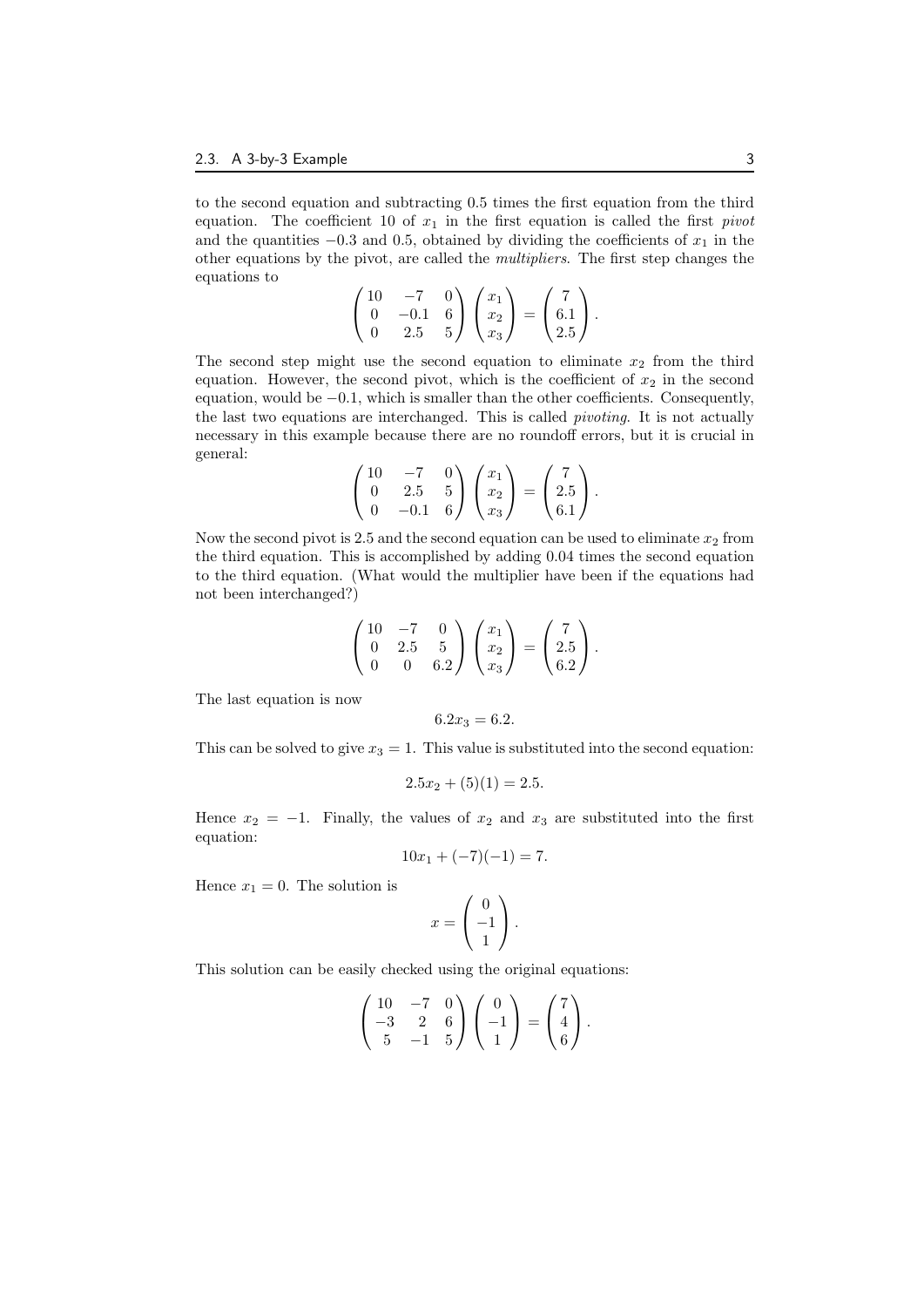The entire algorithm can be compactly expressed in matrix notation. For this example, let

$$
L = \begin{pmatrix} 1 & 0 & 0 \\ 0.5 & 1 & 0 \\ -0.3 & -0.04 & 1 \end{pmatrix}, \ U = \begin{pmatrix} 10 & -7 & 0 \\ 0 & 2.5 & 5 \\ 0 & 0 & 6.2 \end{pmatrix}, \ P = \begin{pmatrix} 1 & 0 & 0 \\ 0 & 0 & 1 \\ 0 & 1 & 0 \end{pmatrix}.
$$

The matrix *L* contains the multipliers used during the elimination, the matrix *U* is the final coefficient matrix, and the matrix *P* describes the pivoting. With these three matrices, we have

$$
LU = PA.
$$

In other words, the original coefficient matrix can be expressed in terms of products involving matrices with simpler structure.

## **2.4 Permutation and Triangular Matrices**

A *permutation matrix* is an identity matrix with the rows and columns interchanged. It has exactly one 1 in each row and column; all the other elements are 0. For example,

$$
P = \begin{pmatrix} 0 & 0 & 0 & 1 \\ 1 & 0 & 0 & 0 \\ 0 & 0 & 1 & 0 \\ 0 & 1 & 0 & 0 \end{pmatrix}.
$$

Multiplying a matrix *A* on the left by a permutation matrix to give *P A* permutes the rows of *A*. Multiplying on the right, *AP*, permutes the columns of *A*.

Matlab can also use a *permutation vector* as a row or column index to rearrange the rows or columns of a matrix. Continuing with the *P* above, let p be the vector

$$
p = [4 1 3 2]
$$

Then P<sup>\*</sup>A and  $A(p,.)$  are equal. The resulting matrix has the fourth row of A as its first row, the first row of *A* as its second row, and so on. Similarly, A\*P and  $A($ :, p) both produce the same permutation of the columns of A. The P\*A notation is closer to traditional mathematics,  $PA$ , while the  $A(p,:)$  notation is faster and uses less memory.

Linear equations involving permutation matrices are trivial to solve. The solution to

 $Px = b$ 

is simply a rearrangement of the components of *b*:

$$
x = P^T b.
$$

An *upper triangular* matrix has all its nonzero elements above or on the main diagonal. A *unit lower triangular* matrix has ones on the main diagonal and all the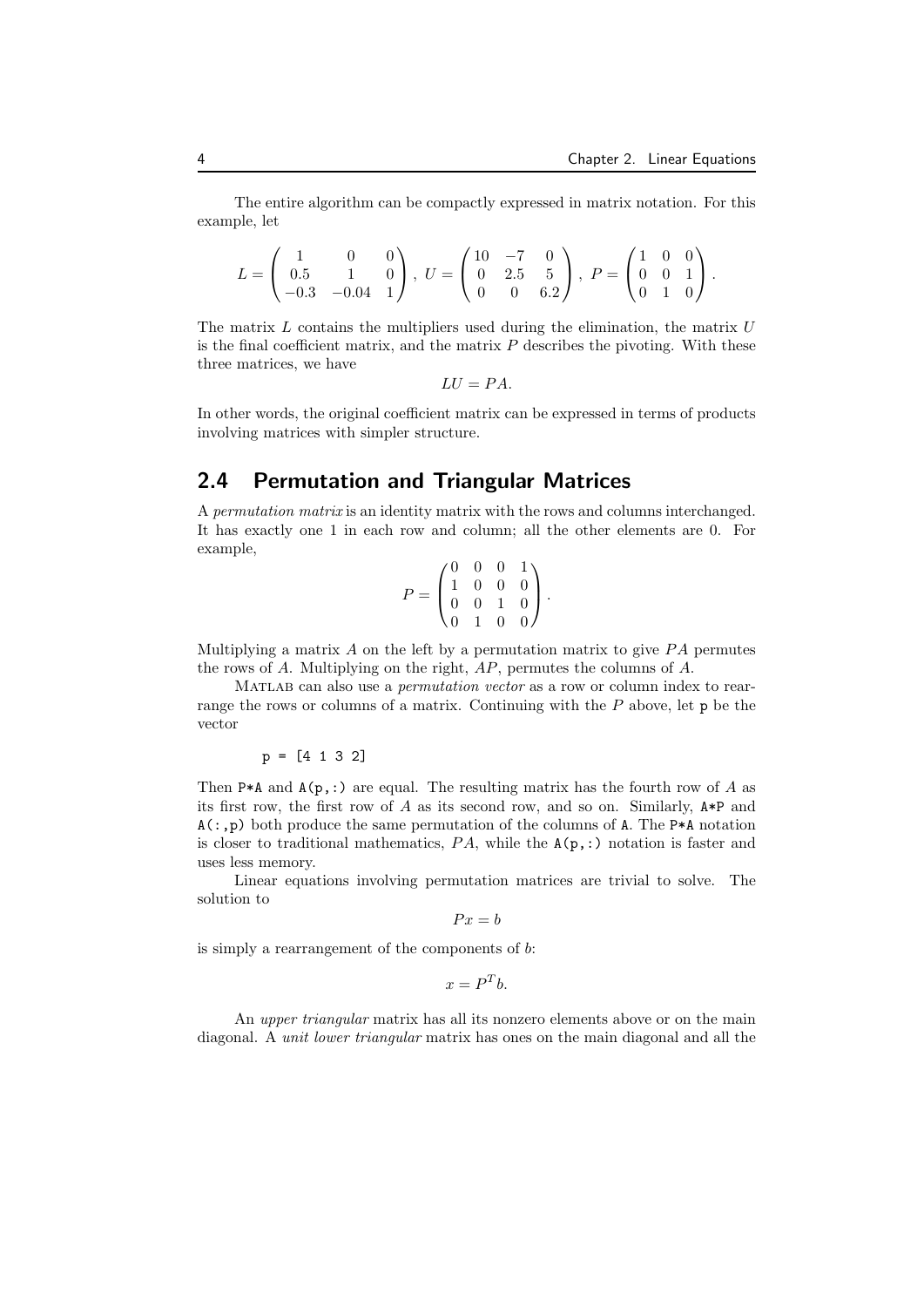rest of its nonzero elements below the main diagonal. For example,

$$
U = \begin{pmatrix} 1 & 2 & 3 & 4 \\ 0 & 5 & 6 & 7 \\ 0 & 0 & 8 & 9 \\ 0 & 0 & 0 & 10 \end{pmatrix}
$$

is upper triangular, and

$$
L=\begin{pmatrix} 1 & 0 & 0 & 0 \\ 2 & 1 & 0 & 0 \\ 3 & 5 & 1 & 0 \\ 4 & 6 & 7 & 1 \end{pmatrix}
$$

is unit lower triangular.

Linear equations involving triangular matrices are also easily solved. There are two variants of the algorithm for solving an *n*-by-*n* upper triangular system  $Ux = b$ . Both begin by solving the last equation for the last variable, then the next-to-last equation for the next-to-last variable, and so on. One subtracts multiples of the columns of *U* from *b*.

```
x = zeros(n, 1);for k = n:-1:1x(k) = b(k)/U(k, k);i = (1:k-1);
  b(i) = b(i) - x(k)*U(i,k);end
```
The other uses inner products between the rows of *U* and portions of the emerging solution *x*.

```
x = zeros(n, 1);for k = n:-1:1i = k+1:n;x(k) = (b(k) - U(k,j)*x(j))/U(k,k);end
```
## **2.5 LU Factorization**

The algorithm that is almost universally used to solve square systems of simultaneous linear equations is one of the oldest numerical methods, the systematic elimination method, generally named after C. F. Gauss. Research in the period 1955 to 1965 revealed the importance of two aspects of Gaussian elimination that were not emphasized in earlier work: the search for pivots and the proper interpretation of the effect of rounding errors.

In general, Gaussian elimination has two stages, the *forward elimination* and the *back substitution*. The forward elimination consists of *n −* 1 steps. At the *k*th step, multiples of the *k*th equation are subtracted from the remaining equations to eliminate the *k*th variable. If the coefficient of  $x_k$  is "small," it is advisable to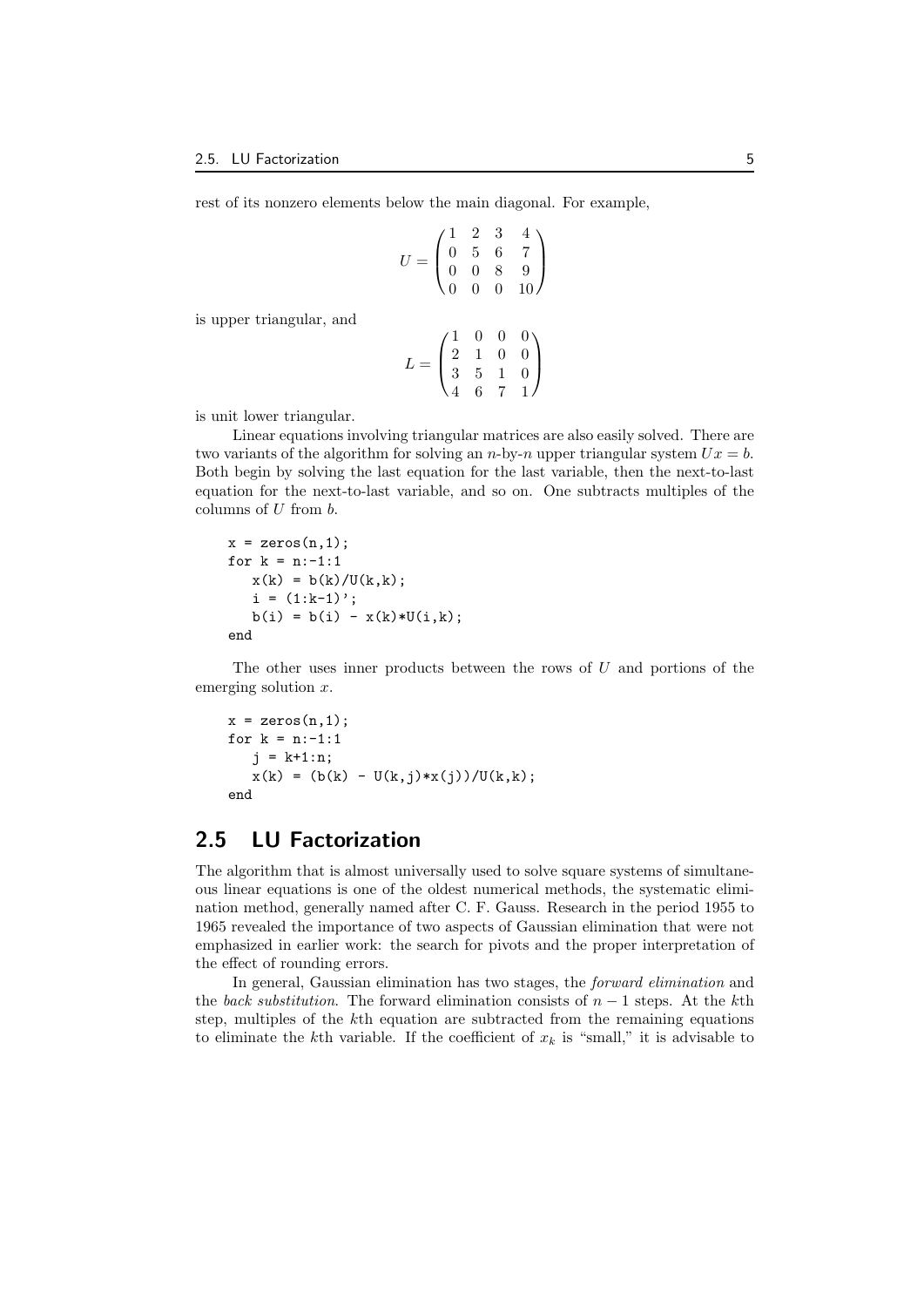interchange equations before this is done. The elimination steps can be simultaneously applied to the right-hand side, or the interchanges and multipliers saved and applied to the right-hand side later. The back substitution consists of solving the last equation for  $x_n$ , then the next-to-last equation for  $x_{n-1}$ , and so on, until  $x_1$  is computed from the first equation.

Let  $P_k$ ,  $k = 1, \ldots, n-1$ , denote the permutation matrix obtained by interchanging the rows of the identity matrix in the same way the rows of *A* are interchanged at the  $k$ <sup>th</sup> step of the elimination. Let  $M_k$  denote the unit lower triangular matrix obtained by inserting the negatives of the multipliers used at the *k*th step below the diagonal in the *k*th column of the identity matrix. Let *U* be the final upper triangular matrix obtained after the  $n-1$  steps. The entire process can be described by one matrix equation,

$$
U = M_{n-1}P_{n-1}\cdots M_2P_2M_1P_1A.
$$

It turns out that this equation can be rewritten

$$
L_1L_2\cdots L_{n-1}U=P_{n-1}\cdots P_2P_1A,
$$

where  $L_k$  is obtained from  $M_k$  by permuting and changing the signs of the multipliers below the diagonal. So, if we let

$$
L = L_1 L_2 \cdots L_{n-1},
$$
  

$$
P = P_{n-1} \cdots P_2 P_1,
$$

then we have

$$
LU = PA.
$$

The unit lower triangular matrix *L* contains all the multipliers used during the elimination and the permutation matrix *P* accounts for all the interchanges.

For our example

$$
A = \begin{pmatrix} 10 & -7 & 0 \\ -3 & 2 & 6 \\ 5 & -1 & 5 \end{pmatrix},
$$

the matrices defined during the elimination are

$$
P_1 = \begin{pmatrix} 1 & 0 & 0 \\ 0 & 1 & 0 \\ 0 & 0 & 1 \end{pmatrix}, M_1 = \begin{pmatrix} 1 & 0 & 0 \\ 0.3 & 1 & 0 \\ -0.5 & 0 & 1 \end{pmatrix},
$$
  

$$
P_2 = \begin{pmatrix} 1 & 0 & 0 \\ 0 & 0 & 1 \\ 0 & 1 & 0 \end{pmatrix}, M_2 = \begin{pmatrix} 1 & 0 & 0 \\ 0 & 1 & 0 \\ 0 & 0.04 & 1 \end{pmatrix}.
$$

The corresponding *L*'s are

$$
L_1 = \begin{pmatrix} 1 & 0 & 0 \\ 0.5 & 1 & 0 \\ -0.3 & 0 & 1 \end{pmatrix}, L_2 = \begin{pmatrix} 1 & 0 & 0 \\ 0 & 1 & 0 \\ 0 & -0.04 & 1 \end{pmatrix}.
$$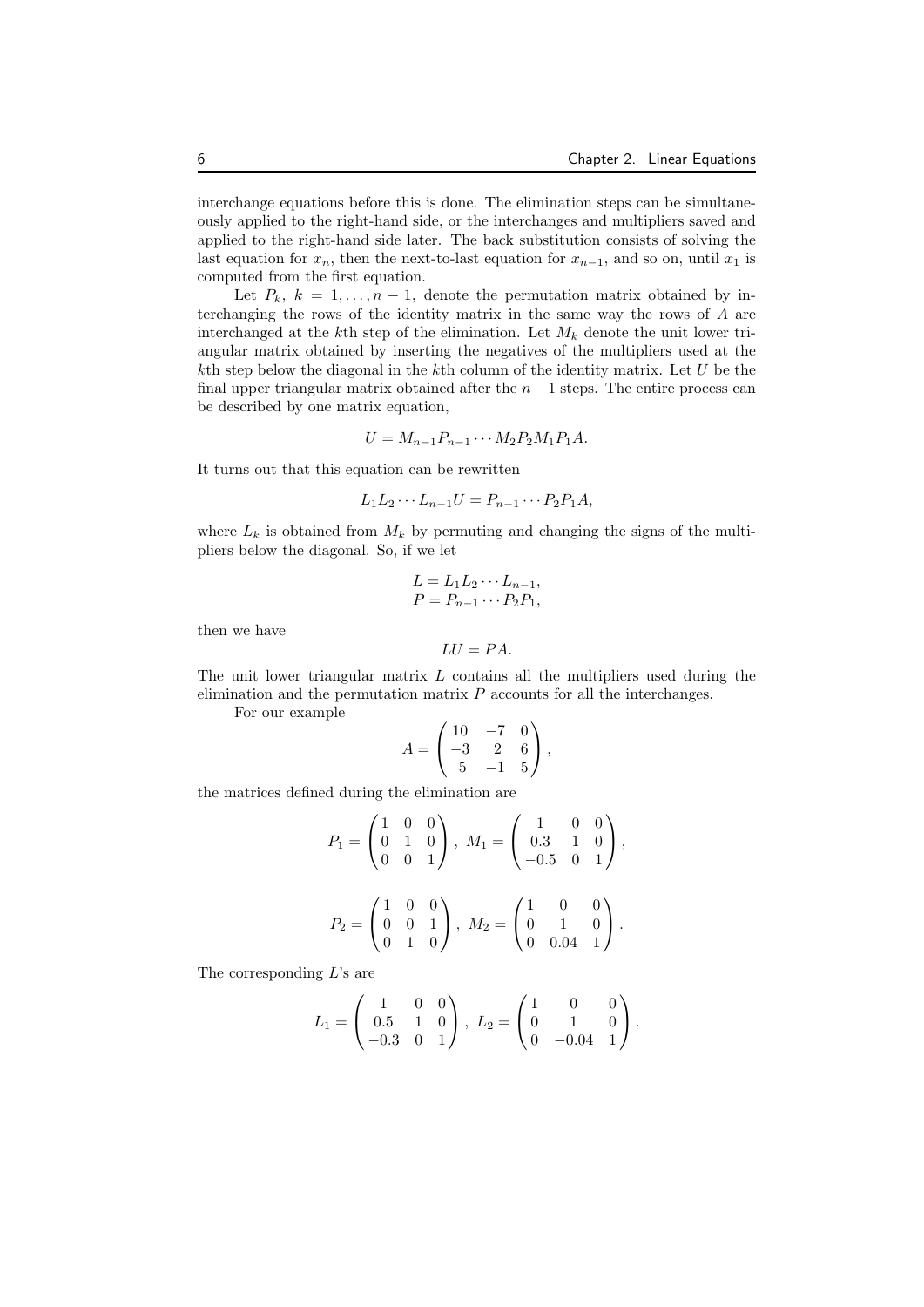The relation  $LU = PA$  is called the LU factorization or the *triangular decomposition* of *A*. It should be emphasized that nothing new has been introduced. Computationally, elimination is done by row operations on the coefficient matrix, not by actual matrix multiplication. LU factorization is simply Gaussian elimination expressed in matrix notation.

With this factorization, a general system of equations

 $Ax = b$ 

becomes a pair of triangular systems

 $Ly = Pb$ ,  $Ux = y$ .

#### **2.6 Why Is Pivoting Necessary?**

The diagonal elements of *U* are called *pivots*. The *k*th pivot is the coefficient of the *k*th variable in the *k*th equation at the *k*th step of the elimination. In our 3-by-3 example, the pivots are 10, 2.5, and 6.2. Both the computation of the multipliers and the back substitution require divisions by the pivots. Consequently, the algorithm cannot be carried out if any of the pivots are zero. Intuition should tell us that it is a bad idea to complete the computation if any of the pivots are nearly zero. To see this, let us change our example slightly to

$$
\begin{pmatrix} 10 & -7 & 0 \ -3 & 2.099 & 6 \ 5 & -1 & 5 \end{pmatrix} \begin{pmatrix} x_1 \ x_2 \ x_3 \end{pmatrix} = \begin{pmatrix} 7 \ 3.901 \ 6 \end{pmatrix}.
$$

The (2*,* 2) element of the matrix has been changed from 2.000 to 2.099, and the right-hand side has also been changed so that the exact answer is still  $(0, -1, 1)^T$ . Let us assume that the solution is to be computed on a hypothetical machine that does decimal floating-point arithmetic with five significant digits.

The first step of the elimination produces

$$
\begin{pmatrix} 10 & -7 & 0 \ 0 & -0.001 & 6 \ 0 & 2.5 & 5 \end{pmatrix} \begin{pmatrix} x_1 \ x_2 \ x_3 \end{pmatrix} = \begin{pmatrix} 7 \ 6.001 \ 2.5 \end{pmatrix}.
$$

The  $(2, 2)$  element is now quite small compared with the other elements in the matrix. Nevertheless, let us complete the elimination without using any interchanges. The next step requires adding  $2.5 \cdot 10^3$  times the second equation to the third:

$$
(5 + (2.5 \cdot 10^3)(6))x_3 = (2.5 + (2.5 \cdot 10^3)(6.001)).
$$

On the right-hand side, this involves multiplying  $6.001$  by  $2.5 \cdot 10^3$ . The result is <sup>1</sup>*.*50025*·*10<sup>4</sup> , which cannot be exactly represented in our hypothetical floating-point number system. It must be rounded to  $1.5002 \cdot 10^4$ . The result is then added to 2.5 and rounded again. In other words, both of the *5*'s shown in italics in

$$
(5+1.5000 \cdot 10^4)x_3 = (2.5+1.50025 \cdot 10^4)
$$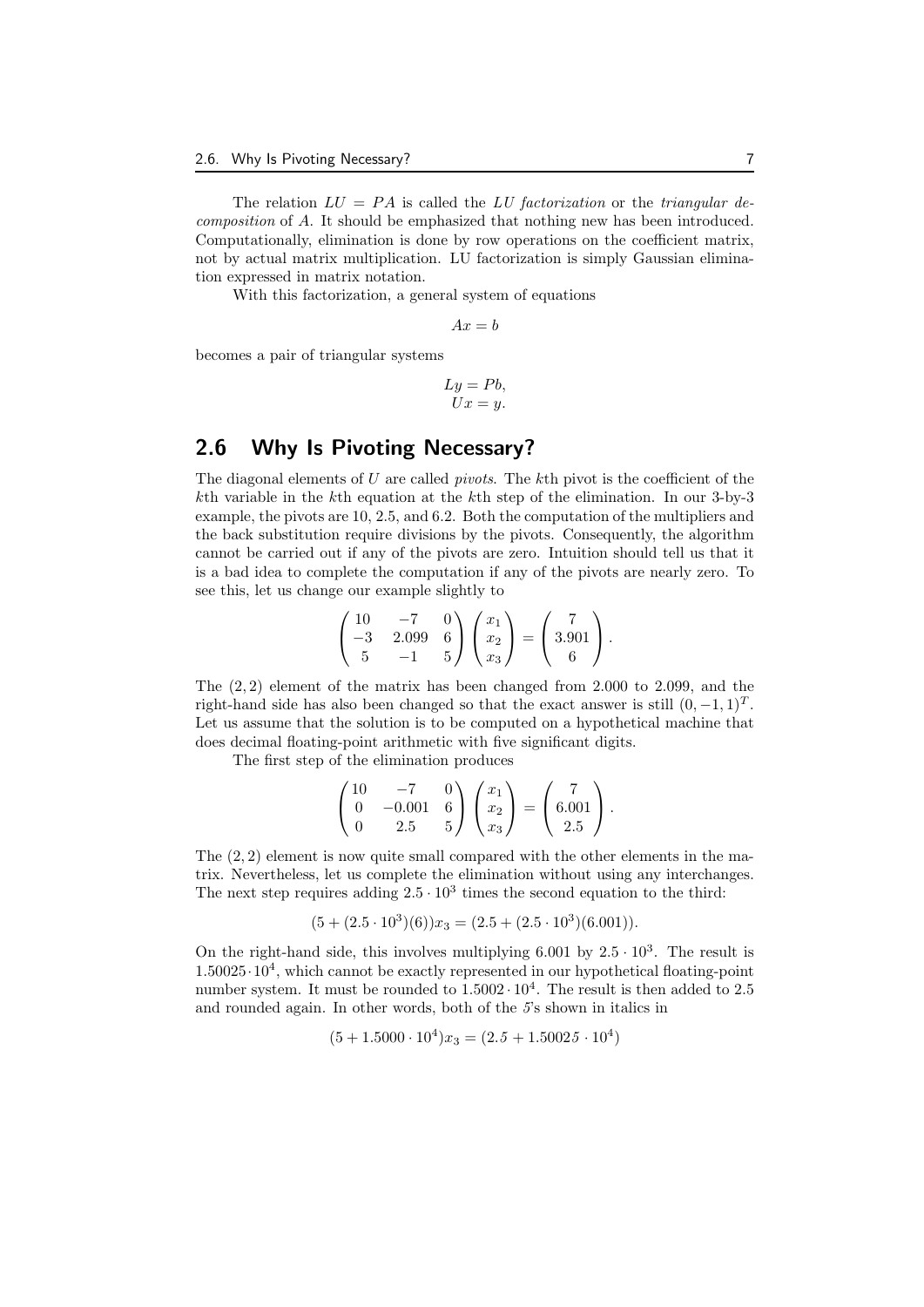are lost in roundoff errors. On this hypothetical machine, the last equation becomes

$$
1.5005 \cdot 10^4 x_3 = 1.5004 \cdot 10^4.
$$

The back substitution begins with

$$
x_3 = \frac{1.5004 \cdot 10^4}{1.5005 \cdot 10^4} = 0.99993.
$$

Because the exact answer is  $x_3 = 1$ , it does not appear that the error is too serious. Unfortunately, *x*<sup>2</sup> must be determined from the equation

$$
-0.001x_2 + (6)(0.99993) = 6.001,
$$

which gives

$$
x_2 = \frac{1.5 \cdot 10^{-3}}{-1.0 \cdot 10^{-3}} = -1.5.
$$

Finally,  $x_1$  is determined from the first equation,

$$
10x_1 + (-7)(-1.5) = 7,
$$

which gives

*x*<sup>1</sup> = *−*0*.*35*.*

Instead of  $(0, -1, 1)^T$ , we have obtained  $(-0.35, -1.5, 0.99993)^T$ .

Where did things go wrong? There was no "accumulation of rounding error" caused by doing thousands of arithmetic operations. The matrix is not close to singular. The difficulty comes from choosing a small pivot at the second step of the elimination. As a result, the multiplier is  $2.5 \cdot 10^3$ , and the final equation involves  $coefficients that are  $10^3$  times as large as those in the original problem. Roundoff$ errors that are small if compared to these large coefficients are unacceptable in terms of the original matrix and the actual solution.

We leave it to the reader to verify that if the second and third equations are interchanged, then no large multipliers are necessary and the final result is accurate. This turns out to be true in general: If the multipliers are all less than or equal to one in magnitude, then the computed solution can be proved to be satisfactory. Keeping the multipliers less than one in absolute value can be ensured by a process known as *partial pivoting*. At the *k*th step of the forward elimination, the pivot is taken to be the largest (in absolute value) element in the unreduced part of the *k*th column. The row containing this pivot is interchanged with the *k*th row to bring the pivot element into the  $(k, k)$  position. The same interchanges must be done with the elements of the right-hand side *b*. The unknowns in *x* are not reordered because the columns of *A* are not interchanged.

#### **2.7 lutx, bslashtx, lugui**

We have three functions implementing the algorithms discussed in this chapter. The first function, lutx, is a readable version of the built-in Matlab function lu.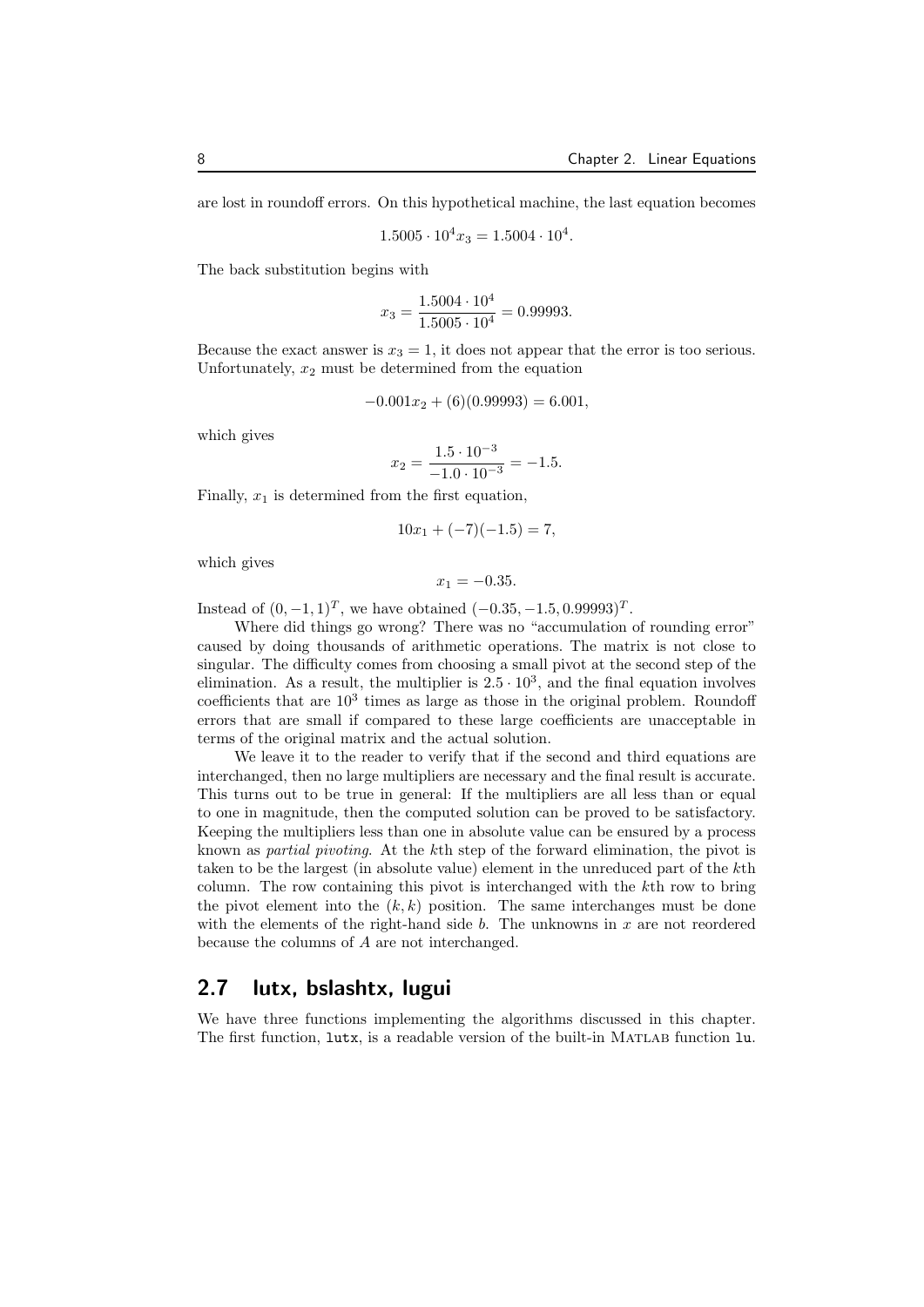There is one outer for loop on k that counts the elimination steps. The inner loops on i and j are implemented with vector and matrix operations, so that the overall function is reasonably efficient.

```
function [L, U, p] = \text{lutz}(A)%LU Triangular factorization
\lambda [L,U,p] = lutx(A) produces a unit lower triangular
% matrix L, an upper triangular matrix U, and a
% permutation vector p, so that L*U = A(p,:).
[n,n] = size(A);p = (1:n)'
for k = 1:n-1% Find largest element below diagonal in k-th column
   [r,m] = max(abs(A(k:n,k)));
   m = m+k-1;% Skip elimination if column is zero
   if (A(m,k) = 0)% Swap pivot row
      if (m \tilde{-} k)A([k \; m],:) = A([m \; k], :);p([k \; m]) = p([m \; k]);end
      % Compute multipliers
      i = k+1:n;A(i,k) = A(i,k)/A(k,k);% Update the remainder of the matrix
      j = k+1:n;A(i,j) = A(i,j) - A(i,k)*A(k,j);end
end
% Separate result
L = \text{tril}(A, -1) + \text{eye}(n, n);U = \text{triu}(A);
```
Study this function carefully. Almost all the execution time is spent in the statement

$$
A(i,j) = A(i,j) - A(i,k)*A(k,j);
$$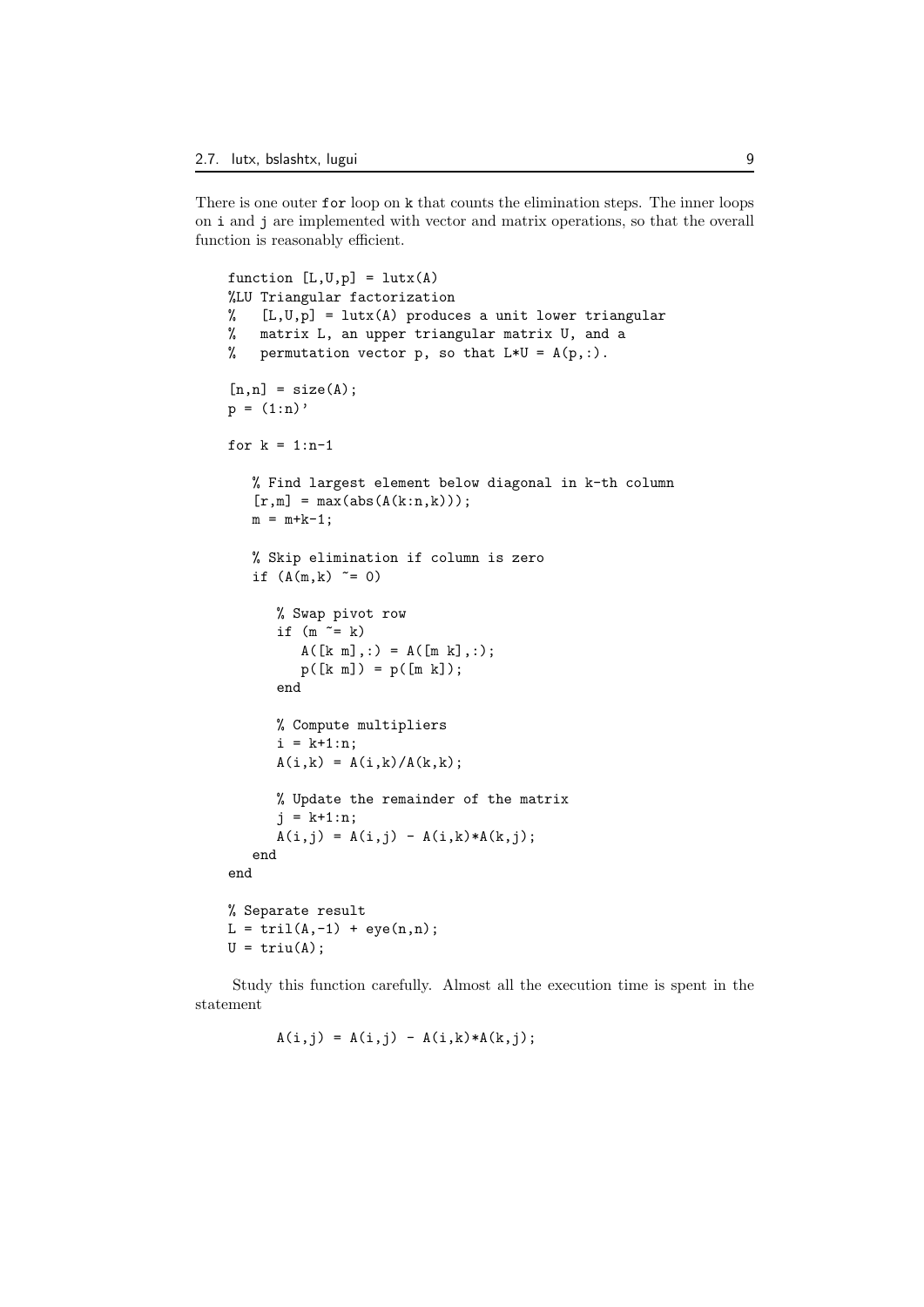At the kth step of the elimination, i and j are index vectors of length n-k. The operation  $A(i,k) * A(k,j)$  multiplies a column vector by a row vector to produce a square, rank one matrix of order n-k. This matrix is then subtracted from the submatrix of the same size in the bottom right corner of A. In a programming language without vector and matrix operations, this update of a portion of A would be done with doubly nested loops on i and j.

The second function, bslashtx, is a simplified version of the built-in MATLAB backslash operator. It begins by checking for three important special cases: lower triangular, upper triangular, and symmetric positive definite. Linear systems with these properties can be solved in less time than a general system.

```
function x = bslashtx(A, b)% BSLASHTX Solve linear system (backslash)
% x = bslashtx(A, b) solves A * x = b[n,n] = size(A);if isequal(triu(A,1),zeros(n,n))
  % Lower triangular
   x = forward(A,b);return
elseif isequal(tril(A,-1),zeros(n,n))
   % Upper triangular
   x =backsubs(A, b);
   return
elseif isequal(A,A')
   [R, fail] = chol(A);if ~fail
      % Positive definite
      y = forward(R', b);
      x = backsubs(R, y);
      return
   end
end
```
If none of the special cases is detected, bslashtx calls lutx to permute and factor the coefficient matrix, then uses the permutation and factors to complete the solution of a linear system.

```
% Triangular factorization
[L,U,p] = \text{lutz}(A);% Permutation and forward elimination
y = forward(L,b(p));% Back substitution
x = backsubs(U, y);
```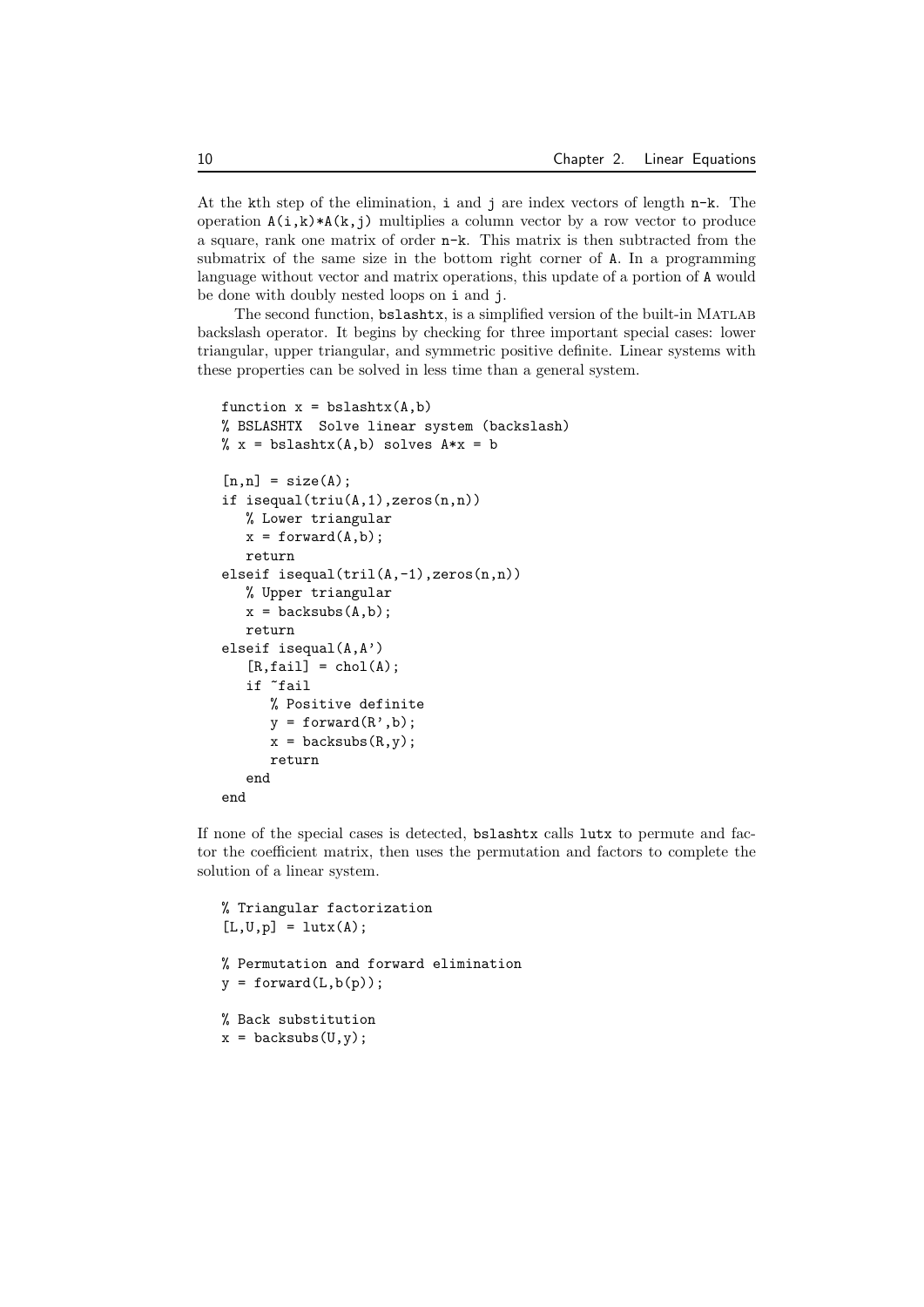The bslashtx function employs subfunctions to carry out the solution of lower and upper triangular systems.

```
function x = forward(L, x)% FORWARD. Forward elimination.
% For lower triangular L, x = forward(L, b) solves L*x = b.
[n,n] = size(L):
for k = 1:nj = 1:k-1;x(k) = (x(k) - L(k, j) * x(j)) / L(k, k);end
function x = backsubs (U, x)% BACKSUBS. Back substitution.
% For upper triangular U, x = backsubs(U,b) solves U*x = b.
[n,n] = size(U);for k = n:-1:1j = k+1:n;x(k) = (x(k) - U(k,j) * x(j)) / U(k,k);end
```
A third function, lugui, shows the steps in LU decomposition by Gaussian elimination. It is a version of lutx that allows you to experiment with various pivot selection strategies. At the *k*th step of the elimination, the largest element in the unreduced portion of the *k*th column is shown in magenta. This is the element that partial pivoting would ordinarily select as the pivot. You can then choose among four different pivoting strategies:

- Pick a pivot. Use the mouse to pick the magenta element, or any other element, as pivot.
- Diagonal pivoting. Use the diagonal element as the pivot.
- Partial pivoting. Same strategy as lu and lutx.
- *•* Complete pivoting. Use the largest element in the unfactored submatrix as the pivot.

The chosen pivot is shown in red and the resulting elimination step is taken. As the process proceeds, the emerging columns of L are shown in green and the emerging rows of U in blue.

## **2.8 Effect of Roundoff Errors**

The rounding errors introduced during the solution of a linear system of equations almost always cause the computed solution—which we now denote by *x∗*—to differ somewhat from the theoretical solution  $x = A^{-1}b$ . In fact, if the elements of x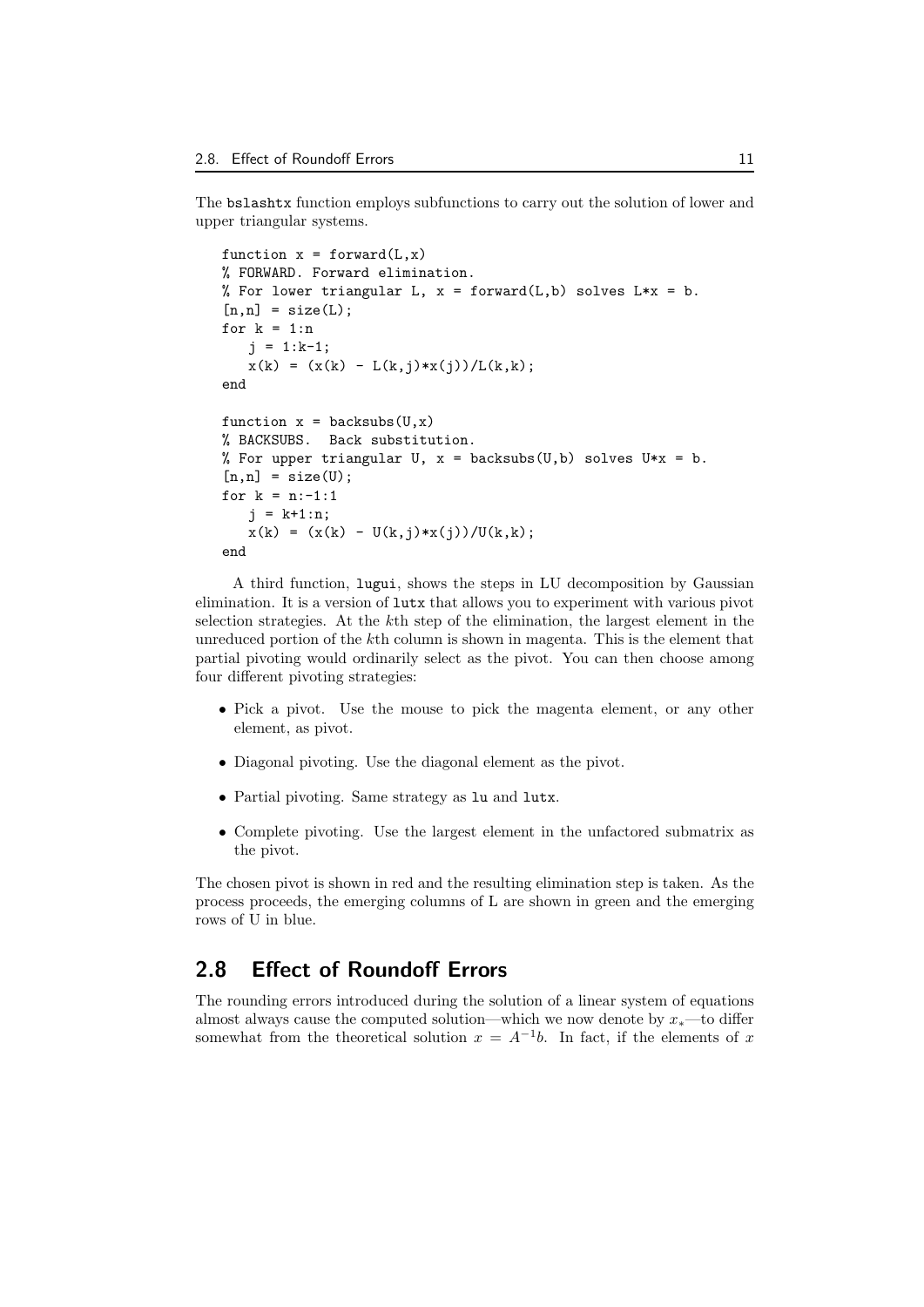are not floating-point numbers, then *x<sup>∗</sup>* cannot equal *x*. There are two common measures of the discrepancy in *x∗*: the *error*,

$$
e=x-x_*,
$$

and the *residual*,

$$
r = b - Ax_*.
$$

Matrix theory tells us that, because *A* is nonsingular, if one of these is zero, the other must also be zero. But they are not necessarily both "small" at the same time. Consider the following example:

$$
\begin{pmatrix} 0.780 & 0.563 \\ 0.913 & 0.659 \end{pmatrix} \begin{pmatrix} x_1 \\ x_2 \end{pmatrix} = \begin{pmatrix} 0.217 \\ 0.254 \end{pmatrix}.
$$

What happens if we carry out Gaussian elimination with partial pivoting on a hypothetical three-digit decimal computer? First, the two rows (equations) are interchanged so that 0.913 becomes the pivot. Then the multiplier

$$
\frac{0.780}{0.913} = 0.854
$$
 (to three places)

is computed. Next, 0.854 times the new first row is subtracted from the new second row to produce the system

$$
\begin{pmatrix} 0.913 & 0.659 \\ 0 & 0.001 \end{pmatrix} \begin{pmatrix} x_1 \\ x_2 \end{pmatrix} = \begin{pmatrix} 0.254 \\ 0.001 \end{pmatrix}.
$$

Finally, the back substitution is carried out:

$$
x_2 = \frac{0.001}{0.001} = 1.00
$$
 (exactly),  
\n
$$
x_1 = \frac{0.254 - 0.659x_2}{0.913}
$$
  
\n= -0.443 (to three places).

Thus the computed solution is

$$
x_* = \left(\begin{array}{c} -0.443\\ 1.000 \end{array}\right).
$$

To assess the accuracy without knowing the exact answer, we compute the residuals (exactly):

$$
r = b - Ax_* = \begin{pmatrix} 0.217 - ((0.780)(-0.443) + (0.563)(1.00)) \\ 0.254 - ((0.913)(-0.443) + (0.659)(1.00)) \end{pmatrix}
$$

$$
= \begin{pmatrix} -0.000460 \\ -0.000541 \end{pmatrix}.
$$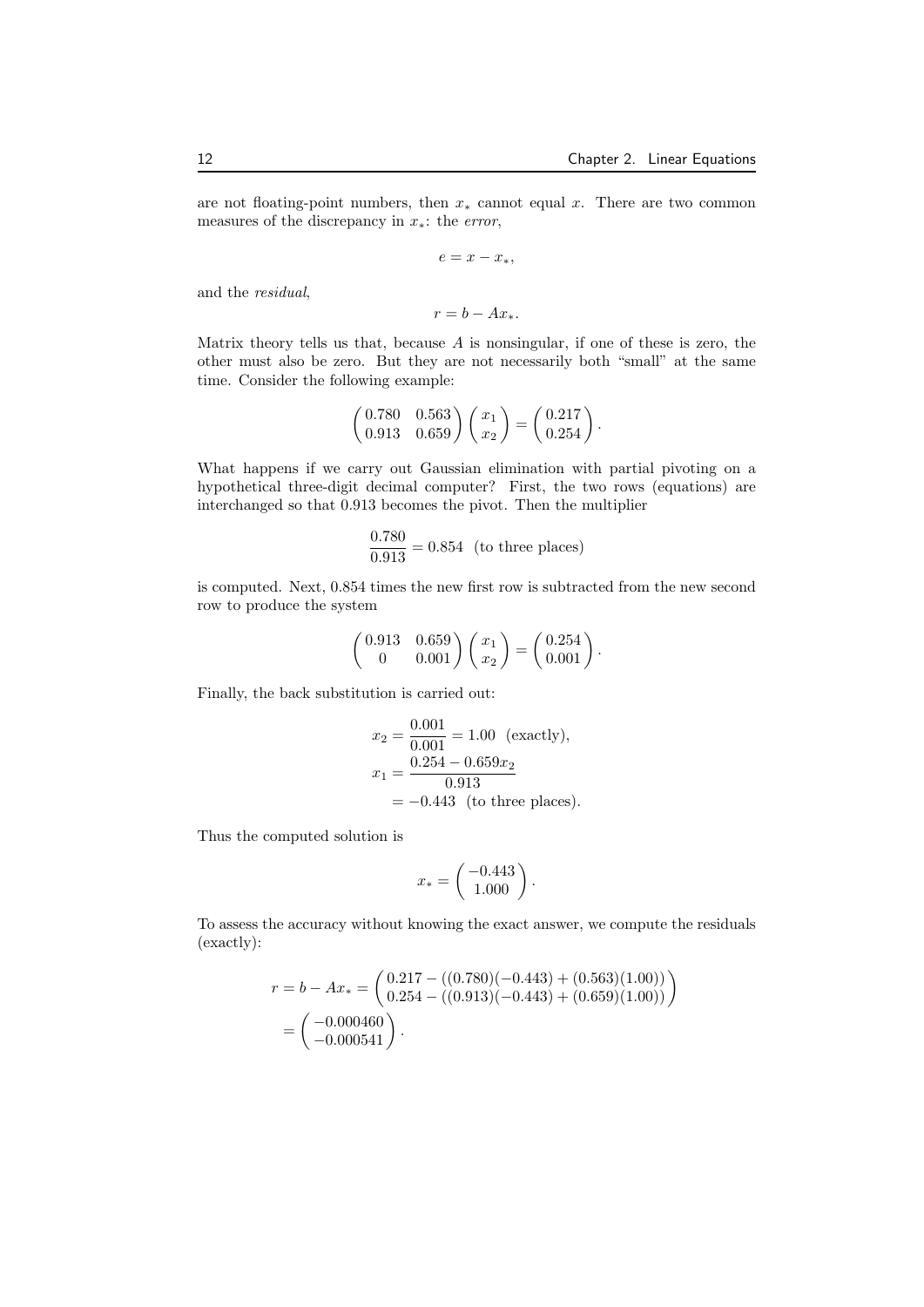The *residuals* are less than 10*−*<sup>3</sup> . We could hardly expect better on a three-digit machine. However, it is easy to see that the exact solution to this system is

$$
x = \begin{pmatrix} 1.000 \\ -1.000 \end{pmatrix}.
$$

So the components of our computed solution actually have the wrong signs; the *error* is larger than the solution itself.

Were the small residuals just a lucky fluke? You should realize that this example is highly contrived. The matrix is very close to being singular and is *not* typical of most problems encountered in practice. Nevertheless, let us track down the reason for the small residuals.

If Gaussian elimination with partial pivoting is carried out for this example on a computer with six or more digits, the forward elimination will produce a system something like

$$
\begin{pmatrix} 0.913000 & 0.659000 \\ 0 & -0.000001 \end{pmatrix} \begin{pmatrix} x_1 \\ x_2 \end{pmatrix} = \begin{pmatrix} 0.254000 \\ 0.000001 \end{pmatrix}.
$$

Notice that the sign of  $U_{2,2}$  differs from that obtained with three-digit computation. Now the back substitution produces

$$
x_2 = \frac{0.000001}{-0.000001} = -1.00000,
$$
  
\n
$$
x_1 = \frac{0.254 - 0.659x_2}{0.913}
$$
  
\n= 1.00000,

the exact answer. On our three-digit machine, *x*<sup>2</sup> was computed by dividing two quantities, both of which were on the order of rounding errors and one of which did not even have the correct sign. Hence  $x_2$  can turn out to be almost anything. Then this arbitrary value of  $x_2$  was substituted into the first equation to obtain  $x_1$ .

We can reasonably expect the residual from the first equation to be small  $x_1$  was computed in such a way as to make this certain. Now comes a subtle but crucial point. We can also expect the residual from the second equation to be small, *precisely because the matrix is so close to being singular*. The two equations are very nearly multiples of one another, so any pair  $(x_1, x_2)$  that nearly satisfies the first equation will also nearly satisfy the second. If the matrix were known to be exactly singular, we would not need the second equation at all—any solution of the first would automatically satisfy the second.

In Figure 2.1, the exact solution is marked with a circle and the computed solution with an asterisk. Even though the computed solution is far from the exact intersection, it is close to both lines because they are nearly parallel.

Although this example is contrived and atypical, the conclusion we reached is not. It is probably the single most important fact that we have learned about matrix computation since the invention of the digital computer:

*Gaussian elimination with partial pivoting is guaranteed to produce small residuals.*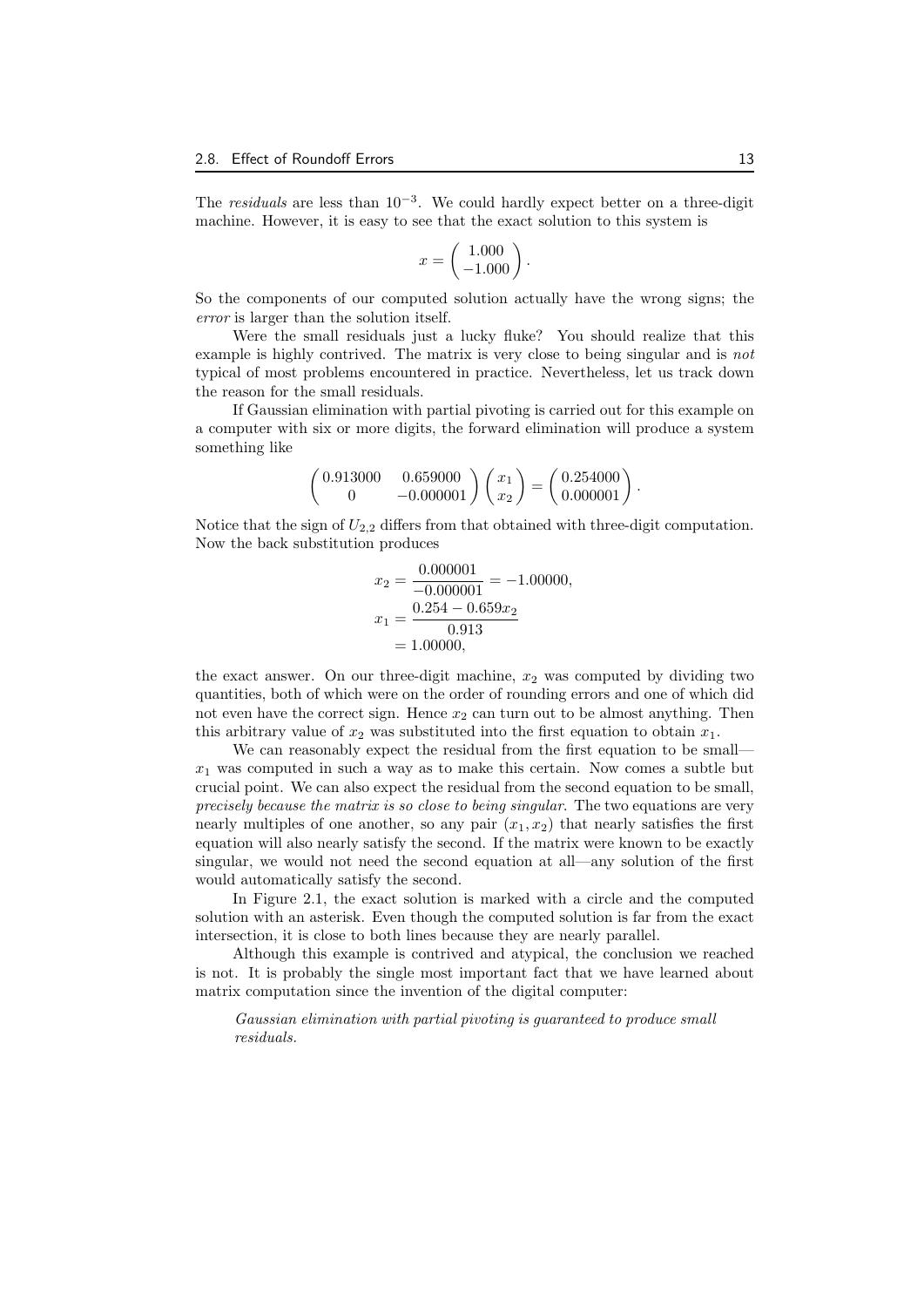

**Figure 2.1.** *The computed solution, marked by an asterisk, shows a large error, but a small residual.*

Now that we have stated it so strongly, we must make a couple of qualifying remarks. By "guaranteed" we mean it is possible to prove a precise theorem that assumes certain technical details about how the floating-point arithmetic system works and that establishes certain inequalities that the components of the residual must satisfy. If the arithmetic units work some other way or if there is a bug in the particular program, then the "guarantee" is void. Furthermore, by "small" we mean on the order of roundoff error *relative to* three quantities: the size of the elements of the original coefficient matrix, the size of the elements of the coefficient matrix at intermediate steps of the elimination process, and the size of the elements of the computed solution. If any of these are "large," then the residual will not necessarily be small in an absolute sense. Finally, even if the residual is small, we have made no claims that the error will be small. The relationship between the size of the residual and the size of the error is determined in part by a quantity known as the *condition number* of the matrix, which is the subject of the next section.

## **2.9 Norms and Condition Numbers**

The coefficients in the matrix and right-hand side of a system of simultaneous linear equations are rarely known exactly. Some systems arise from experiments, and so the coefficients are subject to observational errors. Other systems have coefficients given by formulas that involve roundoff error in their evaluation. Even if the system can be stored exactly in the computer, it is almost inevitable that roundoff errors will be introduced during its solution. It can be shown that roundoff errors in Gaussian elimination have the same effect on the answer as errors in the original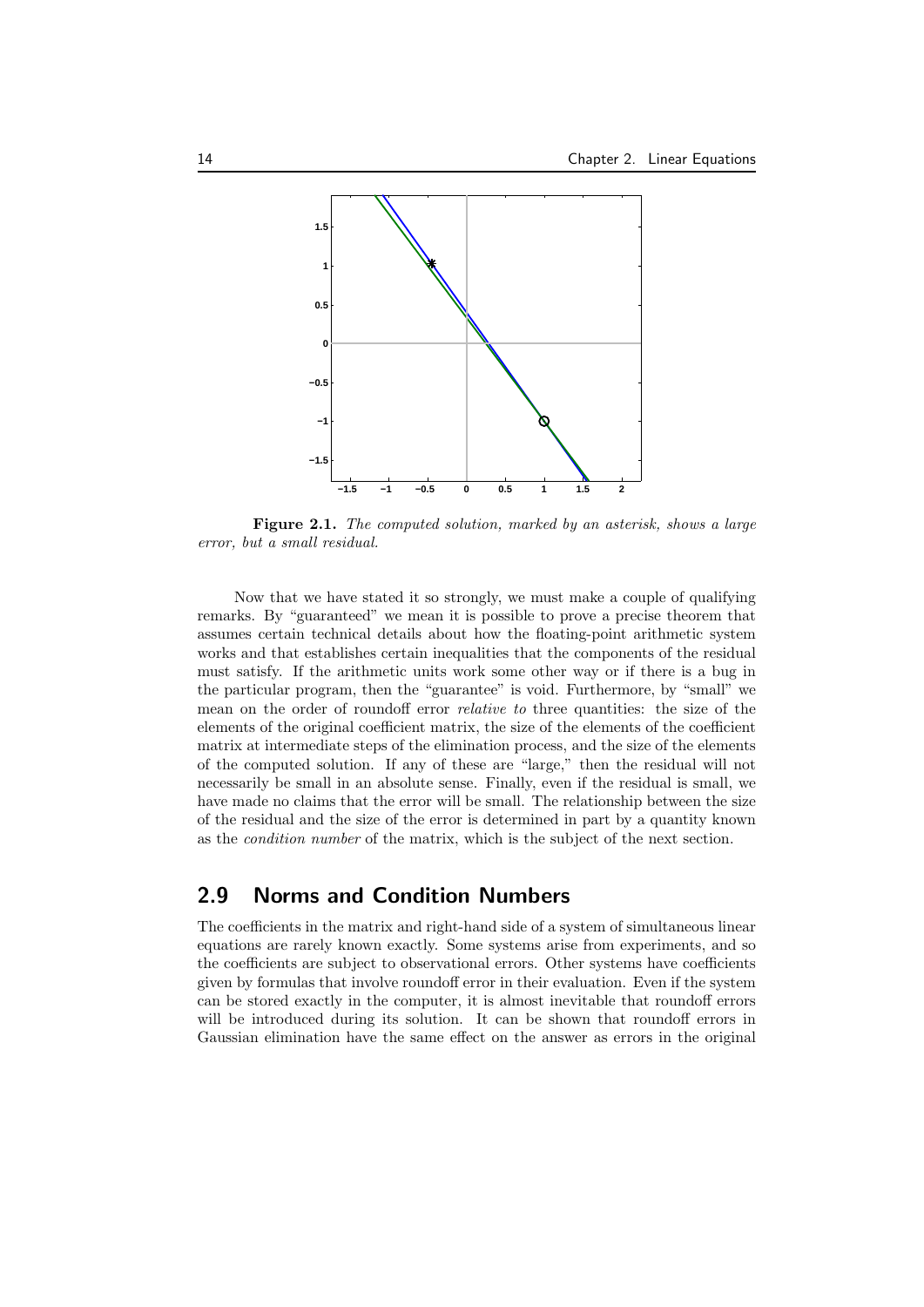coefficients.

Consequently, we are led to a fundamental question. If perturbations are made in the coefficients of a system of linear equations, how much is the solution altered? In other words, if  $Ax = b$ , how can we measure the sensitivity of x to changes in A and *b*?

The answer to this question lies in making the idea of *nearly singular* precise. If *A* is a singular matrix, then for some *b*'s a solution *x* will not exist, while for others it will not be unique. So if *A* is nearly singular, we can expect small changes in *A* and *b* to cause very large changes in *x*. On the other hand, if *A* is the identity matrix, then *b* and *x* are the same vector. So if *A* is nearly the identity, small changes in *A* and *b* should result in correspondingly small changes in *x*.

At first glance, it might appear that there is some connection between the size of the pivots encountered in Gaussian elimination with partial pivoting and *nearness to singularity*, because if the arithmetic could be done exactly, all the pivots would be nonzero if and only if the matrix is nonsingular. To some extent, it is also true that if the pivots are small, then the matrix is *close to singular*. However, when roundoff errors are encountered, the converse is no longer true—a matrix might be close to singular even though none of the pivots are small.

To get a more precise, and reliable, measure of nearness to singularity than the size of the pivots, we need to introduce the concept of a *norm* of a vector. This is a single number that measures the general size of the elements of the vector. The family of vector norms known as  $l_p$  depends on a parameter  $p$  in the range 1 *≤ p ≤ ∞*:

$$
||x||_p = \left(\sum_{i=1}^n |x_i|^p\right)^{1/p}.
$$

We almost always use  $p = 1$ ,  $p = 2$ , or  $\lim p \to \infty$ :

$$
||x||_1 = \sum_{i=1}^n |x_i|,
$$
  

$$
||x||_2 = \left(\sum_{i=1}^n |x_i|^2\right)^{1/2}
$$
  

$$
||x||_{\infty} = \max_i |x_i|.
$$

*,*

The *l*1-norm is also known as the *Manhattan* norm because it corresponds to the distance traveled on a grid of city streets. The *l*<sub>2</sub>-norm is the familiar Euclidean distance. The  $l_{\infty}$ -norm is also known as the *Chebyshev* norm.

The particular value of *p* is often unimportant and we simply use *∥x∥*. All vector norms have the following basic properties associated with the notion of distance:

$$
||x|| > 0
$$
 if  $x \neq 0$ ,  
 $||0|| = 0$ ,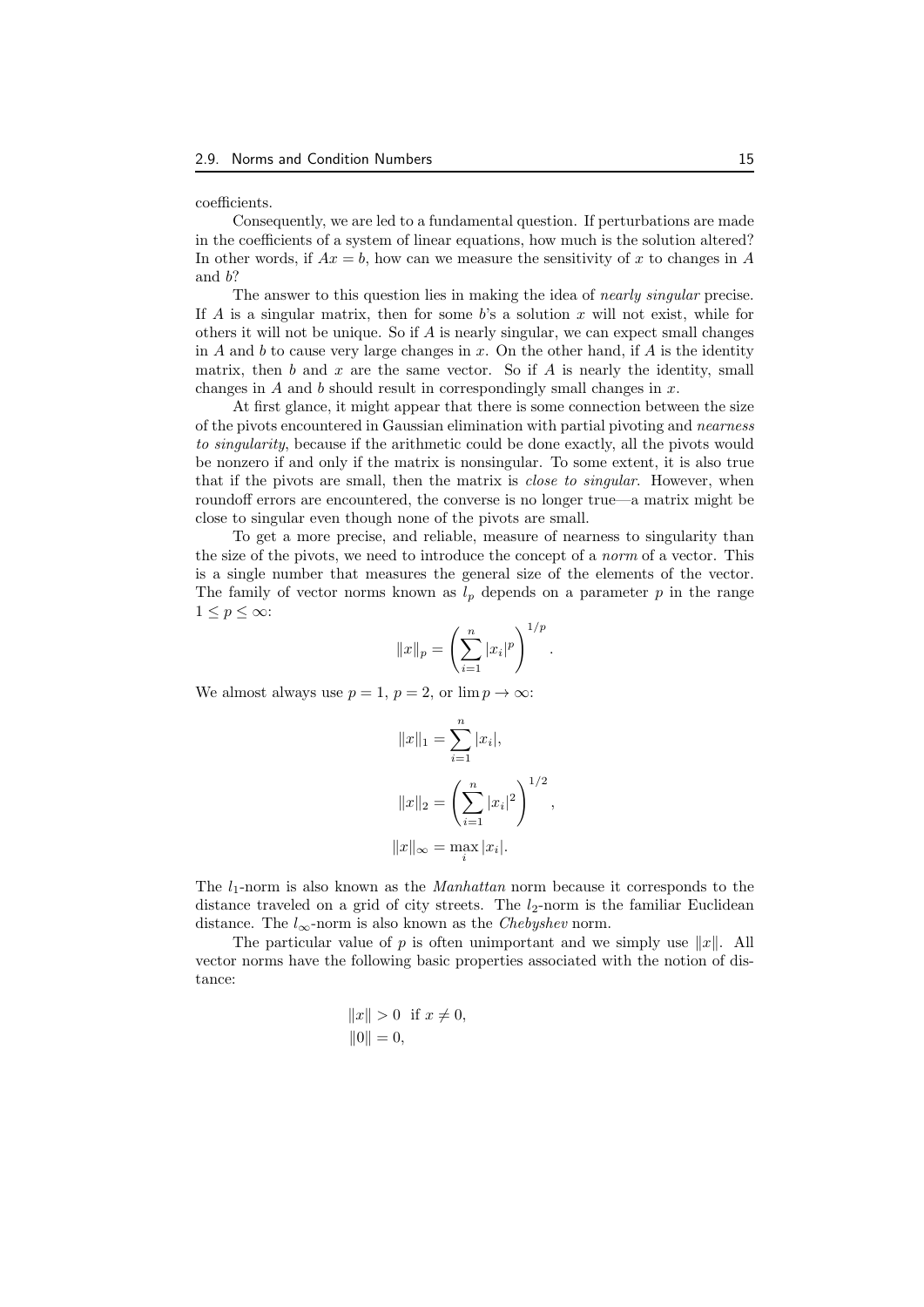$||cx|| = |c| ||x||$  for all scalars *c*,  $||x + y|| \le ||x|| + ||y||$  (the *triangle inequality*).

In MATLAB,  $||x||_p$  is computed by **norm** $(x, p)$ , and **norm** $(x)$  is the same as norm(x,2). For example,

```
x = (1:4)/5norm1 = norm(x, 1)norm2 = norm(x)normalf = norm(x, inf)
```
produces

```
x =0.2000 0.4000 0.6000 0.8000
norm1 =
    2.0000
norm2 =
    1.0954
norminf =
    0.8000
```
Multiplication of a vector *x* by a matrix *A* results in a new vector *Ax* that can have a very different norm from *x*. This change in norm is directly related to the sensitivity we want to measure. The range of the possible change can be expressed by two numbers:

$$
M = \max \frac{\|Ax\|}{\|x\|},
$$

$$
m = \min \frac{\|Ax\|}{\|x\|}.
$$

The max and min are taken over all nonzero vectors *x*. Note that if *A* is singular, then  $m = 0$ . The ratio  $M/m$  is called the *condition number* of A:

$$
\kappa(A) = \frac{\max \frac{\|Ax\|}{\|x\|}}{\min \frac{\|Ax\|}{\|x\|}}.
$$

The actual numerical value of  $\kappa(A)$  depends on the vector norm being used, but we are usually only interested in order of magnitude estimates of the condition number, so the particular norm is usually not very important.

Consider a system of equations

$$
Ax = b
$$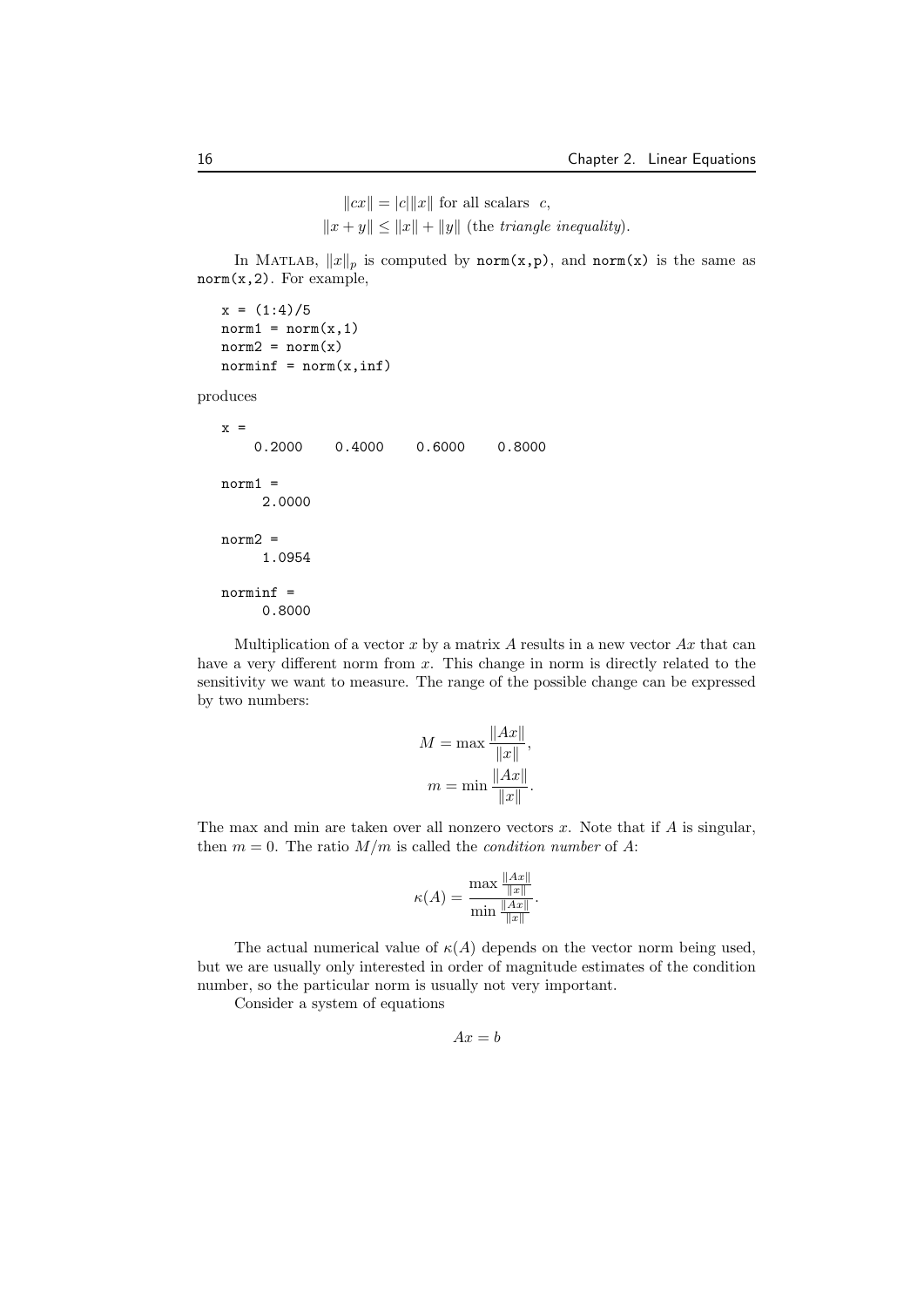and a second system obtained by altering the right-hand side:

$$
A(x + \delta x) = b + \delta b.
$$

We think of  $\delta b$  as being the error in *b* and  $\delta x$  as being the resulting error in *x*, although we need not make any assumptions that the errors are small. Because  $A(\delta x) = \delta b$ , the definitions of *M* and *m* immediately lead to

$$
||b|| \le M ||x||
$$

and

$$
\|\delta b\| \ge m \|\delta x\|.
$$

Consequently, if  $m \neq 0$ ,

$$
\frac{\|\delta x\|}{\|x\|} \le \kappa(A) \frac{\|\delta b\|}{\|b\|}.
$$

The quantity *∥δb∥/∥b∥* is the *relative* change in the right-hand side, and the quantity *∥δx∥/∥x∥* is the *relative* error caused by this change. The advantage of using relative changes is that they are *dimensionless*, that is, they are not affected by overall scale factors.

This shows that the condition number is a relative error magnification factor. Changes in the right-hand side can cause changes  $\kappa(A)$  times as large in the solution. It turns out that the same is true of changes in the coefficient matrix itself.

The condition number is also a measure of nearness to singularity. Although we have not yet developed the mathematical tools necessary to make the idea precise, the condition number can be thought of as the reciprocal of the relative distance from the matrix to the set of singular matrices. So, if  $\kappa(A)$  is large, A is close to singular.

Some of the basic properties of the condition number are easily derived. Clearly,  $M \geq m$ , and so

 $\kappa(A) \geq 1$ .

If  $P$  is a permutation matrix, then the components of  $Px$  are simply a rearrangement of the components of *x*. It follows that  $||Px|| = ||x||$  for all *x*, and so

$$
\kappa(P)=1.
$$

In particular,  $\kappa(I) = 1$ . If *A* is multiplied by a scalar *c*, then *M* and *m* are both multiplied by the same scalar, and so

$$
\kappa(cA) = \kappa(A).
$$

If *D* is a diagonal matrix, then

$$
\kappa(D) = \frac{\max |d_{ii}|}{\min |d_{ii}|}.
$$

These last two properties are two of the reasons that  $\kappa(A)$  is a better measure of nearness to singularity than the determinant of *A*. As an extreme example, consider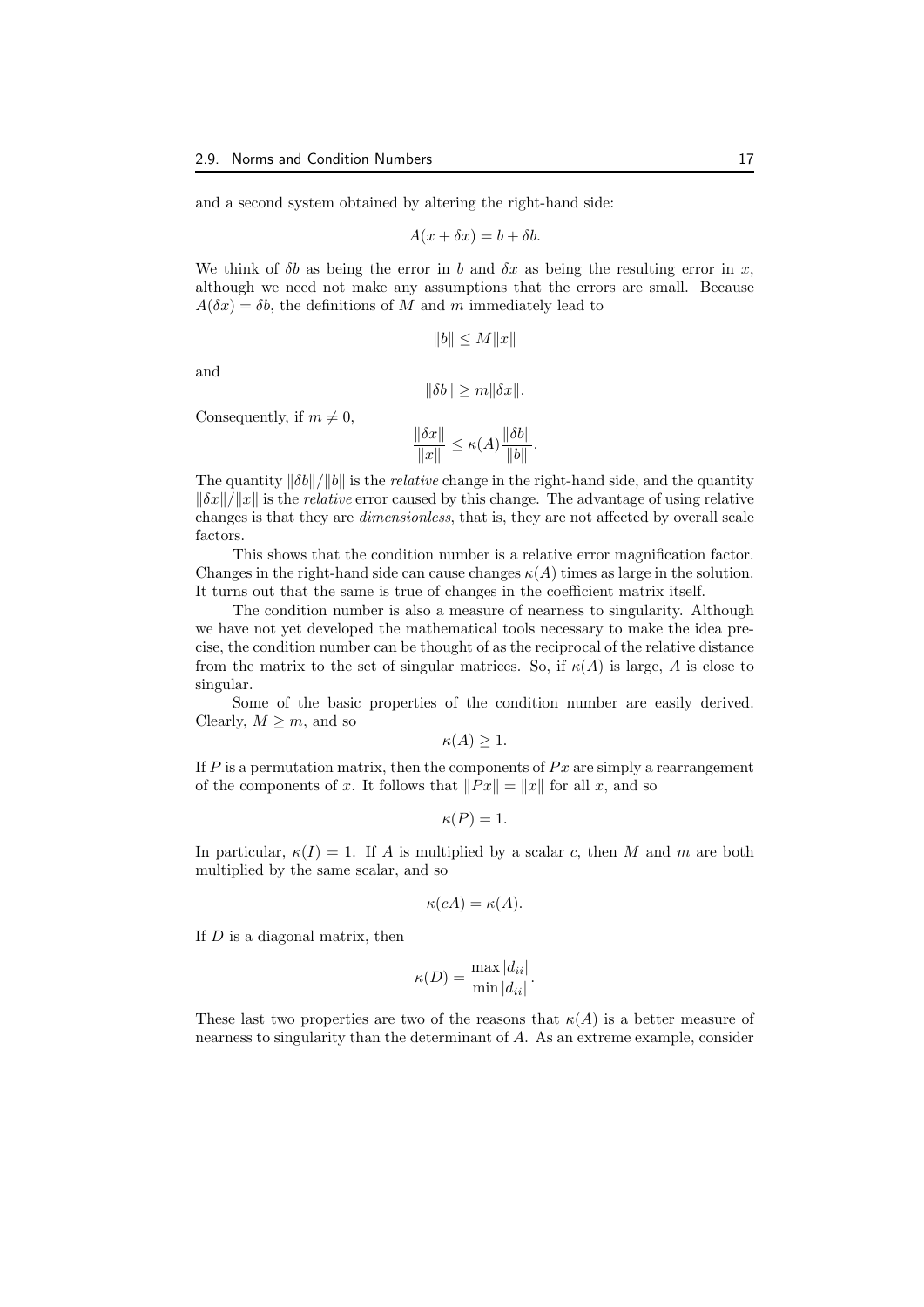a 100-by-100 diagonal matrix with 0.1 on the diagonal. Then  $det(A) = 10^{-100}$ , which is usually regarded as a small number. But  $\kappa(A) = 1$ , and the components of *Ax* are simply 0.1 times the corresponding components of *x*. For linear systems of equations, such a matrix behaves more like the identity than like a singular matrix.

The following example uses the  $l_1$ -norm:

$$
A = \begin{pmatrix} 4.1 & 2.8 \\ 9.7 & 6.6 \end{pmatrix},
$$
\n
$$
b = \begin{pmatrix} 4.1 \\ 9.7 \end{pmatrix},
$$
\n
$$
x = \begin{pmatrix} 1 \\ 0 \end{pmatrix}.
$$

Clearly,  $Ax = b$ , and

$$
||b|| = 13.8, \quad ||x|| = 1.
$$

If the right-hand side is changed to

$$
\tilde{b} = \begin{pmatrix} 4.11 \\ 9.70 \end{pmatrix},
$$

the solution becomes

$$
\tilde{x} = \begin{pmatrix} 0.34 \\ 0.97 \end{pmatrix}.
$$

Let  $\delta b = b - \tilde{b}$  and  $\delta x = x - \tilde{x}$ . Then

$$
\|\delta b\| = 0.01, \|\delta x\| = 1.63.
$$

We have made a fairly small perturbation in  $b$  that completely changes  $x$ . In fact, the relative changes are

$$
\frac{\|\delta b\|}{\|b\|} = 0.0007246,
$$
  

$$
\frac{\|\delta x\|}{\|x\|} = 1.63.
$$

Because  $\kappa(A)$  is the maximum magnification factor,

$$
\kappa(A) \ge \frac{1.63}{0.0007246} = 2249.4.
$$

We have actually chosen the *b* and *δb* that give the maximum, and so, for this example with the  $l_1$ -norm,

$$
\kappa(A) = 2249.4.
$$

It is important to realize that this example is concerned with the *exact* solutions to two slightly different systems of equations and that the method used to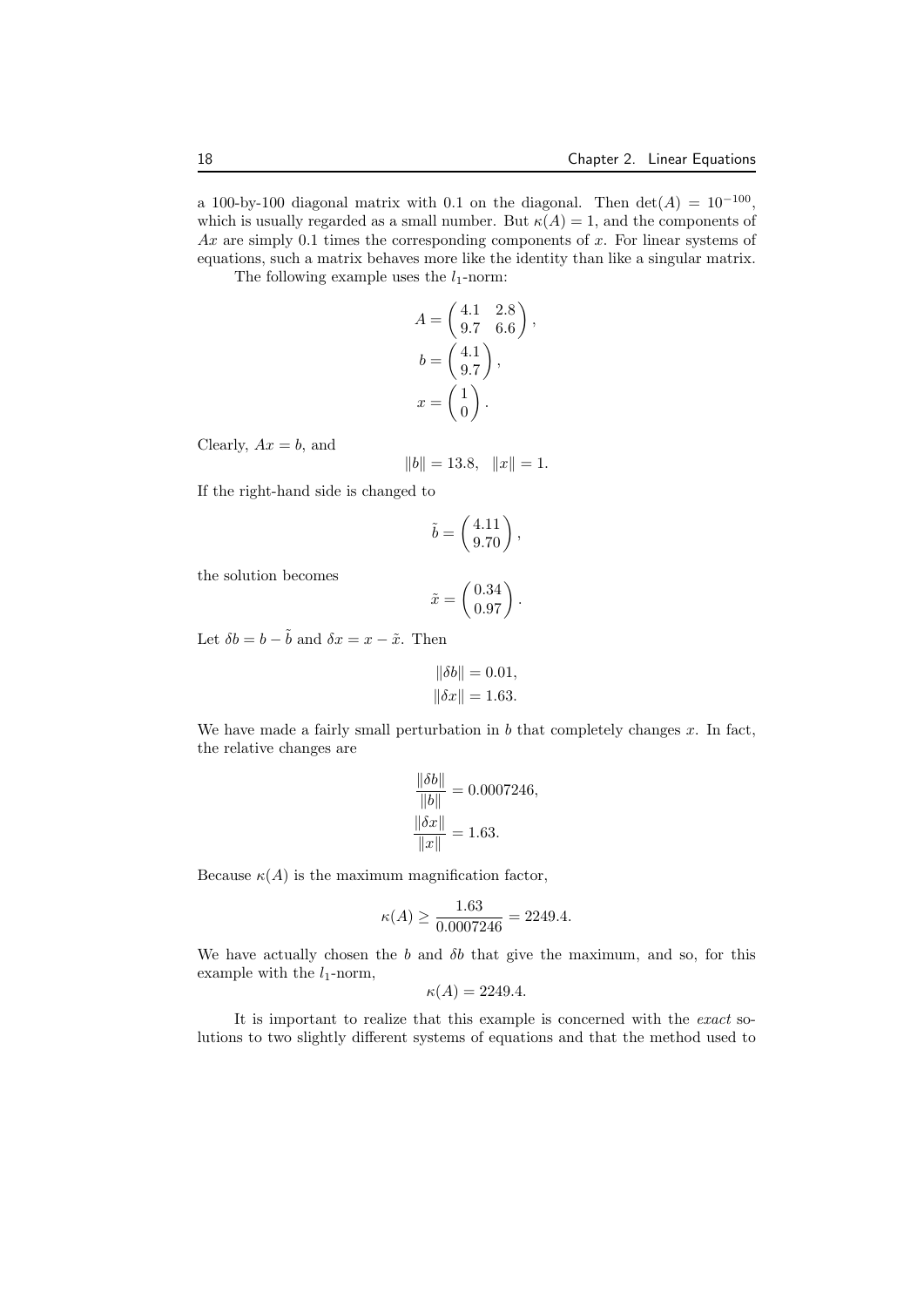obtain the solutions is irrelevant. The example is constructed to have a fairly large condition number so that the effect of changes in *b* is quite pronounced, but similar behavior can be expected in any problem with a large condition number.

The condition number also plays a fundamental role in the analysis of the roundoff errors introduced during the solution by Gaussian elimination. Let us assume that *A* and *b* have elements that are exact floating-point numbers, and let *x<sup>∗</sup>* be the vector of floating-point numbers obtained from a linear equation solver such as the function we shall present in the next section. We also assume that exact singularity is not detected and that there are no underflows or overflows. Then it is possible to establish the following inequalities:

$$
\frac{\|b - Ax_*\|}{\|A\| \|x_*\|} \le \rho \epsilon,
$$
  

$$
\frac{\|x - x_*\|}{\|x_*\|} \le \rho \kappa(A)\epsilon.
$$

Here  $\epsilon$  is the relative machine precision eps and  $\rho$  is defined more carefully later, but it usually has a value no larger than about 10.

The first inequality says that the *relative residual* can usually be expected to be about the size of roundoff error, no matter how badly conditioned the matrix is. This was illustrated by the example in the previous section. The second inequality requires that *A* be nonsingular and involves the exact solution *x*. It follows directly from the first inequality and the definition of *κ*(*A*) and says that the *relative error* will also be small if  $\kappa(A)$  is small but might be quite large if the matrix is nearly singular. In the extreme case where *A* is singular but the singularity is not detected, the first inequality still holds but the second has no meaning.

To be more precise about the quantity  $\rho$ , it is necessary to introduce the idea of a *matrix norm* and establish some further inequalities. Readers who are not interested in such details can skip the remainder of this section. The quantity *M* defined earlier is known as the norm of the matrix. The notation for the matrix norm is the same as for the vector norm:

$$
||A|| = \max \frac{||Ax||}{||x||}.
$$

It is not hard to see that  $||A^{-1}|| = 1/m$ , so an equivalent definition of the condition number is

$$
\kappa(A) = ||A|| ||A^{-1}||.
$$

Again, the actual numerical values of the matrix norm and condition number depend on the underlying vector norm. It is easy to compute the matrix norms corresponding to the  $l_1$  and  $l_\infty$  vector norms. In fact, it is not hard to show that

$$
||A||_1 = \max_j \sum_i |a_{i,j}|,
$$
  

$$
||A||_{\infty} = \max_i \sum_j |a_{i,j}|.
$$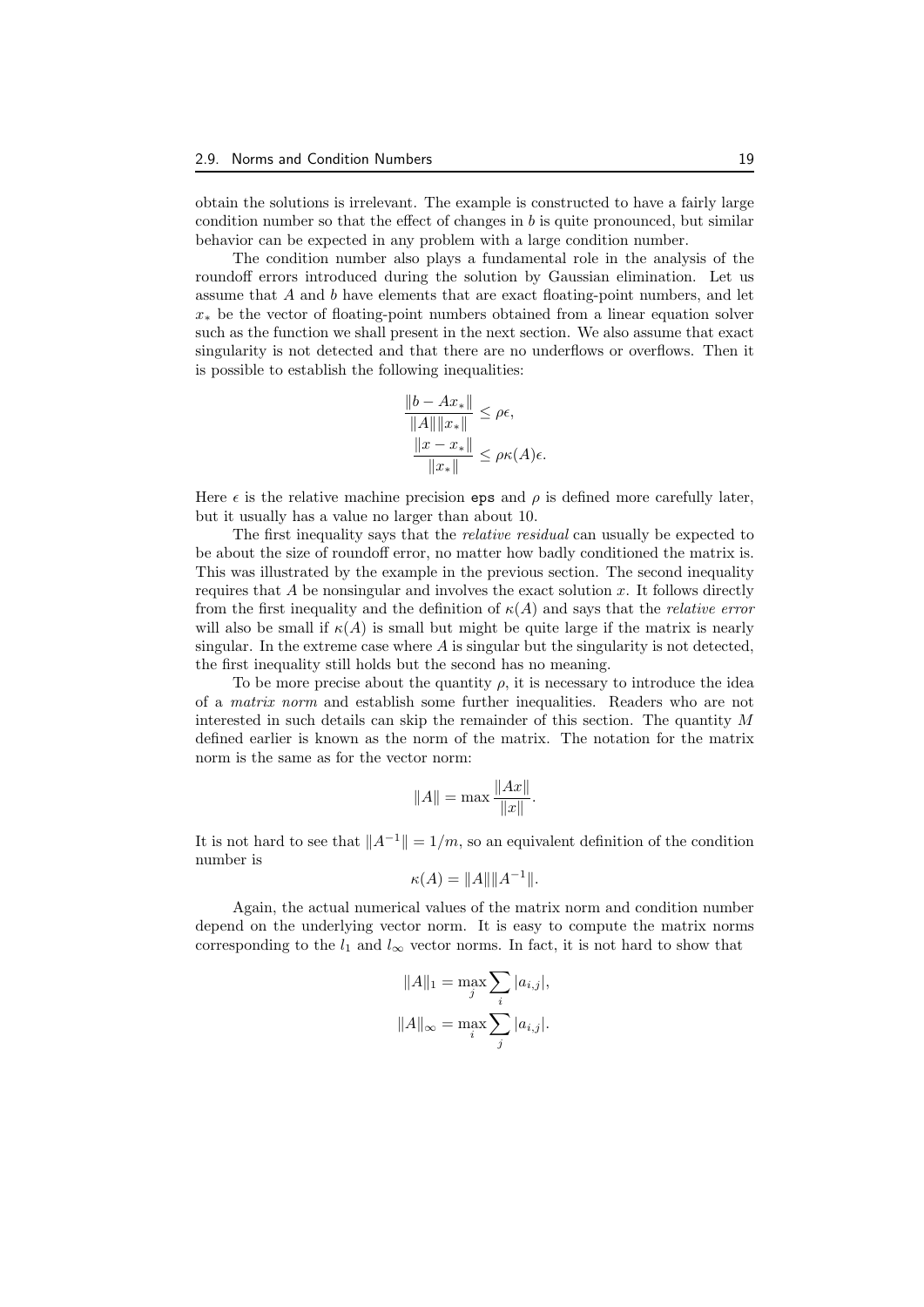Computing the matrix norm corresponding to the  $l_2$  vector norm involves the singular value decomposition (SVD), which is discussed in a later chapter. Matlab computes matrix norms with  $norm(A,p)$  for  $p = 1$ , 2, or inf.

The basic result in the study of roundoff error in Gaussian elimination is due to J. H. Wilkinson. He proved that the computed solution *x<sup>∗</sup>* exactly satisfies

$$
(A+E)x_* = b,
$$

where  $E$  is a matrix whose elements are about the size of roundoff errors in the elements of *A*. There are some rare situations where the intermediate matrices obtained during Gaussian elimination have elements that are larger than those of *A*, and there is some effect from accumulation of rounding errors in large matrices, but it can be expected that if  $\rho$  is defined by

$$
\frac{\|E\|}{\|A\|} = \rho \epsilon,
$$

then  $\rho$  will rarely be bigger than about 10.

From this basic result, we can immediately derive inequalities involving the residual and the error in the computed solution. The residual is given by

$$
b - Ax_* = Ex_*,
$$

and hence

$$
||b - Ax_*|| = ||Ex_*|| \le ||E|| ||x_*||.
$$

The residual involves the product *Ax∗*, so it is appropriate to consider the *relative residual*, which compares the norm of *b* − *Ax* to the norms of *A* and  $x_*$ . It follows directly from the above inequalities that

$$
\frac{\|b - Ax_*\|}{\|A\| \|x_*\|} \le \rho \epsilon.
$$

If *A* is nonsingular, the error can be expressed using the inverse of *A* by

$$
x - x_* = A^{-1}(b - Ax_*),
$$

and so

$$
||x - x_*|| \le ||A^{-1}|| ||E|| ||x_*||.
$$

It is simplest to compare the norm of the error with the norm of the computed solution. Thus the *relative error* satisfies

$$
\frac{\|x - x_*\|}{\|x_*\|} \le \rho \|A\| \|A^{-1}\| \epsilon.
$$

Hence

$$
\frac{\|x-x_*\|}{\|x_*\|} \le \rho \kappa(A) \epsilon.
$$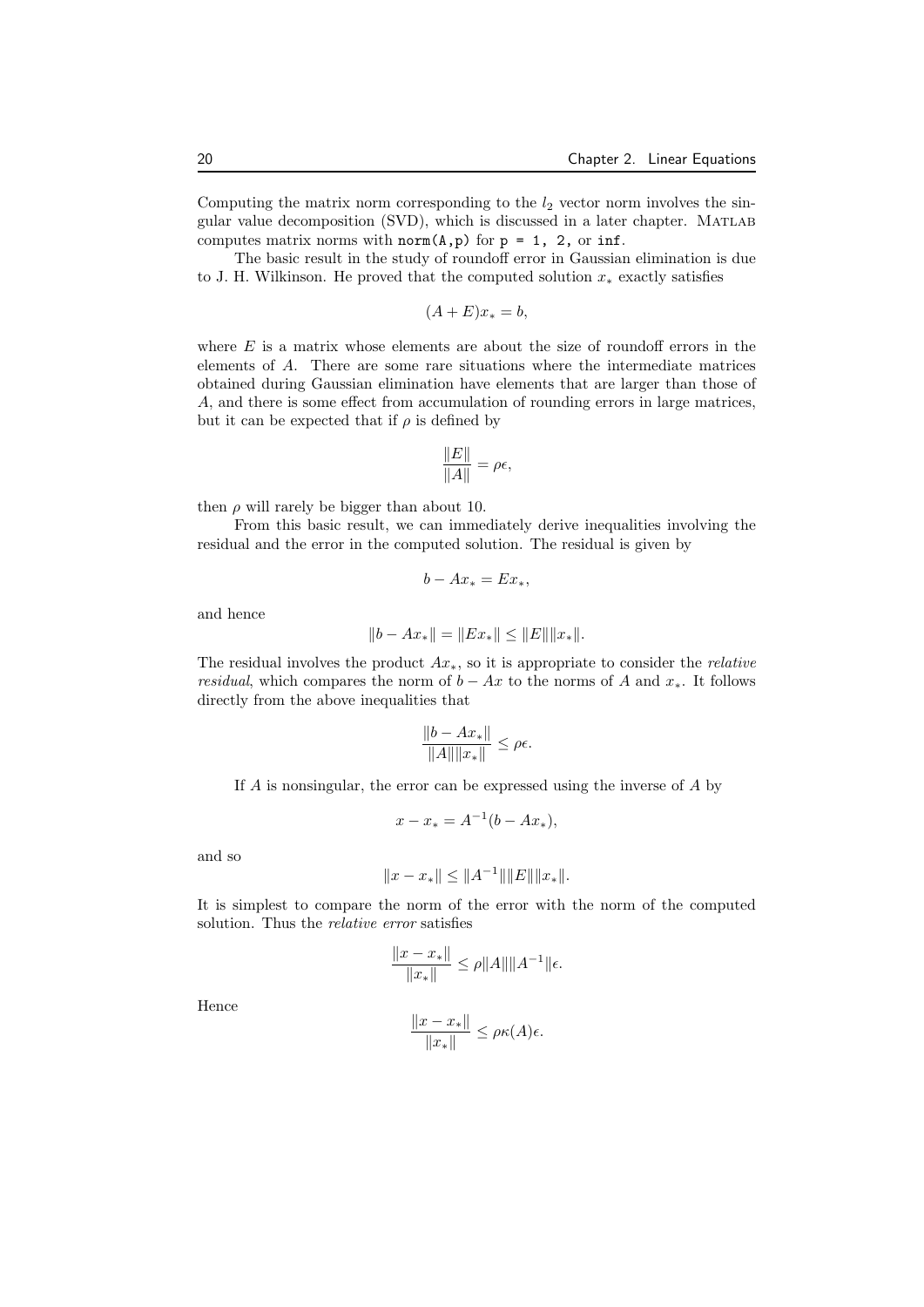The actual computation of  $\kappa(A)$  requires knowing  $||A^{-1}||$ . But computing  $A^{-1}$ requires roughly three times as much work as solving a single linear system. Computing the *l*<sup>2</sup> condition number requires the SVD and even more work. Fortunately, the exact value of  $\kappa(A)$  is rarely required. Any reasonably good estimate of it is satisfactory.

Matlab has several functions for computing or estimating condition numbers.

- cond(A) or cond(A,2) computes  $\kappa_2(A)$ . Uses svd(A). Suitable for smaller matrices where the geometric properties of the  $l_2$ -norm are important.
- cond(A, 1) computes  $\kappa_1(A)$ . Uses inv(A). Less work than cond(A, 2).
- cond(A,inf) computes  $\kappa_{\infty}(A)$ . Uses inv(A). Same as cond(A',1).
- condest(A) estimates  $\kappa_1(A)$ . Uses  $\text{lu}(A)$  and a recent algorithm of Higham and Tisseur [9]. Especially suitable for large, sparse matrices.
- rcond(A) estimates  $1/\kappa_1(A)$ . Uses  $\text{lu}(A)$  and an older algorithm developed by the LINPACK and LAPACK projects. Primarily of historical interest.

#### **2.10 Sparse Matrices and Band Matrices**

Sparse matrices and band matrices occur frequently in technical computing. The *sparsity* of a matrix is the fraction of its elements that are zero. The MATLAB function nnz counts the number of nonzeros in a matrix, so the sparsity of A is given by

```
density = nnz(A)/prod(size(A))sparsity = 1 - density
```
A *sparse matrix* is a matrix whose sparsity is nearly equal to 1.

The *bandwidth* of a matrix is the maximum distance of the nonzero elements from the main diagonal.

 $[i,j] = find(A)$ bandwidth =  $max(abs(i-j))$ 

A *band matrix* is a matrix whose bandwidth is small.

As you can see, both sparsity and bandwidth are matters of degree. An *n*-by-*n* diagonal matrix with no zeros on the diagonal has sparsity 1 *−* 1*/n* and bandwidth 0, so it is an extreme example of both a sparse matrix and a band matrix. On the other hand, an *n*-by-*n* matrix with no zero elements, such as the one created by rand(n,n), has sparsity equal to zero and bandwidth equal to  $n-1$ , and so is far from qualifying for either category.

The Matlab sparse data structure stores the nonzero elements together with information about their indices. The sparse data structure also provides efficient handling of band matrices, so MATLAB does not have a separate band matrix storage class. The statement

 $S = sparse(A)$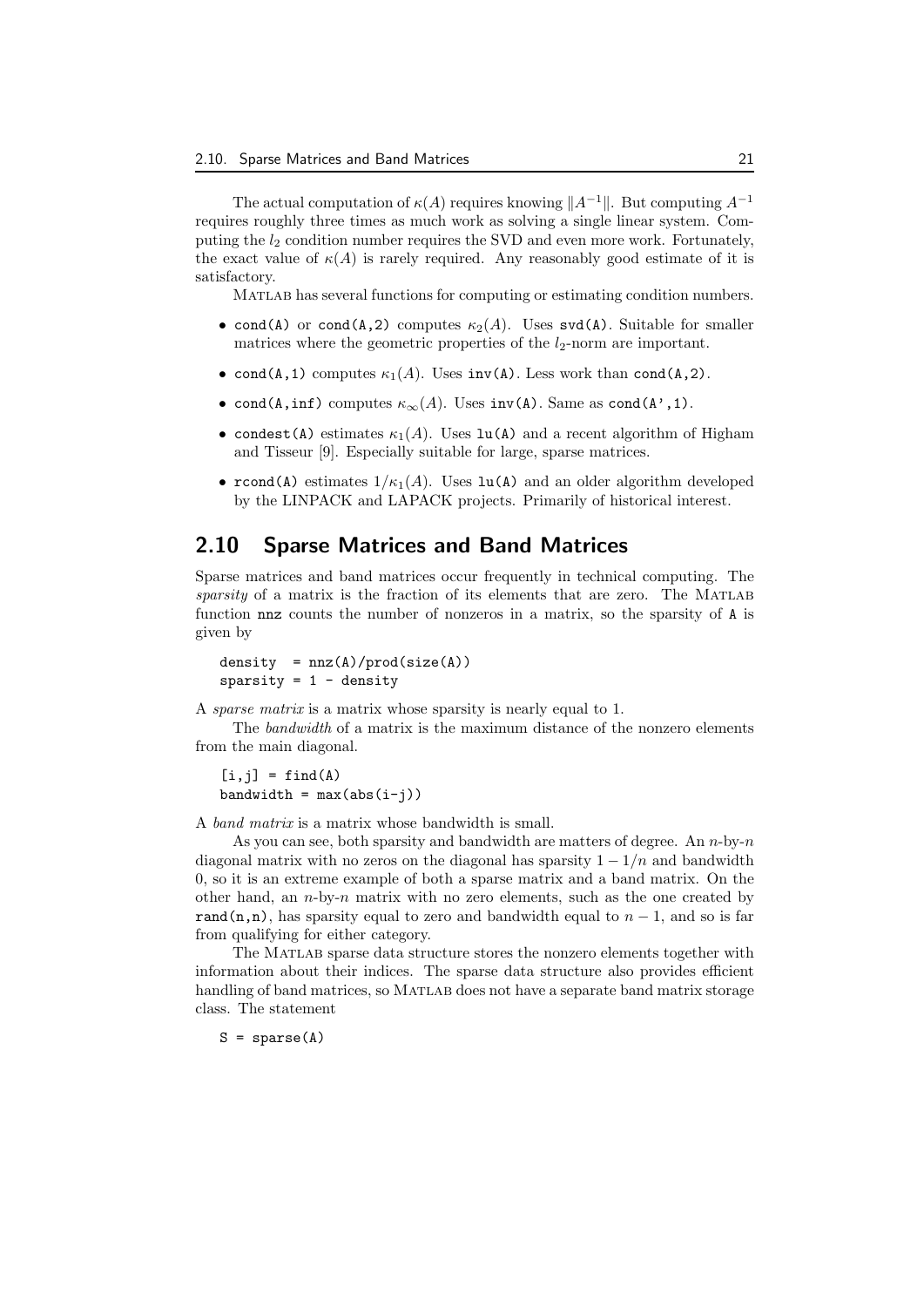*.*

converts a matrix to its sparse representation. The statement

 $A = full(S)$ 

reverses the process. However, most sparse matrices have orders so large that it is impractical to store the full representation. More frequently, sparse matrices are created by

 $S = sparse(i,j,x,m,n)$ 

This produces a matrix S with

 $[i,j,x] = find(S)$  $[m,n] = size(S)$ 

Most Matlab matrix operations and functions can be applied to both full and sparse matrices. The dominant factor in determining the execution time and memory requirements for sparse matrix operations is the number of nonzeros,  $nnz(S)$ , in the various matrices involved.

A matrix with bandwidth equal to 1 is known as a *tridiagonal* matrix. It is worthwhile to have a specialized function for one particular band matrix operation, the solution of a tridiagonal system of simultaneous linear equations:

$$
\begin{pmatrix}\nb_1 & c_1 & & & & & & \\
a_1 & b_2 & c_2 & & & & & \\
& a_2 & b_3 & c_3 & & & \\
& & \ddots & \ddots & \ddots & & \\
& & & a_{n-2} & b_{n-1} & c_{n-1} \\
& & & & & a_{n-1} & b_n\n\end{pmatrix}\n\begin{pmatrix}\nx_1 \\
x_2 \\
x_3 \\
\vdots \\
x_{n-1} \\
x_n\n\end{pmatrix} = \begin{pmatrix}\nd_1 \\
d_2 \\
d_3 \\
\vdots \\
d_{n-1} \\
d_n\n\end{pmatrix}
$$

The function tridisolve is included in the NCM directory. The statement

```
x = \text{tridisolve}(a, b, c, d)
```
solves the tridiagonal system with subdiagonal a, diagonal b, superdiagonal c, and right-hand side d. We have already seen the algorithm that tridisolve uses; it is Gaussian elimination. In many situations involving tridiagonal matrices, the diagonal elements dominate the off-diagonal elements, so pivoting is unnecessary. Furthermore, the right-hand side is processed at the same time as the matrix itself. In this context, Gaussian elimination without pivoting is also known as the *Thomas algorithm*.

The body of tridisolve begins by copying the right-hand side to a vector that will become the solution.

 $x = d;$  $n = length(x);$ 

The forward elimination step is a simple for loop.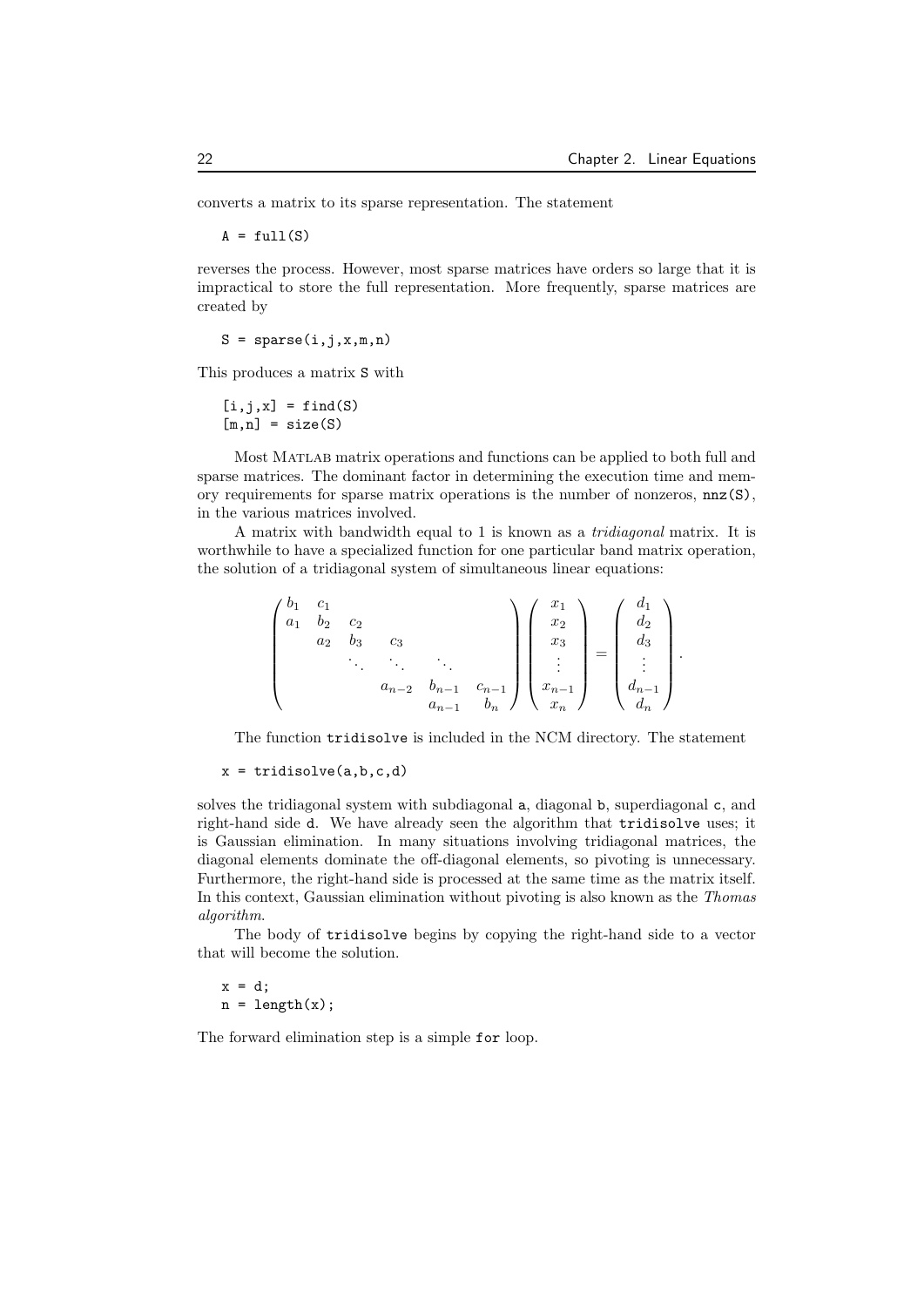```
for j = 1:n-1mu = a(j)/b(j);b(j+1) = b(j+1) - mu*c(j);x(j+1) = x(j+1) - \text{mu} * x(j);end
```
The mu's would be the multipliers on the subdiagonal of *L* if we were saving the LU factorization. Instead, the right-hand side is processed in the same loop. The back substitution step is another simple loop.

```
x(n) = x(n)/b(n);
for j = n-1:-1:1x(j) = (x(j)-c(j)*x(j+1))/b(j);end
```
Because tridisolve does not use pivoting, the results might be inaccurate if abs(b) is much smaller than abs(a)+abs(c). More robust, but slower, alternatives that do use pivoting include generating a full matrix with diag:

$$
T = diag(a, -1) + diag(b, 0) + diag(c, 1);
$$
  

$$
x = T\{d
$$

or generating a sparse matrix with spdiags:

 $S =$  spdiags( $[a \ b \ c]$ , $[-1 \ 0 \ 1]$ ,n,n);  $x = S\ddot{d}$ 

#### **2.11 PageRank and Markov Chains**

One of the reasons why Google<sup>TM</sup> is such an effective search engine is the PageRank<sup>TM</sup> algorithm developed by Google's founders, Larry Page and Sergey Brin, when they were graduate students at Stanford University. PageRank is determined entirely by the link structure of the World Wide Web. It is recomputed about once a month and does not involve the actual content of any Web pages or individual queries. Then, for any particular query, Google finds the pages on the Web that match that query and lists those pages in the order of their PageRank.

Imagine surfing the Web, going from page to page by randomly choosing an outgoing link from one page to get to the next. This can lead to dead ends at pages with no outgoing links, or cycles around cliques of interconnected pages. So, a certain fraction of the time, simply choose a random page from the Web. This theoretical random walk is known as a *Markov chain* or *Markov process*. The limiting probability that an infinitely dedicated random surfer visits any particular page is its PageRank. A page has high rank if other pages with high rank link to it.

Let *W* be the set of Web pages that can be reached by following a chain of hyperlinks starting at some root page, and let *n* be the number of pages in *W*. For Google, the set *W* actually varies with time, In June 2004, their value of *n* was over 4 billion. Today, Google does not reveal how many pages they reach. Let *G* be the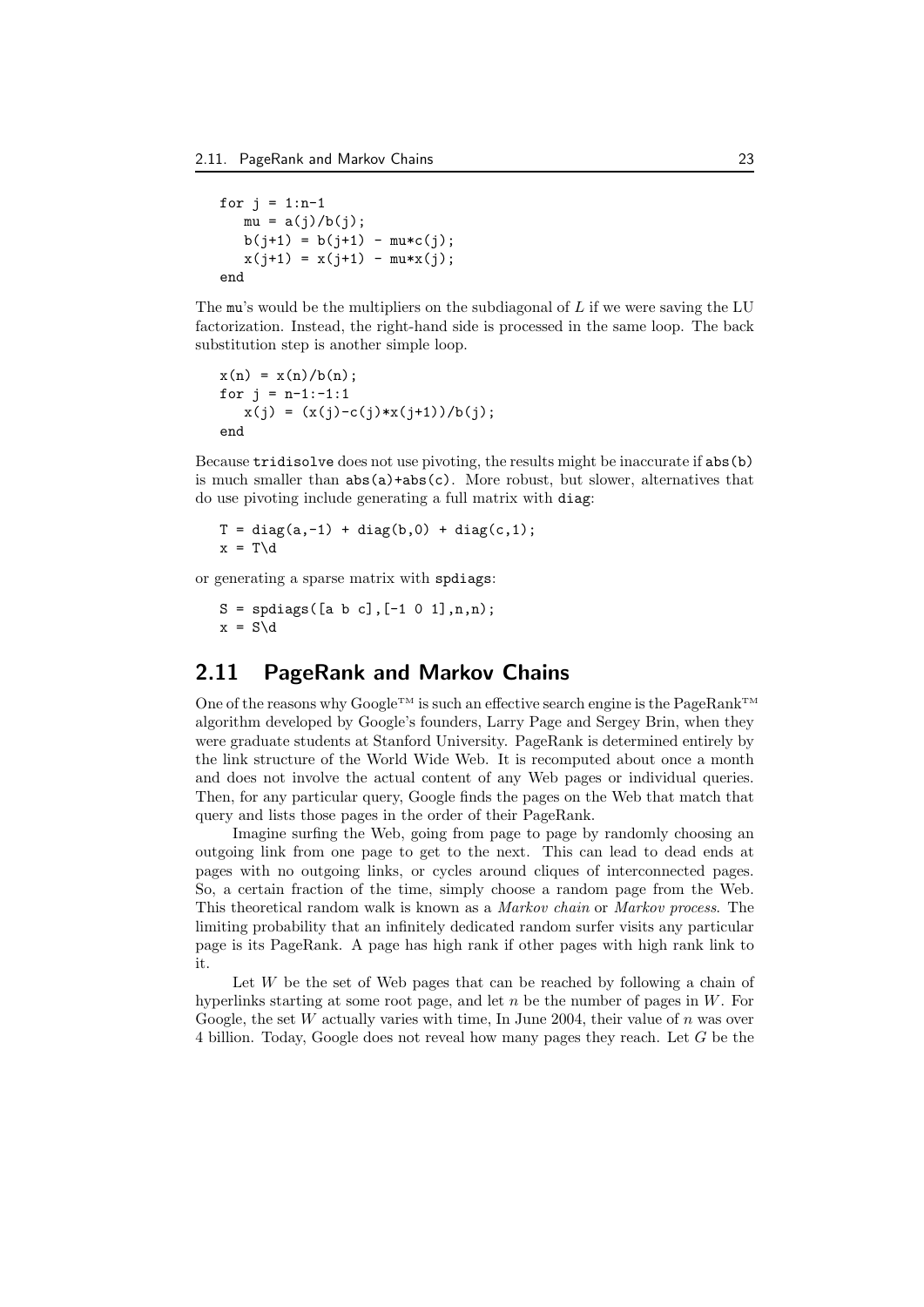*n*-by-*n* connectivity matrix of a portion of the Web, that is,  $g_{ij} = 1$  if there is a hyperlink to page *i* from page *j* and  $g_{ij} = 0$  otherwise. The matrix *G* can be huge, but it is very sparse. Its *j*th column shows the links on the *j*th page. The number of nonzeros in *G* is the total number of hyperlinks in *W*.

Let  $r_i$  and  $c_j$  be the row and column sums of  $G$ :

$$
r_i = \sum_j g_{ij}, \quad c_j = \sum_i g_{ij}.
$$

The quantities  $r_j$  and  $c_j$  are the *in-degree* and *out-degree* of the *j*th page. Let *p* be the probability that the random walk follows a link. A typical value is  $p = 0.85$ . Then  $1 - p$  is the probability that some arbitrary page is chosen and  $\delta = (1 - p)/n$ is the probability that a particular random page is chosen. Let *A* be the *n*-by-*n* matrix whose elements are

$$
a_{ij} = \begin{cases} pg_{ij}/c_j + \delta & : c_j \neq 0 \\ 1/n & : c_j = 0. \end{cases}
$$

Notice that *A* comes from scaling the connectivity matrix by its column sums. The *j*th column is the probability of jumping from the *j*th page to the other pages on the Web. If the *j*th page is a dead end, that is has no out-links, then we assign a uniform probability of  $1/n$  to all the elements in its column. Most of the elements of *A* are equal to  $\delta$ , the probability of jumping from one page to another without following a link. If  $n = 4 \cdot 10^9$  and  $p = 0.85$ , then  $\delta = 3.75 \cdot 10^{-11}$ .

The matrix *A* is the transition probability matrix of the Markov chain. Its elements are all strictly between zero and one and its column sums are all equal to one. An important result in matrix theory known as the *Perron–Frobenius theorem* applies to such matrices. It concludes that a nonzero solution of the equation

$$
x = Ax
$$

exists and is unique to within a scaling factor. If this scaling factor is chosen so that

$$
\sum_{i} x_i = 1,
$$

then *x* is the *state vector* of the Markov chain and is Google's PageRank. The elements of *x* are all positive and less than one.

The vector  $x$  is the solution to the singular, homogeneous linear system

$$
(I - A)x = 0.
$$

For modest  $n$ , an easy way to compute  $x$  in MATLAB is to start with some approximate solution, such as the PageRanks from the previous month, or

 $x = \text{ones}(n,1)/n$ 

Then simply repeat the assignment statement

 $x = A \cdot x$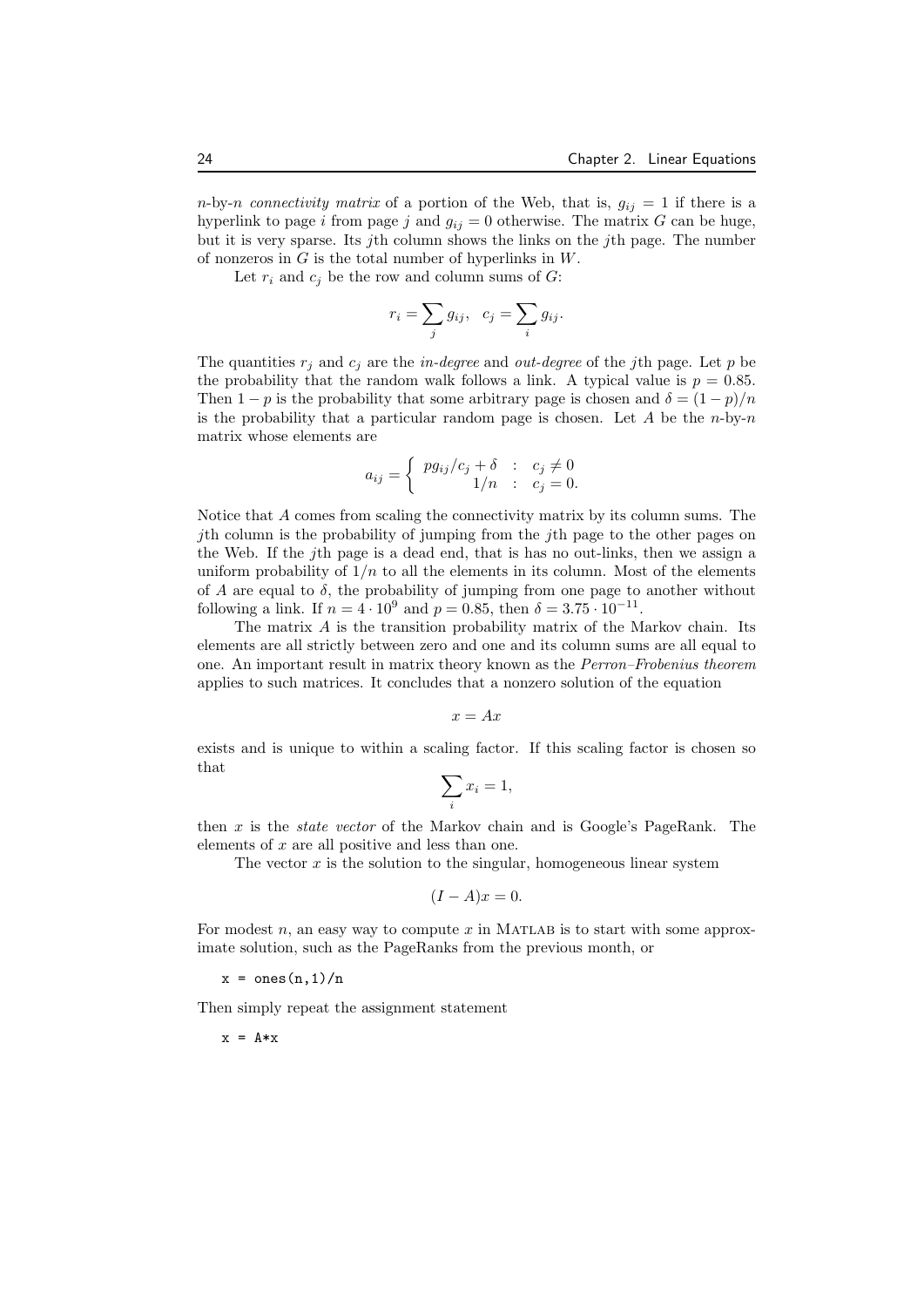until successive vectors agree to within a specified tolerance. This is known as the *power method* and is about the only possible approach for very large *n*.

In practice, the matrices *G* and *A* are never actually formed. One step of the power method would be done by one pass over a database of Web pages, updating weighted reference counts generated by the hyperlinks between pages.

The best way to compute PageRank in MATLAB is to take advantage of the particular structure of the Markov matrix. Here is an approach that preserves the sparsity of *G*. The transition matrix can be written

$$
A = pGD + ez^T
$$

where  $D$  is the diagonal matrix formed from the reciprocals of the outdegrees,

$$
d_{jj} = \begin{cases} 1/c_j & : & c_j \neq 0 \\ 0 & : & c_j = 0, \end{cases}
$$

*e* is the *n*-vector of all ones, and *z* is the vector with components

$$
z_j = \begin{cases} \delta & : c_j \neq 0 \\ 1/n & : c_j = 0. \end{cases}
$$

The rank-one matrix  $ez<sup>T</sup>$  accounts for the random choices of Web pages that do not follow links. The equation

*x* = *Ax*

can be written

$$
(I - pGD)x = \gamma e
$$

where

$$
\gamma = z^T x.
$$

We do not know the value of  $\gamma$  because it depends upon the unknown vector *x*, but we can temporarily take  $\gamma = 1$ . As long as p is strictly less than one, the coefficient matrix  $I - pGD$  is nonsingular and the equation

$$
(I - pGD)x = e
$$

can be solved for *x*. Then the resulting *x* can be rescaled so that

$$
\sum_{i} x_i = 1.
$$

Notice that the vector *z* is not actually involved in this calculation. The following MATLAB statements implement this approach

$$
c = sum(G, 1);
$$
  
\n
$$
k = find(c^- = 0);
$$
  
\n
$$
D = sparse(k, k, 1./c(k), n, n);
$$
  
\n
$$
e = ones(n, 1);
$$
  
\n
$$
I = speye(n, n);
$$
  
\n
$$
x = (I - p*G*D)e;
$$
  
\n
$$
x = x/sum(x);
$$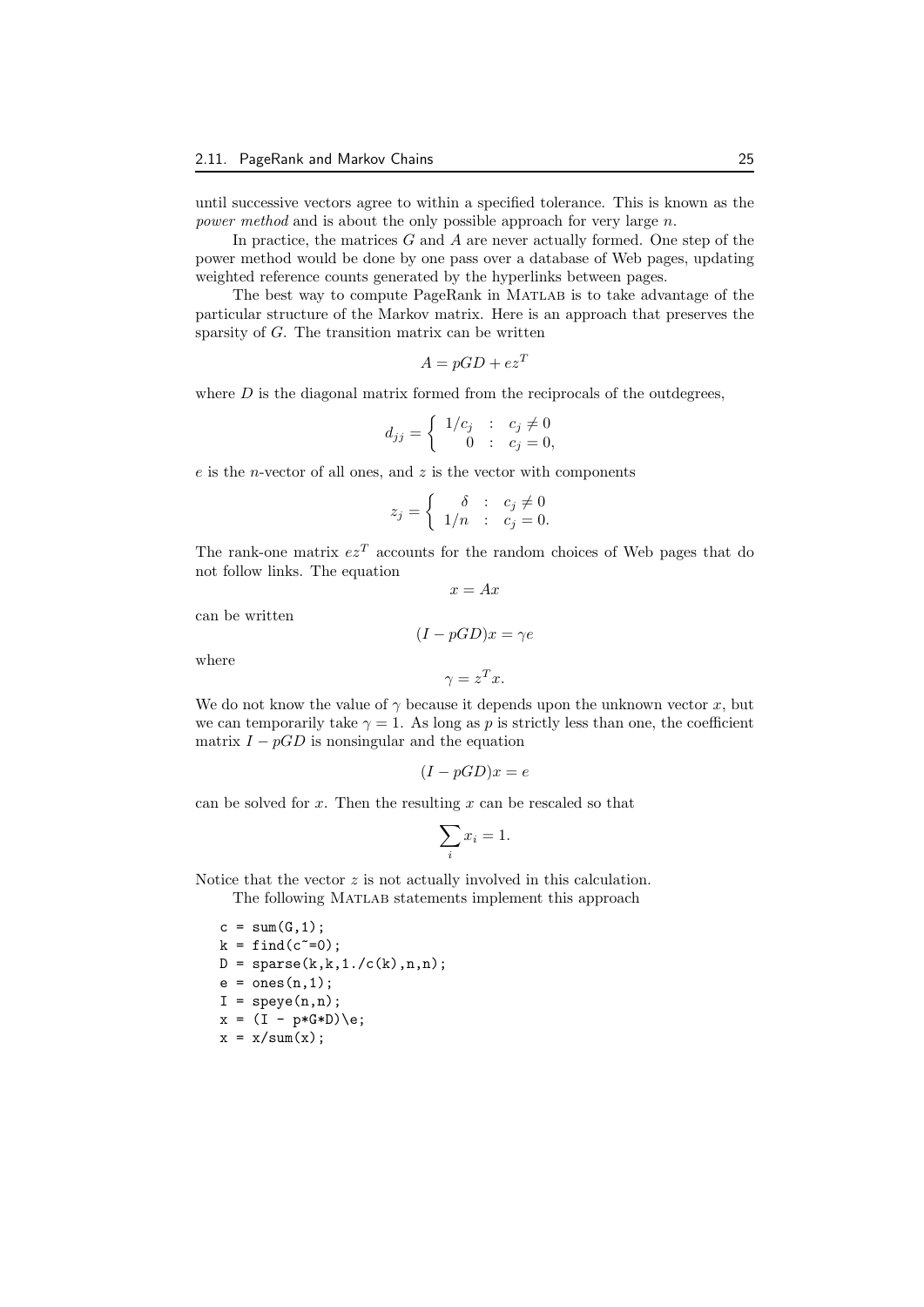The power method can also be implemented in a way that does not actually form the Markov matrix and so preserves sparsity. Compute

 $G = p*G*D;$  $z = ((1-p)*(c^*=0) + (c==0))/n;$ 

Start with

 $x = e/n$ 

Then repeat the statement

 $x = G*x + e*(z*x)$ 

until x settles down to several decimal places.

It is also possible to use an algorithm known as *inverse iteration*.

 $A = p*G*D + delta$  $x = (I - A)\ee$  $x = x/sum(x)$ 

At first glance, this appears to be a very dangerous idea. Because  $I - A$  is theoretically singular, with exact computation some diagonal element of the upper triangular factor of  $I - A$  should be zero and this computation should fail. But with roundoff error, the computed matrix  $I - A$  is probably not exactly singular. Even if it is singular, roundoff during Gaussian elimination will most likely prevent any exact zero diagonal elements. We know that Gaussian elimination with partial pivoting always produces a solution with a small residual, relative to the computed solution, even if the matrix is badly conditioned. The vector obtained with the backslash operation,  $(I - A)\e$ , usually has very large components. If it is rescaled by its sum, the residual is scaled by the same factor and becomes very small. Consequently, the two vectors x and  $A \star x$  equal each other to within roundoff error. In this setting, solving the singular system with Gaussian elimination blows up, but it blows up in exactly the right direction.

Figure 2.2 is the graph for a tiny example, with  $n = 6$  instead of  $n = 4 \cdot 10^9$ . Pages on the Web are identified by strings known as *uniform resource locators*, or *URL*s. Most URLs begin with http because they use the *hypertext transfer protocol*. In Matlab , we can store the URLs as an array of strings in a *cell array*. This example involves a 6-by-1 cell array.

```
U = {'http://www.alpha.com'
     'http://www.beta.com'
     'http://www.gamma.com'
     'http://www.delta.com'
     'http://www.rho.com'
     'http://www.sigma.com'}
```
Two different kinds of indexing into cell arrays are possible. Parentheses denote subarrays, including individual cells, and curly braces denote the contents of the cells. If k is a scalar, then  $U(k)$  is a 1-by-1 cell array consisting of the kth cell in U,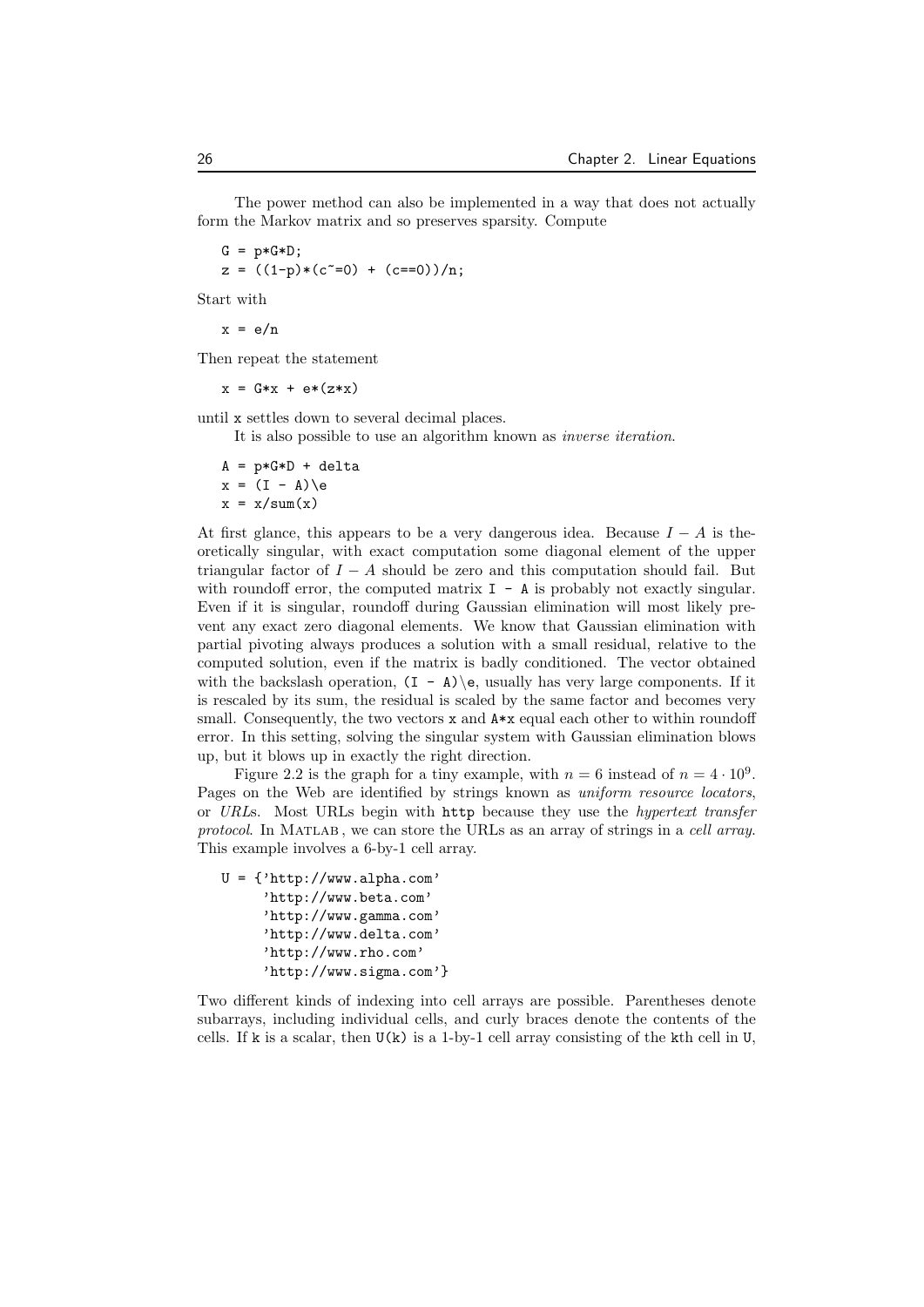

**Figure 2.2.** *A tiny Web.*

while  $U\{k\}$  is the string in that cell. Thus  $U(1)$  is a single cell and  $U\{1\}$  is the string 'http://www.alpha.com'. Think of mail boxes with addresses on a city street. B(502) is the box at number 502, while B{502} is the mail in that box.

We can generate the connectivity matrix by specifying the pairs of indices  $(i, j)$  of the nonzero elements. Because there is a link to beta.com from alpha.com, the  $(2,1)$  element of *G* is nonzero. The nine connections are described by

i = [ 2 6 3 4 4 5 6 1 1] j = [ 1 1 2 2 3 3 3 4 6]

A sparse matrix is stored in a data structure that requires memory only for the nonzero elements and their indices. This is hardly necessary for a 6-by-6 matrix with only 27 zero entries, but it becomes crucially important for larger problems. The statements

```
n = 6
G = sparse(i,j,1,n,n);full(G)
```
generate the sparse representation of an n-by-n matrix with ones in the positions specified by the vectors i and j and display its full representation.

| $\Omega$ | 0 | 0        | $\overline{1}$ | 0 | $\mathbf{1}$ |
|----------|---|----------|----------------|---|--------------|
| 1        | 0 | 0        | 0              | 0 | 0            |
| 0        | 1 | $\Omega$ | $\Omega$       | 0 | 0            |
| 0        | 1 | 1        | $\Omega$       | 0 | 0            |
| $\Omega$ | 0 | 1        | 0              | 0 | 0            |
| 1        | 0 | 1        | 0              | 0 | 0            |

The statement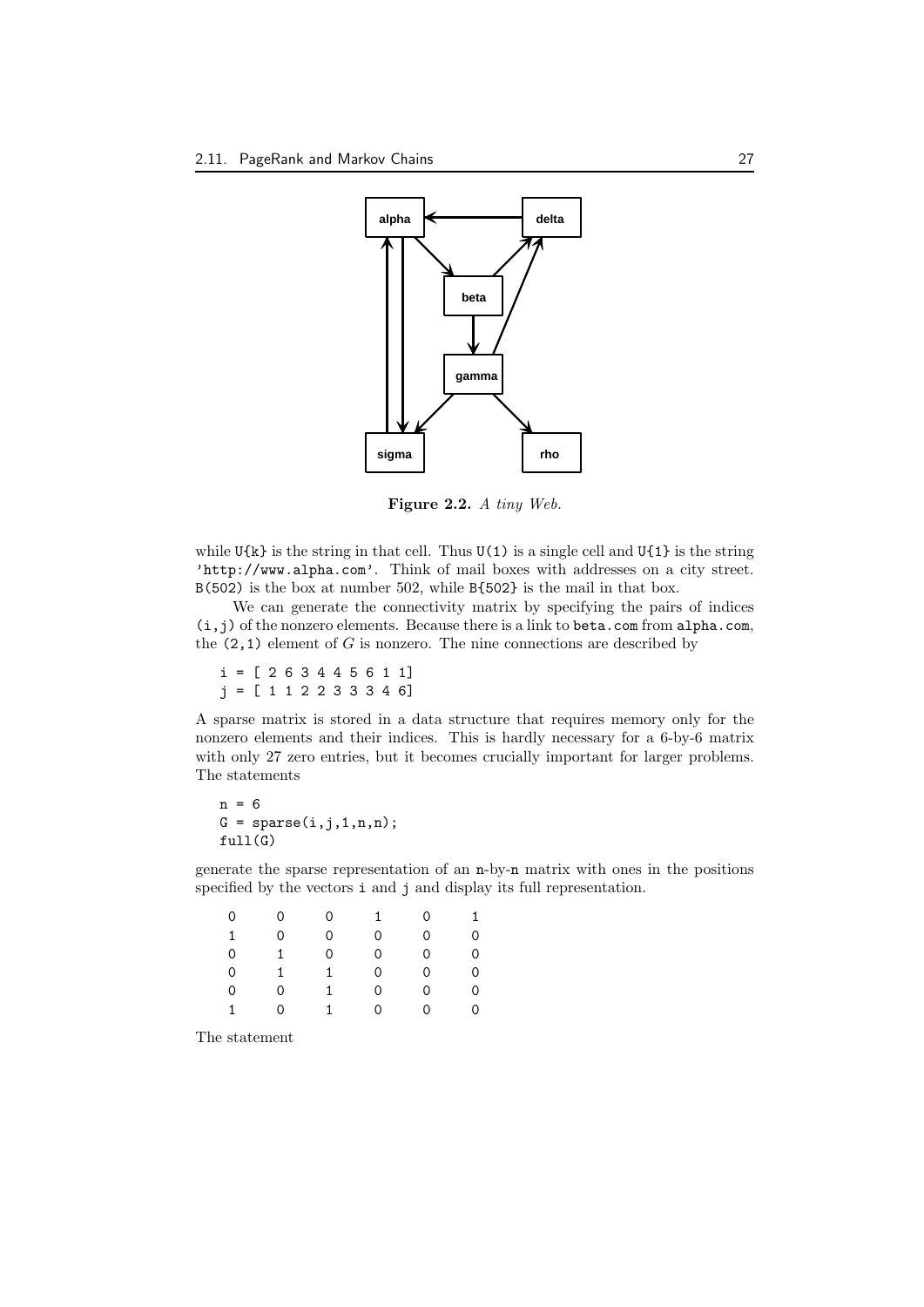$c = full(sum(G))$ 

computes the column sums

 $c =$ 2 2 3 1 0 1

Notice that  $c(5) = 0$  because the 5th page, labeled rho, has no out-links. The statements

 $x = (I - p*G*D)$ 

 $x = x/sum(x)$ 

solve the sparse linear system to produce

 $x =$ 0.3210 0.1705 0.1066 0.1368 0.0643 0.2007



**Figure 2.3.** *Page Rank for the tiny Web*

The bar graph of x is shown in figure 2.3. If the URLs are sorted in PageRank order and listed along with their in- and out-degrees, the result is

|               | page-rank in out |                      |              | url                   |
|---------------|------------------|----------------------|--------------|-----------------------|
| $\mathbf{1}$  | 0.3210           | $\mathbf{2}^{\circ}$ | 2            | http://www.alpha.com  |
| 6             | 0.2007           | 2                    | $\mathbf{1}$ | http://www.sigma.com  |
| $\mathcal{P}$ | 0.1705           | $\mathbf{1}$         |              | 2 http://www.beta.com |
| 4             | 0.1368           | 2                    | $\mathbf{1}$ | http://www.delta.com  |
| 3             | 0.1066           | 1.                   | 3            | http://www.gamma.com  |
| Б.            | 0.0643           | 1.                   | 0            | http://www.rho.com    |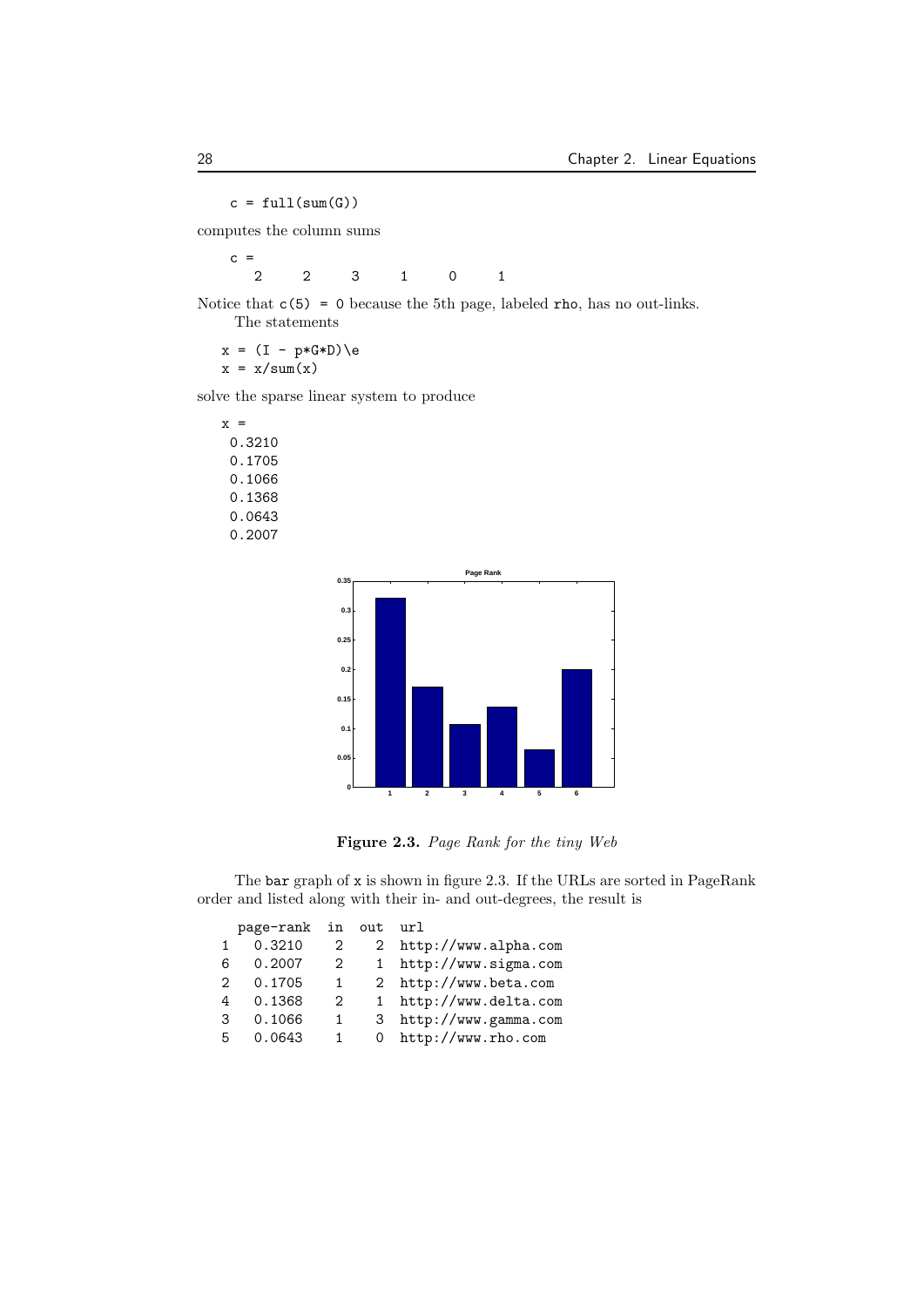We see that alpha has a higher PageRank than delta or sigma, even though they all have the same number of in-links. A random surfer will visit alpha over 32% of the time and rho only about 6% of the time.

For this tiny example with  $p = .85$ , the smallest element of the Markov transition matrix is  $\delta = .15/6 = .0250$ .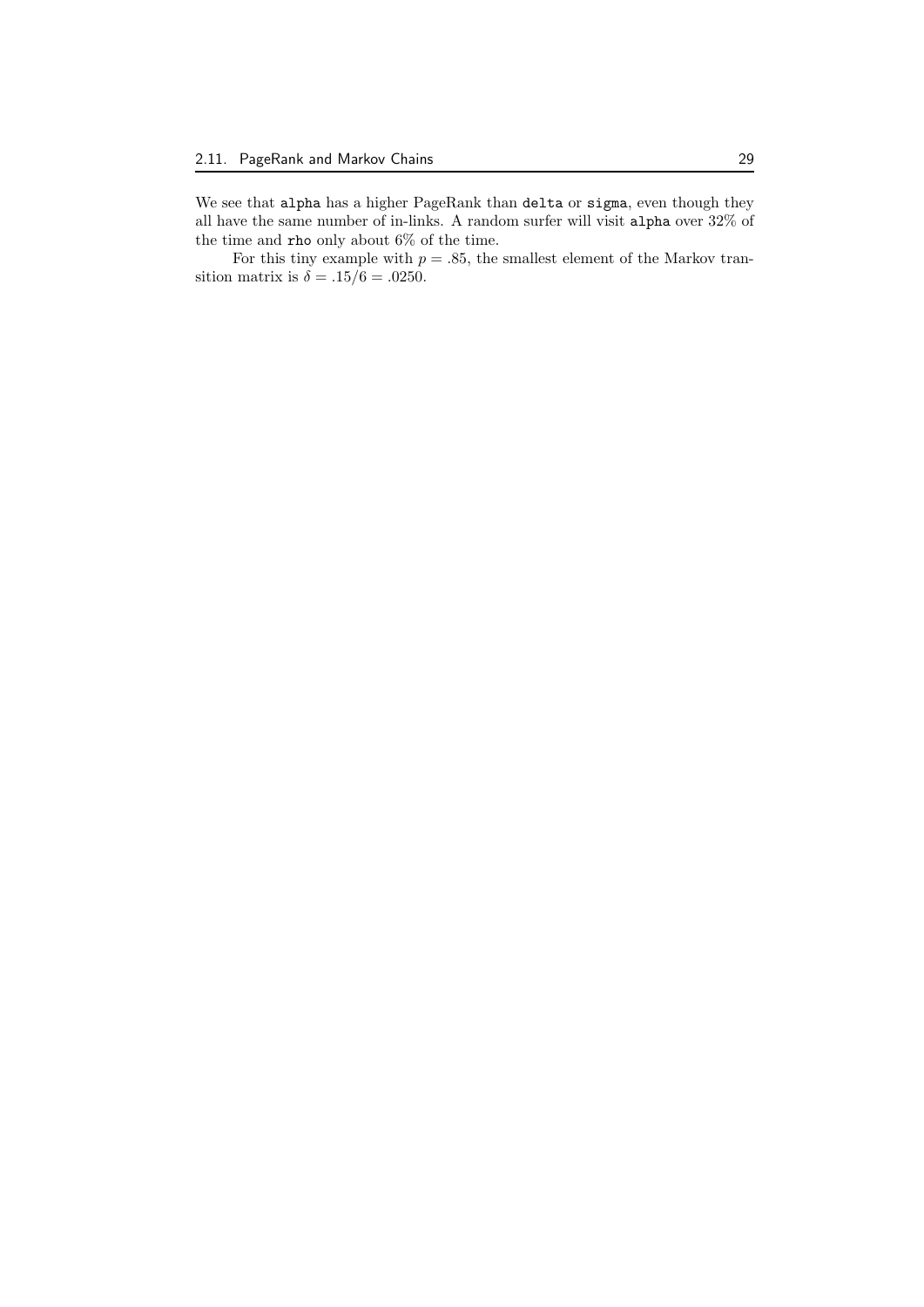| $A =$  |        |        |        |        |        |
|--------|--------|--------|--------|--------|--------|
| 0.0250 | 0.0250 | 0.0250 | 0.8750 | 0.1667 | 0.8750 |
| 0.4500 | 0.0250 | 0.0250 | 0.0250 | 0.1667 | 0.0250 |
| 0.0250 | 0.4500 | 0.0250 | 0.0250 | 0.1667 | 0.0250 |
| 0.0250 | 0.4500 | 0.3083 | 0.0250 | 0.1667 | 0.0250 |
| 0.0250 | 0.0250 | 0.3083 | 0.0250 | 0.1667 | 0.0250 |
| 0.4500 | 0.0250 | 0.3083 | 0.0250 | 0.1667 | 0.0250 |

Notice that the column sums of A are all equal to one.

Our collection of NCM programs includes surfer.m. A statement like

 $[U,G] = \text{surface('http://www.xxx.zzzz',n)}$ 

starts at a specified URL and tries to surf the Web until it has visited n pages. If successful, it returns an n-by-1 cell array of URLs and an n-by-n sparse connectivity matrix. The function uses urlread, which was introduced in MATLAB 6.5, along with underlying Java utilities to access the Web. Surfing the Web automatically is a dangerous undertaking and this function must be used with care. Some URLs contain typographical errors and illegal characters. There is a list of URLs to avoid that includes .gif files and Web sites known to cause difficulties. Most importantly, surfer can get completely bogged down trying to read a page from a site that appears to be responding, but that never delivers the complete page. When this happens, it may be necessary to have the computer's operating system ruthlessly terminate Matlab. With these precautions in mind, you can use surfer to generate your own PageRank examples.



**Figure 2.4.** *Spy plot of the* harvard500 *graph.*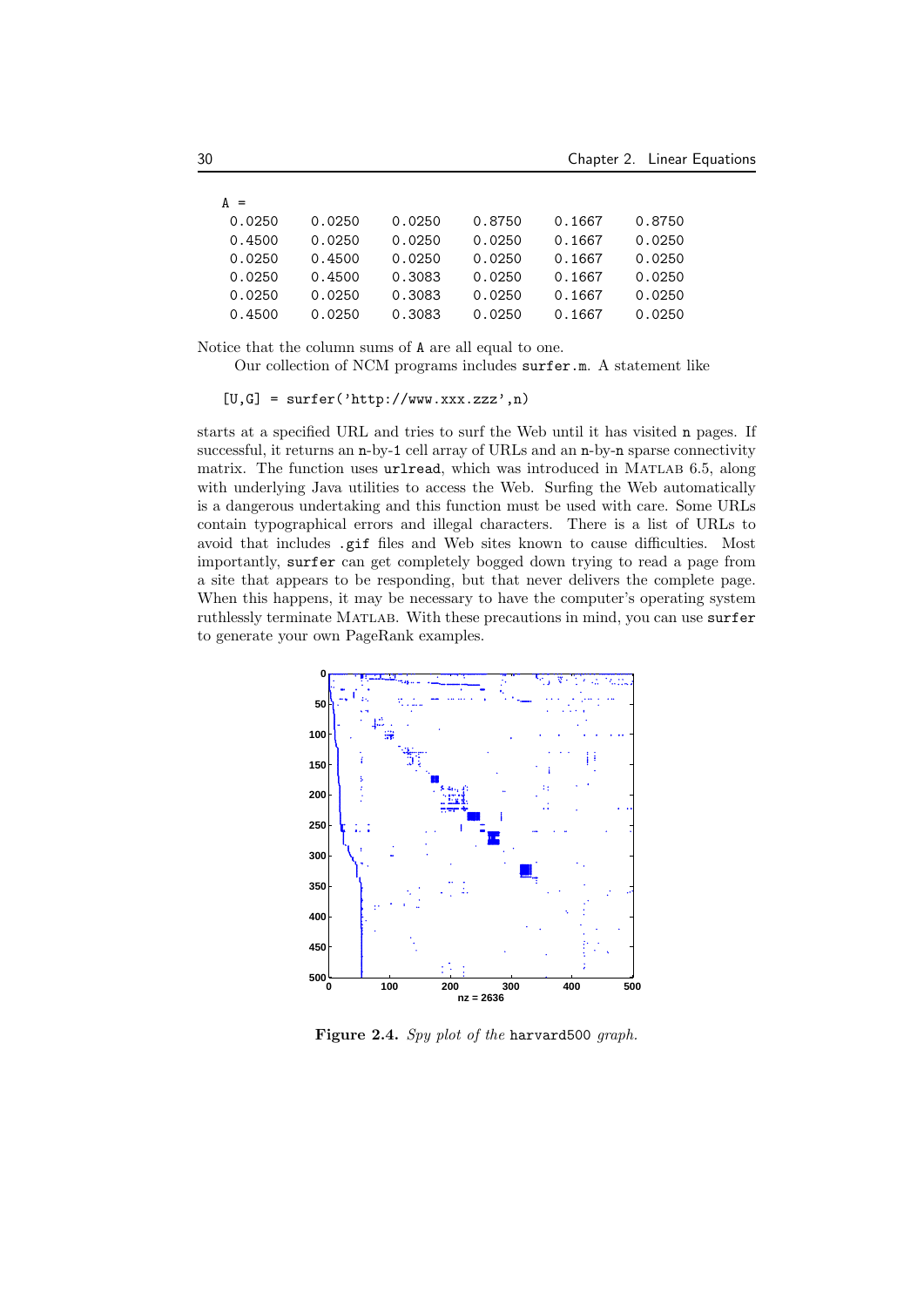The statement

 $[U,G] = \text{surface('http://www.harvard.edu',500)}$ 

accesses the home page of Harvard University and generates a 500-by-500 test case. The graph generated in August 2003 is available in the NCM directory. The statements

load harvard500  $spy(G)$ 

produce a spy plot (Figure 2.4) that shows the nonzero structure of the connectivity matrix. The statement

pagerank(U,G)

computes page ranks, produces a bar graph (Figure 2.5) of the ranks, and prints the most highly ranked URLs in PageRank order.

For the harvard500 data, the dozen most highly ranked pages are

|              | page-rank | in  | out          | url                             |
|--------------|-----------|-----|--------------|---------------------------------|
| $\mathbf{1}$ | 0.0843    | 195 | 26           | http://www.harvard.edu          |
| 10           | 0.0167    | 21  | 18           | http://www.hbs.edu              |
| 42           | 0.0166    | 42  | 0            | http://search.harvard.edu:8765/ |
|              |           |     |              | custom/query.html               |
| 130          | 0.0163    | 24  | 12           | http://www.med.harvard.edu      |
| 18           | 0.0139    | 45  | 46           | http://www.gse.harvard.edu      |
| 15           | 0.0131    | 16  | 49           | http://www.hms.harvard.edu      |
| 9            | 0.0114    | 21  | 27           | http://www.ksg.harvard.edu      |
| 17           | 0.0111    | 13  | 6            | http://www.hsph.harvard.edu     |
| 46           | 0.0100    | 18  | 21           | http://www.gocrimson.com        |
| 13           | 0.0086    | 9   | $\mathbf{1}$ | http://www.hsdm.med.harvard.edu |
| 260          | 0.0086    | 26  | 1            | http://search.harvard.edu:8765/ |
|              |           |     |              | query.html                      |
| 19           | 0.0084    | 23  | 21           | http://www.radcliffe.edu        |
|              |           |     |              |                                 |

The URL where the search began, www.harvard.edu, dominates. Like most universities, Harvard is organized into various colleges and institutes, including the Kennedy School of Government, the Harvard Medical School, the Harvard Business School, and the Radcliffe Institute. You can see that the home pages of these schools have high PageRank. With a different sample, such as the one generated by Google itself, the ranks would be different.

#### **2.12 Further Reading**

Further reading on matrix computation includes books by Demmel [2], Golub and Van Loan [3], Stewart [4, 5], and Trefethen and Bau [6]. The definitive references on Fortran matrix computation software are the LAPACK Users' Guide and Web site [1]. The MATLAB sparse matrix data structure and operations are described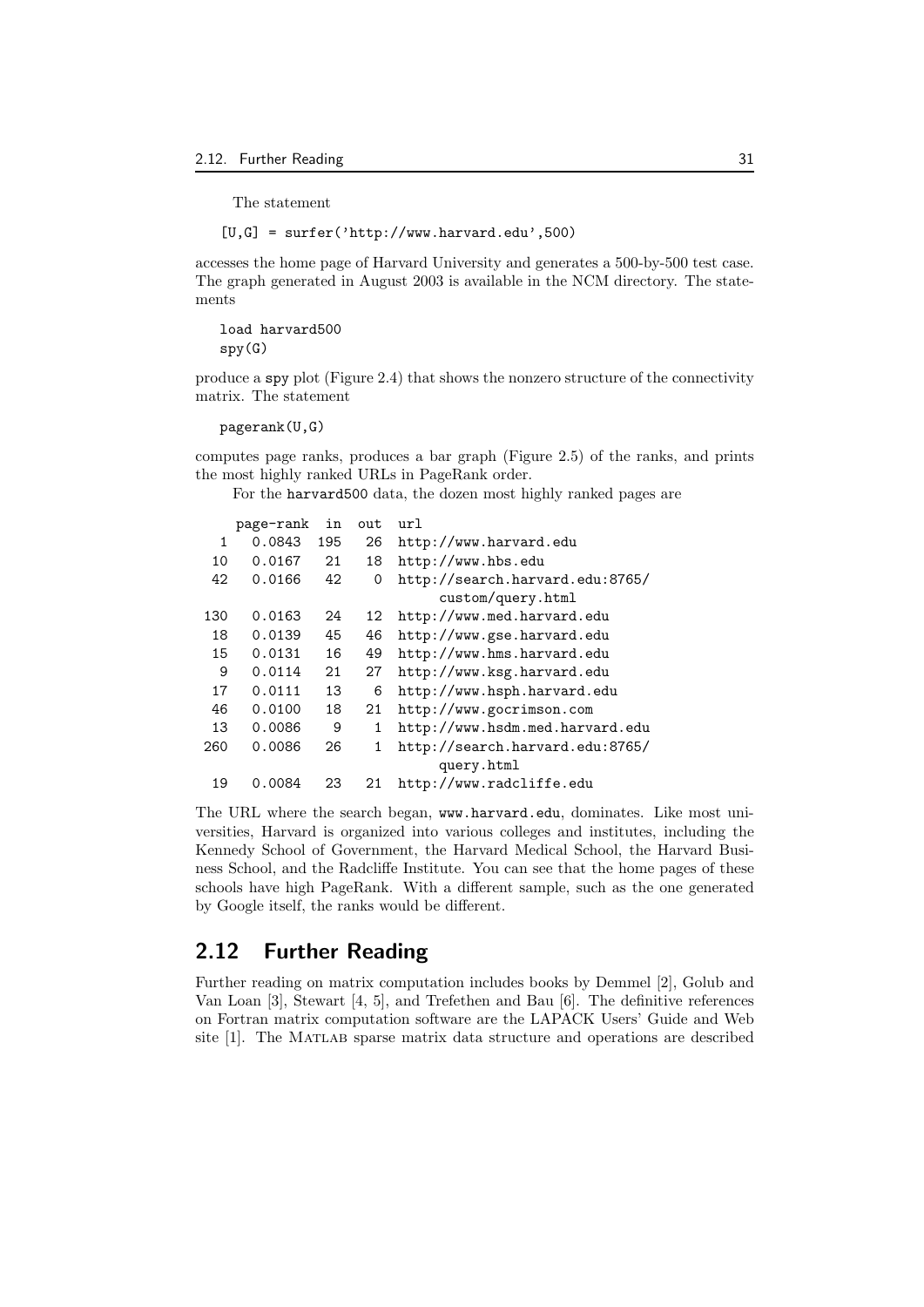

**Figure 2.5.** *PageRank of the* harvard500 *graph.*

in [8]. Information available on Web sites about PageRank includes a brief explanation at Google [7], a technical report by Page, Brin, and colleagues [11], and a comprehensive survey by Langville and Meyer [10].

#### **Exercises**

- 2.1. Alice buys three apples, a dozen bananas, and one cantaloupe for \$2.36. Bob buys a dozen apples and two cantaloupes for \$5.26. Carol buys two bananas and three cantaloupes for \$2.77. How much do single pieces of each fruit cost? (You might want to set format bank.)
- 2.2. What Matlab function computes the reduced row echelon form of a matrix? What Matlab function generates magic square matrices? What is the reduced row echelon form of the magic square of order six?
- 2.3. Figure 2.6 depicts a plane truss having 13 members (the numbered lines) connecting 8 joints (the numbered circles). The indicated loads, in tons, are applied at joints 2, 5, and 6, and we want to determine the resulting force on each member of the truss.

For the truss to be in static equilibrium, there must be no net force, horizontally or vertically, at any joint. Thus, we can determine the member forces by equating the horizontal forces to the left and right at each joint, and similarly equating the vertical forces upward and downward at each joint. For the eight joints, this would give 16 equations, which is more than the 13 unknown factors to be determined. For the truss to be statically determinate, that is, for there to be a unique solution, we assume that joint 1 is rigidly fixed both horizontally and vertically and that joint 8 is fixed verti-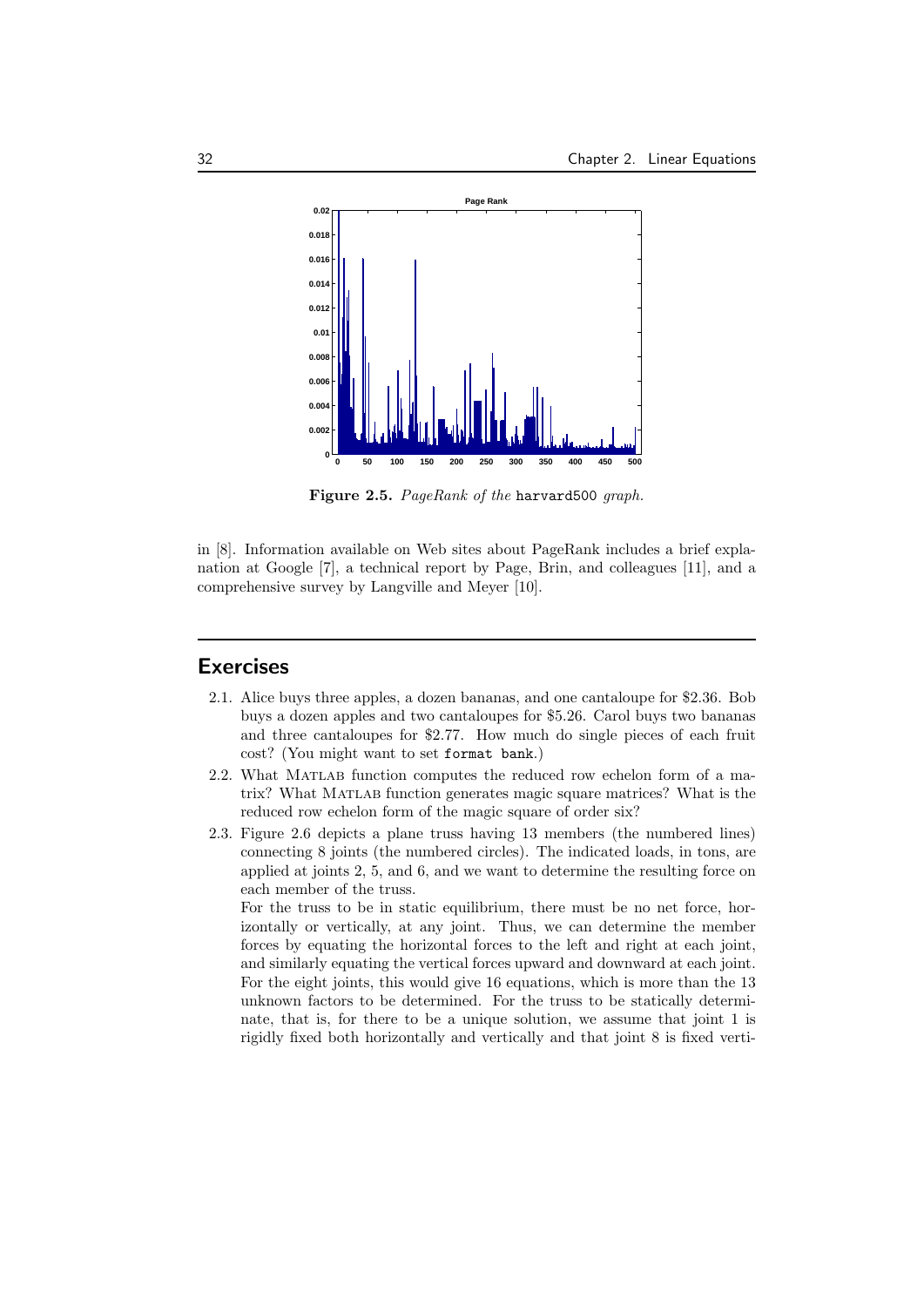

**Figure 2.6.** *A plane truss.*

cally. Resolving the member forces into horizontal and vertical components and defining  $\alpha = 1/\sqrt{2}$ , we obtain the following system of equations for the member forces *f<sup>i</sup>* :

Joint 2: 
$$
f_2 = f_6
$$
,  
\n $f_3 = 10$ ;  
\nJoint 3:  $\alpha f_1 = f_4 + \alpha f_5$ ,  
\n $\alpha f_1 + f_3 + \alpha f_5 = 0$ ;  
\nJoint 4:  $f_4 = f_8$ ,  
\n $f_7 = 0$ ;  
\nJoint 5:  $\alpha f_5 + f_6 = \alpha f_9 + f_{10}$ ,  
\n $\alpha f_5 + f_7 + \alpha f_9 = 15$ ;  
\nJoint 6:  $f_{10} = f_{13}$ ,  
\n $f_{11} = 20$ ;  
\nJoint 7:  $f_8 + \alpha f_9 = \alpha f_{12}$ ,  
\n $\alpha f_9 + f_{11} + \alpha f_{12} = 0$ ;  
\nJoint 8:  $f_{13} + \alpha f_{12} = 0$ .

Solve this system of equations to find the vector *f* of member forces.

2.4. Figure 2.7 is the circuit diagram for a small network of resistors.

There are five nodes, eight resistors, and one constant voltage source. We want to compute the voltage drops between the nodes and the currents around each of the loops.

Several different linear systems of equations can be formed to describe this circuit. Let  $v_k, k = 1, \ldots, 4$ , denote the voltage difference between each of the first four nodes and node number 5 and let  $i_k, k = 1, \ldots, 4$ , denote the clockwise current around each of the loops in the diagram. *Ohm's law* says that the voltage drop across a resistor is the resistance times the current. For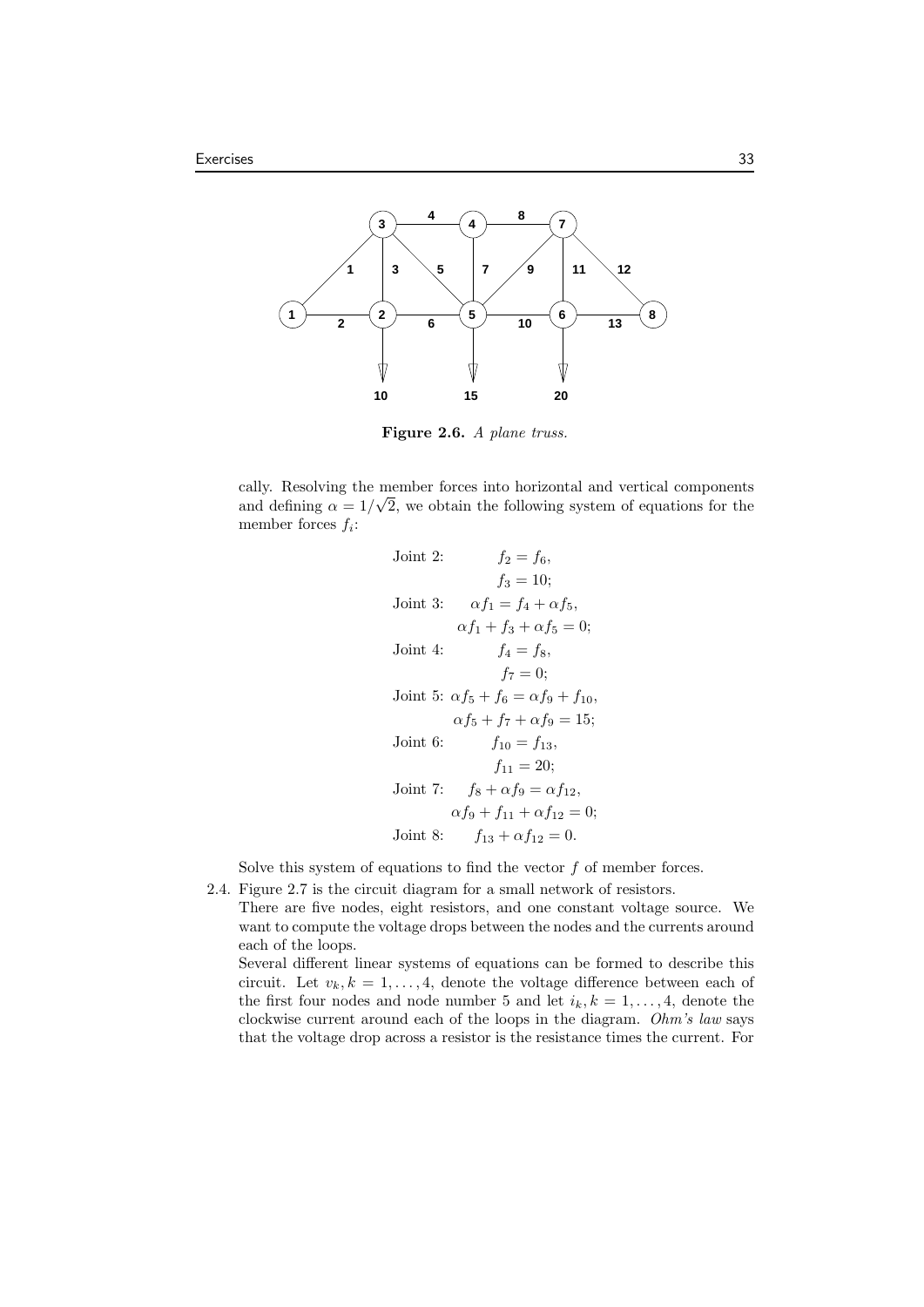

**Figure 2.7.** *A resistor network.*

example, the branch between nodes 1 and 2 gives

$$
v_1 - v_2 = r_{12}(i_2 - i_1).
$$

Using the *conductance*, which is the reciprocal of the resistance,  $g_{kj} = 1/r_{kj}$ , Ohm's law becomes

$$
i_2 - i_1 = g_{12}(v_1 - v_2).
$$

The voltage source is included in the equation

$$
v_3 - v_s = r_{35}i_4.
$$

*Kirchhoff 's voltage law* says that the sum of the voltage differences around each loop is zero. For example, around loop 1,

$$
(v_1 - v_4) + (v_4 - v_5) + (v_5 - v_2) + (v_2 - v_1) = 0.
$$

Combining the voltage law with Ohm's law leads to the *loop* equations for the currents:

$$
Ri = b.
$$

Here *i* is the current vector,

$$
i = \begin{pmatrix} i_1 \\ i_2 \\ i_3 \\ i_4 \end{pmatrix},
$$

*b* is the source voltage vector,

$$
b = \begin{pmatrix} 0 \\ 0 \\ 0 \\ v_s \end{pmatrix},
$$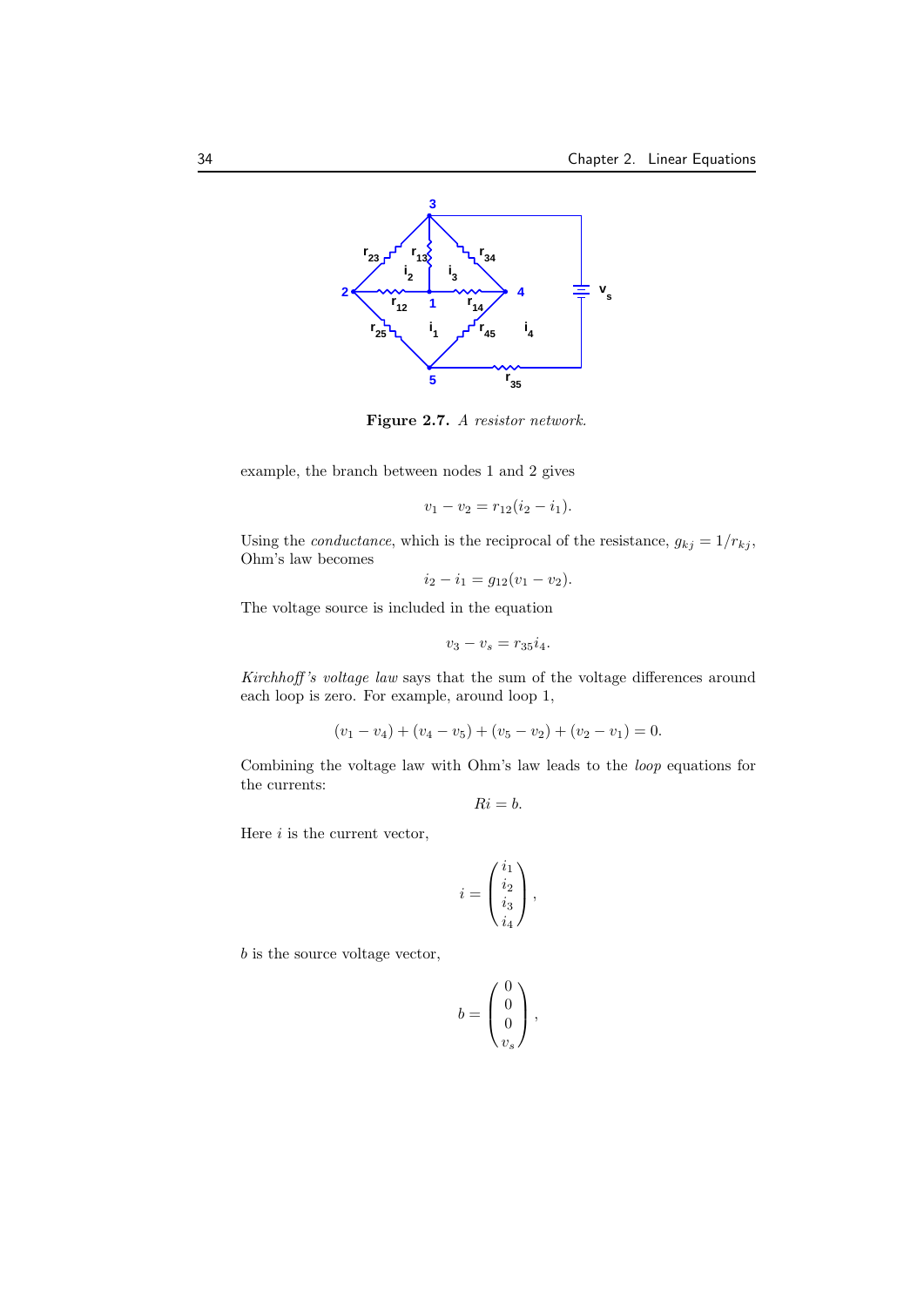and *R* is the resistance matrix,

| $r_{25} + r_{12} + r_{14} + r_{45}$ | $-r_{12}$                  | $-r_{14}$                  | $-r_{45}$                  |  |
|-------------------------------------|----------------------------|----------------------------|----------------------------|--|
| $-r_{12}$                           | $r_{23} + r_{12} + r_{13}$ | $-r_{13}$                  |                            |  |
| $-r_{14}$                           | $-r_{13}$                  | $r_{14} + r_{13} + r_{34}$ | $-r_{34}$                  |  |
| $-r_{45}$                           |                            | $-r_{34}$                  | $r_{35} + r_{45} + r_{34}$ |  |

*Kirchhoff 's current law* says that the sum of the currents at each node is zero. For example, at node 1,

$$
(i_1 - i_2) + (i_2 - i_3) + (i_3 - i_1) = 0.
$$

Combining the current law with the conductance version of Ohm's law leads to the *nodal* equations for the voltages:

$$
Gv=c.
$$

Here *v* is the voltage vector,

$$
v = \begin{pmatrix} v_1 \\ v_2 \\ v_3 \\ v_4 \end{pmatrix},
$$

*c* is the source current vector,

$$
c=\left(\begin{matrix}0\\0\\g_{35}v_s\\0\end{matrix}\right),
$$

and *G* is the conductance matrix,

$$
\begin{pmatrix}\n g_{12} + g_{13} + g_{14} & -g_{12} & -g_{13} & -g_{14} \\
 -g_{12} & g_{12} + g_{23} + g_{25} & -g_{23} & 0 \\
 -g_{13} & -g_{23} & g_{13} + g_{23} + g_{34} + g_{35} & -g_{34} \\
 -g_{14} & 0 & -g_{34} & g_{14} + g_{34} + g_{45}\n\end{pmatrix}.
$$

You can solve the linear system obtained from the loop equations to compute the currents and then use Ohm's law to recover the voltages. Or you can solve the linear system obtained from the node equations to compute the voltages and then use Ohm's law to recover the currents. Your assignment is to verify that these two approaches produce the same results for this circuit. You can choose your own numerical values for the resistances and the voltage source.

2.5. The Cholesky algorithm factors an important class of matrices known as *positive definite* matrices. Andre-Louis Cholesky (1875–1918) was a French military officer involved in geodesy and surveying in Crete and North Africa just before World War I. He developed the method now named after him to compute solutions to the normal equations for some least squares data-fitting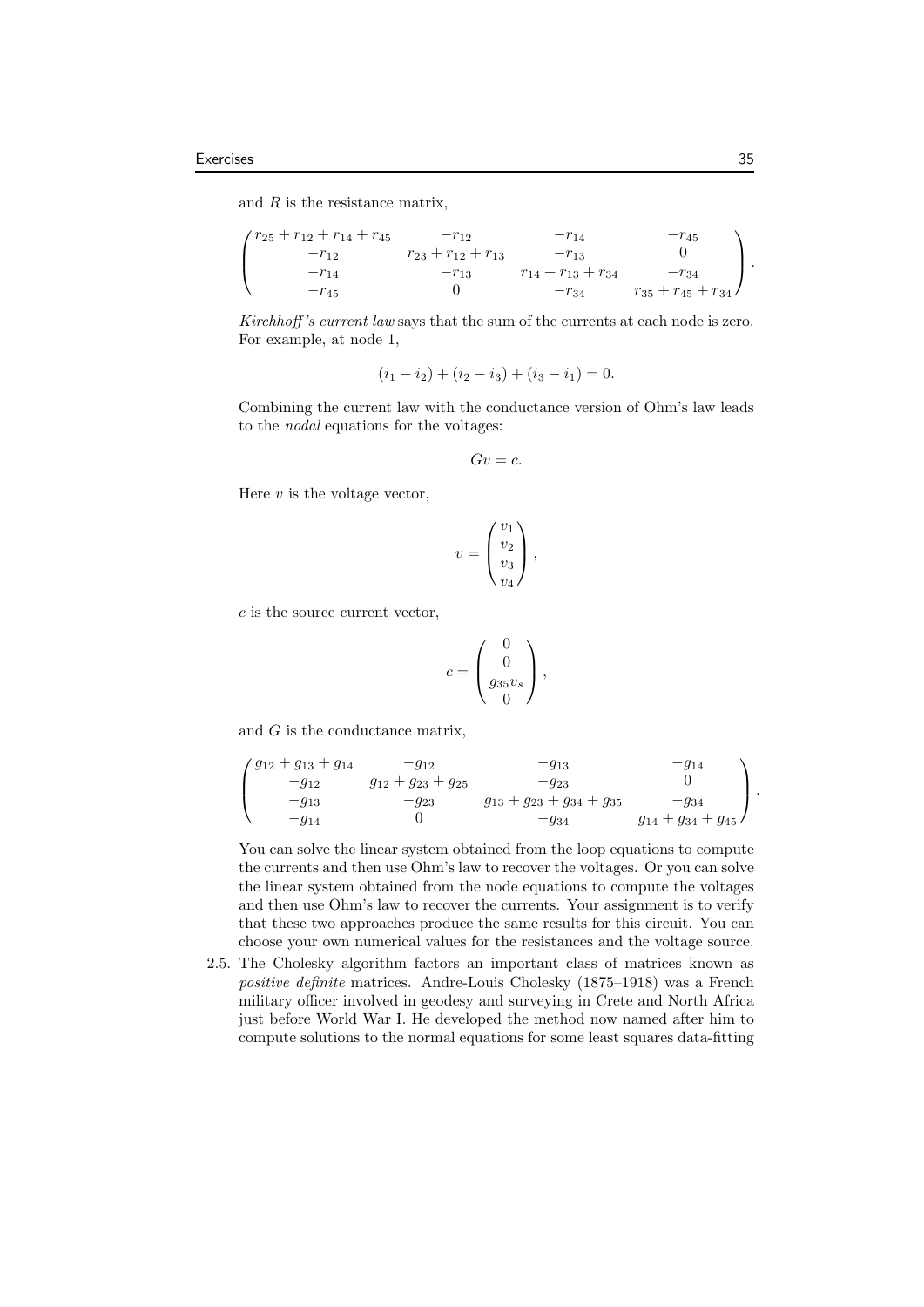problems arising in geodesy. His work was posthumously published on his behalf in 1924 by a fellow officer, Benoit, in the *Bulletin Geodesique*. A real symmetric matrix  $A = A^T$  is *positive definite* if any of the following equivalent conditions hold:

*•* The *quadratic form*

 $x^T A x$ 

is positive for all nonzero vectors *x*.

- *•* All *determinants* formed from symmetric submatrices of any order centered on the diagonal of *A* are positive.
- All *eigenvalues*  $\lambda(A)$  are positive.
- *•* There is a real matrix *R* such that

$$
A = R^T R.
$$

These conditions are difficult or expensive to use as the basis for checking if a particular matrix is positive definite. In Matlab , the best way to check positive definiteness is with the chol function. See

help chol

(a) Which of the following families of matrices are positive definite?

 $M = magic(n)$  $H = hilb(n)$  $P = pascal(n)$  $I = eve(n, n)$  $R = \text{randn}(n,n)$  $R = \text{randn}(n,n); A = R' * R$  $R = \text{randn}(n,n); A = R' + R$  $R = \text{randn}(n,n); I = eye(n,n); A = R' + R + n*I$ 

(b) If the matrix  $R$  is upper triangular, then equating individual elements in the equation  $A = R^T R$  gives

$$
a_{kj} = \sum_{i=1}^{k} r_{ik} r_{ij}, \ k \leq j.
$$

Using these equations in different orders yields different variants of the Cholesky algorithm for computing the elements of *R*. What is one such algorithm?

2.6. This example shows that a badly conditioned matrix does not necessarily lead to small pivots in Gaussian elimination. The matrix is the *n*-by-*n* upper triangular matrix *A* with elements

$$
a_{ij} = \begin{cases} -1, \ i < j, \\ 1, \ i = j, \\ 0, \ i > j. \end{cases}
$$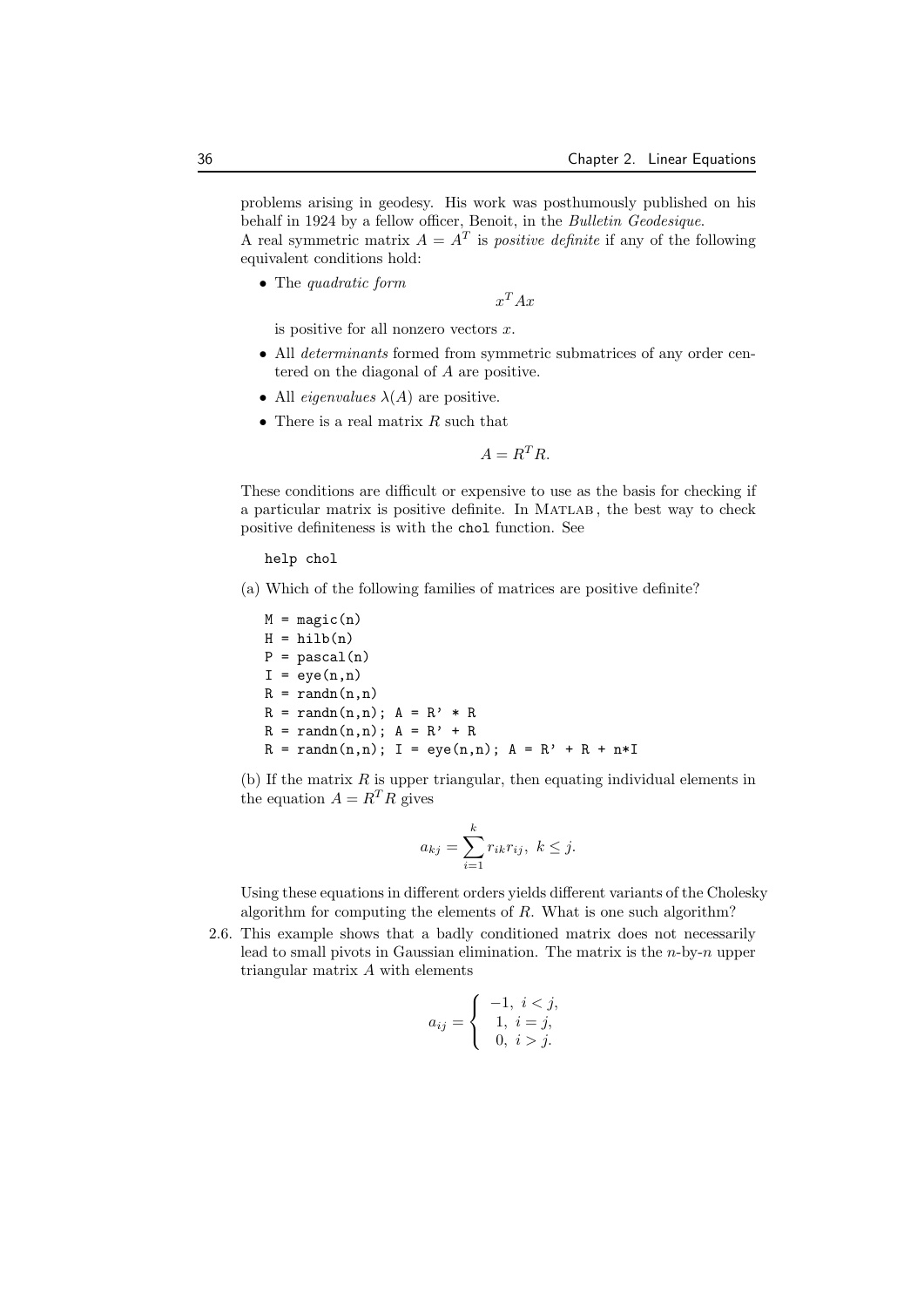Show how to generate this matrix in MATLAB with eye, ones, and triu. Show that

$$
\kappa_1(A) = n2^{n-1}.
$$

For what *n* does  $\kappa_1(A)$  exceed 1/eps?

This matrix is not singular, so *Ax* cannot be zero unless *x* is zero. However, there are vectors *x* for which  $||Ax||$  is much smaller than  $||x||$ . Find one such *x*.

Because this matrix is already upper triangular, Gaussian elimination with partial pivoting has no work to do. What are the pivots?

Use lugui to design a pivot strategy that will produce smaller pivots than partial pivoting. (Even these pivots do not completely reveal the large condition number.)

2.7. The matrix factorization

$$
LU=PA
$$

can be used to compute the determinant of *A*. We have

$$
\det(L)\det(U) = \det(P)\det(A).
$$

Because *L* is triangular with ones on the diagonal,  $det(L) = 1$ . Because *U* is triangular,  $det(U) = u_{11}u_{22} \cdots u_{nn}$ . Because P is a permutation,  $det(P)$ +1 if the number of interchanges is even and *−*1 if it is odd. So

$$
\det(A) = \pm u_{11}u_{22}\cdots u_{nn}.
$$

Modify the lutx function so that it returns four outputs.

function  $[L, U, p, sig] = \text{lutz}(A)$ %LU Triangular factorization % [L,U,p,sig] = lutx(A) computes a unit lower triangular % matrix L, an upper triangular matrix U, a permutation % vector p, and a scalar sig, so that  $L*U = A(p,:)$  and % sig =  $+1$  or  $-1$  if p is an even or odd permutation.

Write a function mydet(A) that uses your modified lutx to compute the determinant of *A*. In MATLAB, the product  $u_{11}u_{22} \cdots u_{nn}$  can be computed by the expression  $\text{prod}(diag(U))$ .

2.8. Modify the lutx function so that it uses explicit for loops instead of MATLAB vector notation. For example, one section of your modified program will read

> % Compute the multipliers for  $i = k+1:n$  $A(i, k) = A(i, k) / A(k, k);$ end

Compare the execution time of your modified lutx program with the original lutx program and with the built-in lu function by finding the order of the matrix for which each of the three programs takes about 10 s on your computer.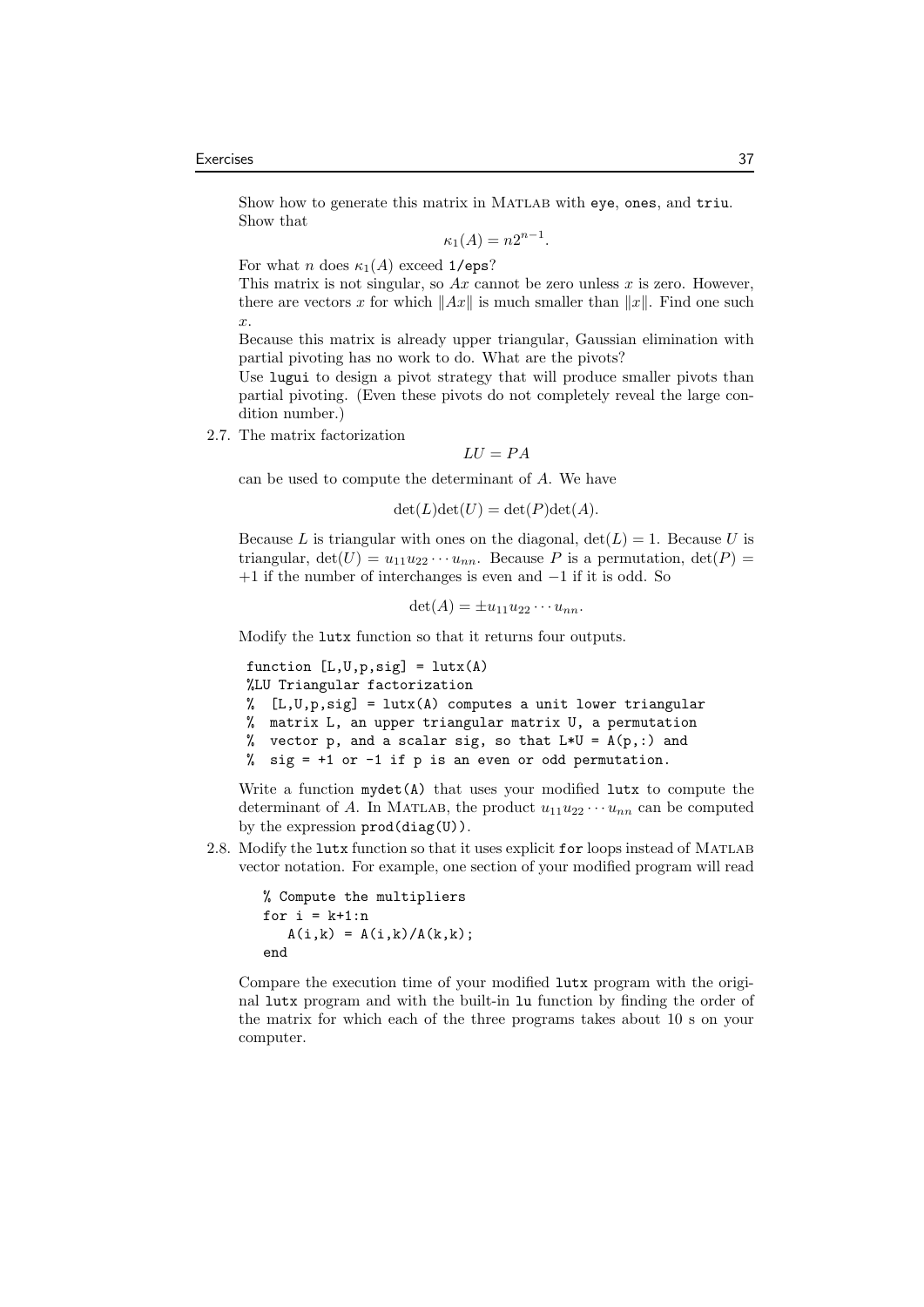2.9. Let

$$
A = \begin{pmatrix} 1 & 2 & 3 \\ 4 & 5 & 6 \\ 7 & 8 & 9 \end{pmatrix}, \quad b = \begin{pmatrix} 1 \\ 3 \\ 5 \end{pmatrix}.
$$

(a) Show that the set of linear equations  $Ax = b$  has infinitely many solutions. Describe the set of possible solutions.

(b) Suppose Gaussian elimination is used to solve  $Ax = b$  using exact arithmetic. Because there are infinitely many solutions, it is unreasonable to expect one particular solution to be computed. What does happen?

(c) Use **bslashtx** to solve  $Ax = b$  on an actual computer with floating-point arithmetic. What solution is obtained? Why? In what sense is it a "good" solution? In what sense is it a "bad" solution?

(d) Explain why the built-in backslash operator x = A*\*b gives a different solution from  $x = bslashtx(A,b)$ .

- 2.10. Section 2.4 gives two algorithms for solving triangular systems. One subtracts columns of the triangular matrix from the right-hand side; the other uses inner products between the rows of the triangular matrix and the emerging solution.
	- (a) Which of these two algorithms does bslashtx use?
	- (b) Write another function, bslashtx2, that uses the other algorithm.
- 2.11. The inverse of a matrix *A* can be defined as the matrix *X* whose columns  $x_j$ solve the equations

 $Ax_j = e_j$ 

where  $e_j$  is the *j*th column of the identity matrix.

(a) Starting with the function bslashtx, write a MATLAB function

 $X = myinv(A)$ 

that computes the inverse of A. Your function should call lutx only once and should not use the built-in Matlab backslash operator or inv function.

(b) Test your function by comparing the inverses it computes with the inverses obtained from the built-in inv(A) on a few test matrices.

2.12. If the built-in MATLAB lu function is called with only two output arguments

 $[L,U] = lu(A)$ 

the permutations are incorporated into the output matrix L. The help entry for lu describes L as "psychologically lower triangular." Modify lutx so that it does the same thing. You can use

if nargout  $== 2$ , ...

to test the number of output arguments.

2.13. (a) Why is

 $M = \text{magic}(8)$ lugui(M)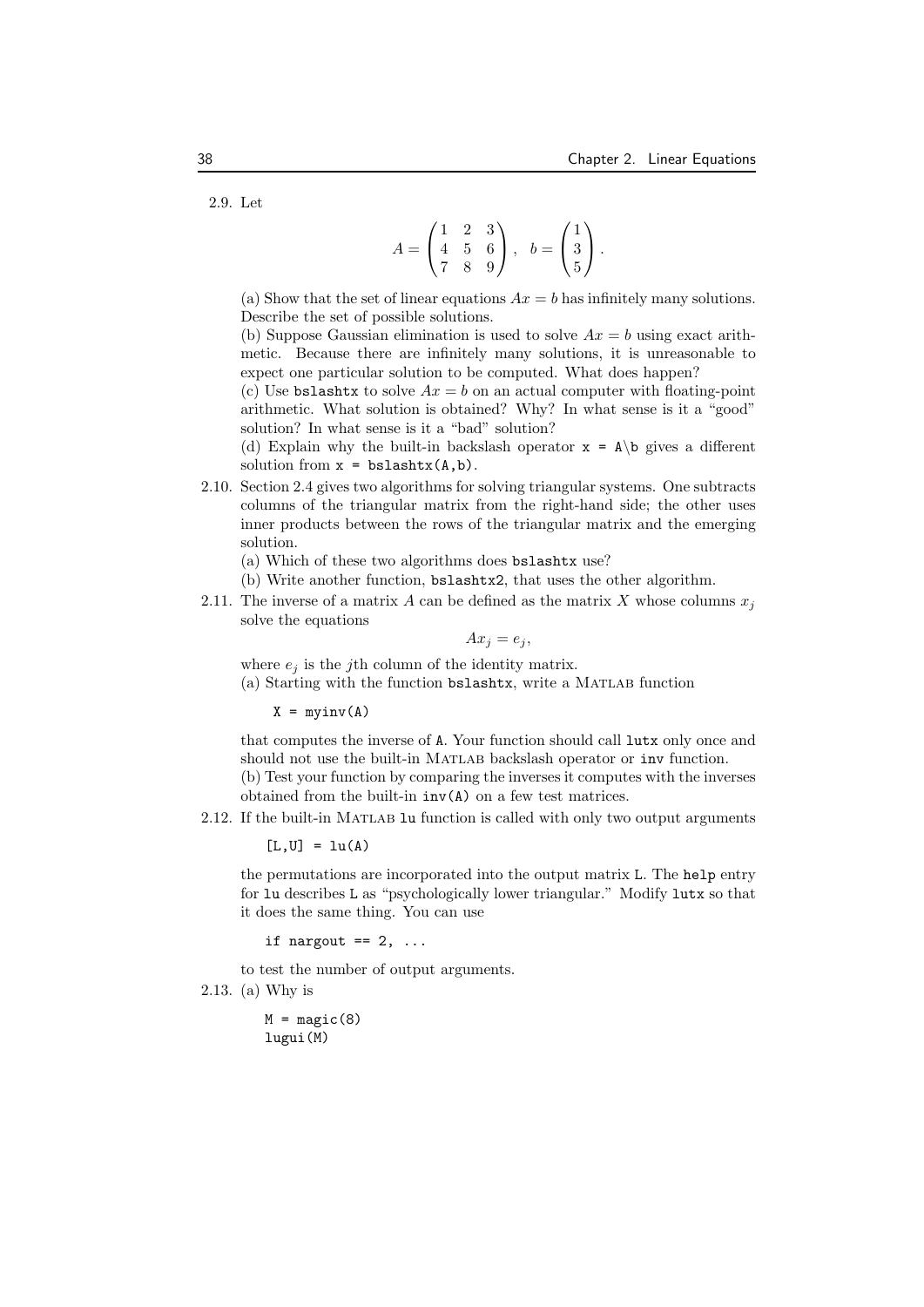an interesting example?

(c) Can you pick a sequence of pivots so that no roundoff error occurs in lugui(M)?

2.14. The pivot selection strategy known as *complete pivoting* is one of the options available in lugui. It has some slight numerical advantages over *partial pivoting*. At each stage of the elimination, the element of largest magnitude in the entire unreduced matrix is selected as the pivot. This involves both row and column interchanges and produces two permutation vectors p and q so that

 $L*U = A(p,q)$ 

Modify lutx and bslashtx so that they use complete pivoting.

2.15. The function golub in the NCM directory is named after Stanford professor Gene Golub. The function generates test matrices with random integer entries. The matrices are very badly conditioned, but Gaussian elimination without pivoting fails to produce the small pivots that would reveal the large condition number.

(a) How does condest(golub(n)) grow with increasing order n? Because these are random matrices you can't be very precise here, but you can give some qualitative description.

(b) What atypical behavior do you observe with the diagonal pivoting option in  $lugui(golub(n))$ ?

- (c) What is  $\det(\text{golub}(n))$ ? Why?
- 2.16. The function pascal generates symmetric test matrices based on Pascal's triangle.

(a) How are the elements of  $pascal(n+1)$  related to the binomial coefficients generated by nchoosek(n,k)?

(b) How is  $chol(pascal(n))$  related to  $pascal(n)$ ?

- (c) How does condest(pascal(n)) grow with increasing order n?
- (d) What is  $det(pascal(n))$ ? Why?
- (e) Let Q be the matrix generated by

 $Q = pascal(n);$  $Q(n,n) = Q(n,n) - 1;$ 

How is  $chol(Q)$  related to  $chol(pascal(n))$ ? Why? (f) What is  $det(Q)$ ? Why?

2.17. Play "Pivot Pickin' Golf" with pivotgolf. The goal is to use lugui to compute the LU decompositions of nine matrices with as little roundoff error as possible. The score for each hole is

$$
||R||_{\infty} + ||L_{\epsilon}||_{\infty} + ||U_{\epsilon}||_{\infty},
$$

where  $R = LU - PAQ$  is the residual and  $||L_{\epsilon}||_{\infty}$  and  $||U_{\epsilon}||_{\infty}$  are the nonzeros that should be zero in *L* and *U*.

<sup>(</sup>b) How is the behavior of lugui(M) related to rank(M)?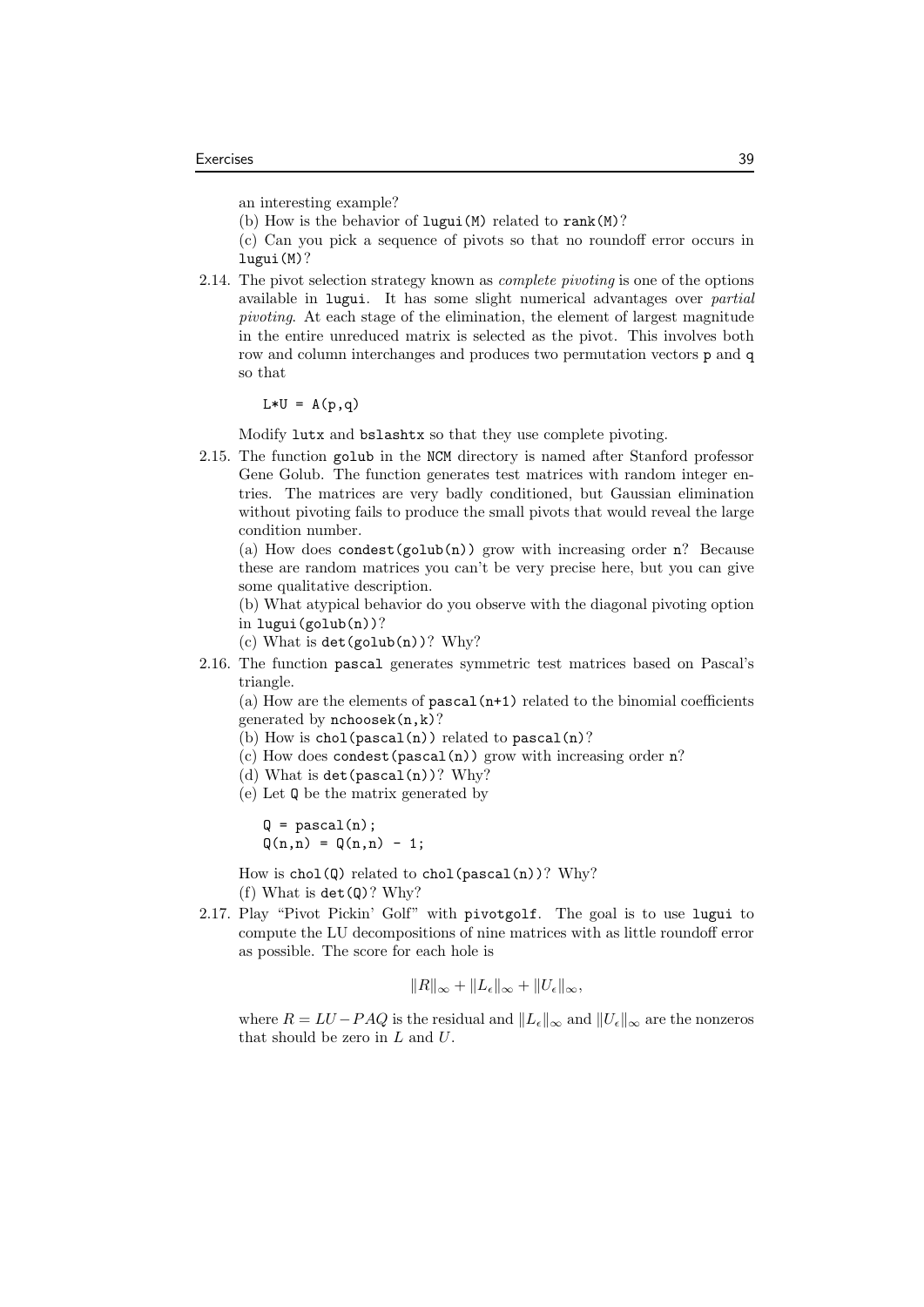(a) Can you beat the scores obtained by partial pivoting on any of the courses? (b) Can you get a perfect score of zero on any of the courses?

2.18. The object of this exercise is to investigate how the condition numbers of random matrices grow with their order. Let  $R_n$  denote an *n*-by-*n* matrix with normally distributed random elements. You should observe experimentally that there is an exponent *p* so that

$$
\kappa_1(R_n) = O(n^p).
$$

In other words, there are constants  $c_1$  and  $c_2$  so that most values of  $\kappa_1(R_n)$ satisfy

$$
c_1 n^p \le \kappa_1(R_n) \le c_2 n^p.
$$

Your job is to find  $p$ ,  $c_1$ , and  $c_2$ .

The NCM M-file randncond.m is the starting point for your experiments. This program generates random matrices with normally distributed elements and plots their  $l_1$  condition numbers versus their order on a loglog scale. The program also plots two lines that are intended to enclose most of the observations. (On a loglog scale, power laws like  $\kappa = cn^p$  produce straight lines.)

(a) Modify randncond.m so that the two lines have the same slope and enclose most of the observations.

(b) Based on this experiment, what is your guess for the exponent *p* in  $\kappa(R_n) = O(n^p)$ ? How confident are you?

(c) The program uses ('erasemode','none'), so you cannot print the results. What would you have to change to make printing possible?

2.19. For  $n = 100$ , solve this tridiagonal system of equations three different ways:

$$
2x_1 - x_2 = 1,
$$
  

$$
-x_{j-1} + 2x_j - x_{j+1} = j, \ j = 2, ..., n - 1,
$$
  

$$
-x_{n-1} + 2x_n = n.
$$

(a) Use diag three times to form the coefficient matrix and then use lutx and bslashtx to solve the system.

(b) Use spdiags once to form a sparse representation of the coefficient matrix and then use the backslash operator to solve the system.

(c) Use tridisolve to solve the system.

- (d) Use condest to estimate the condition of the coefficient matrix.
- 2.20. Use surfer and pagerank to compute PageRanks for some subset of the Web that you choose. Do you see any interesting structure in the results?
- 2.21. Suppose that U and G are the URL cell array and the connectivity matrix produced by surfer and that k is an integer. Explain what

 $U\{k\}, U(k), G(k,:), G(:,k), U(G(k,:)), U(G(:,k))$ 

are.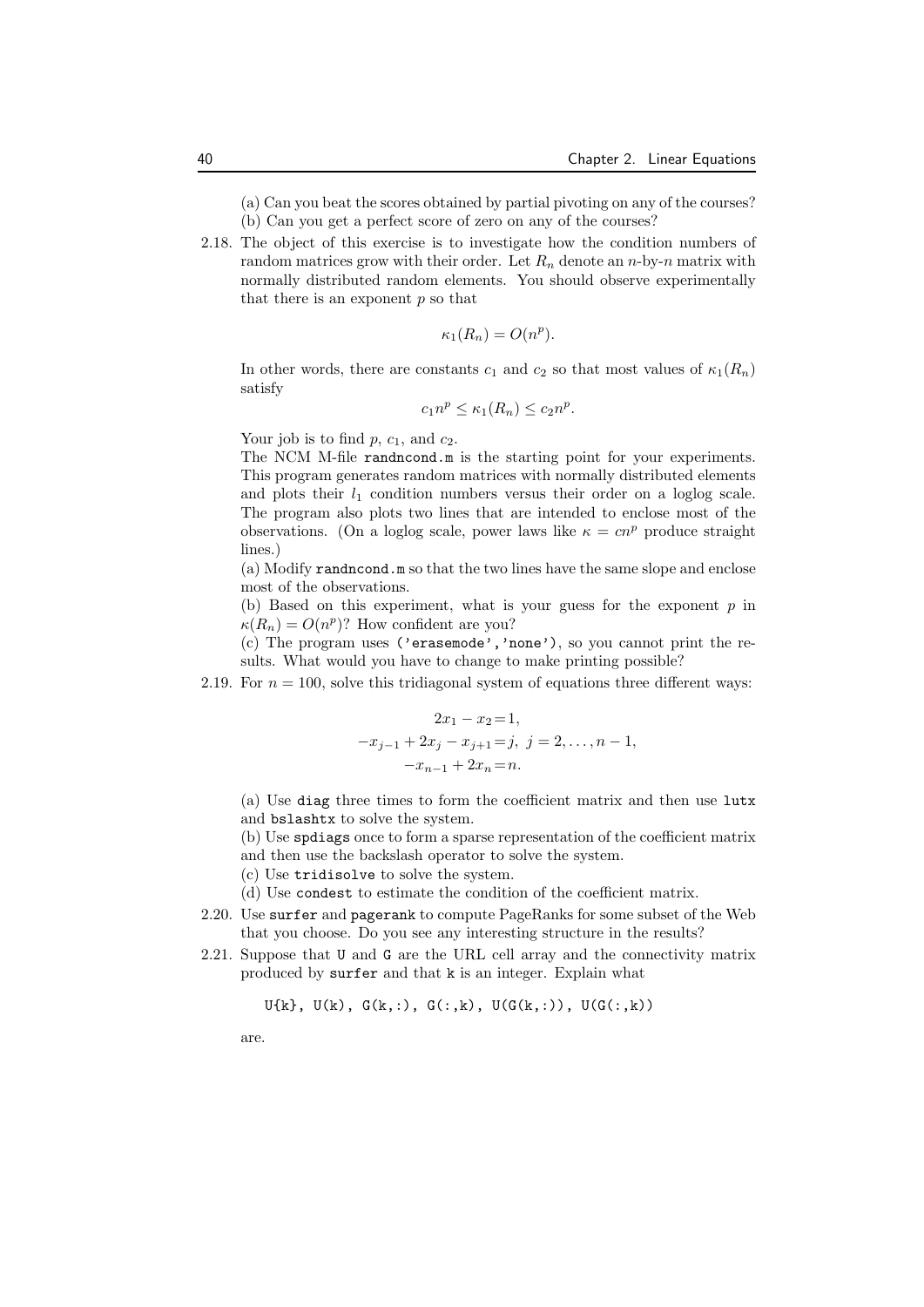- 2.22. The connectivity matrix for the harvard500 data set has four small, almost entirely nonzero, submatrices that produce dense patches near the diagonal of the spy plot. You can use the zoom button to find their indices. The first submatrix has indices around 170 and the other three have indices in the 200s and 300s. Mathematically, a graph with every node connected to every other node is known as a *clique*. Identify the organizations within the Harvard community that are responsible for these near cliques.
- 2.23. A Web connectivity matrix *G* has  $g_{ij} = 1$  if it is possible to get to page *i* from page *j* with one click. If you multiply the matrix by itself, the entries of the matrix *G*<sup>2</sup> count the number of different paths of length two to page *i* from page  $j$ . The matrix power  $G^p$  shows the number of paths of length  $p$ . (a) For the harvard500 data set, find the power *p* where the number of nonzeros stops increasing. In other words, for any q greater than  $p$ ,  $nnz(G<sup>\sim</sup>q)$ is equal to  $nnz(G<sup>o</sup>p)$ .
	- (b) What fraction of the entries in *G<sup>p</sup>* are nonzero?
	- (c) Use subplot and spy to show the nonzeros in the successive powers.
	- (d) Is there a set of interconnected pages that do not link to the other pages?
- 2.24. The function surfer uses a subfunction, hashfun, to speed up the search for a possibly new URL in the list of URLs that have already been processed. Find two different URLs on The MathWorks home page http://www.mathworks.com that have the same hashfun value.
- 2.25. Figure 2.8 is the graph of another six-node subset of the Web. In this example, there are two disjoint subgraphs.



**Figure 2.8.** *Another tiny Web.*

(a) What is the connectivity matrix *G*?

(b) What are the PageRanks if the hyperlink transition probability *p* is the default value 0*.*85?

(c) Describe what happens with this example to both the definition of PageRank and the computation done by **pagerank** in the limit  $p \rightarrow 1$ .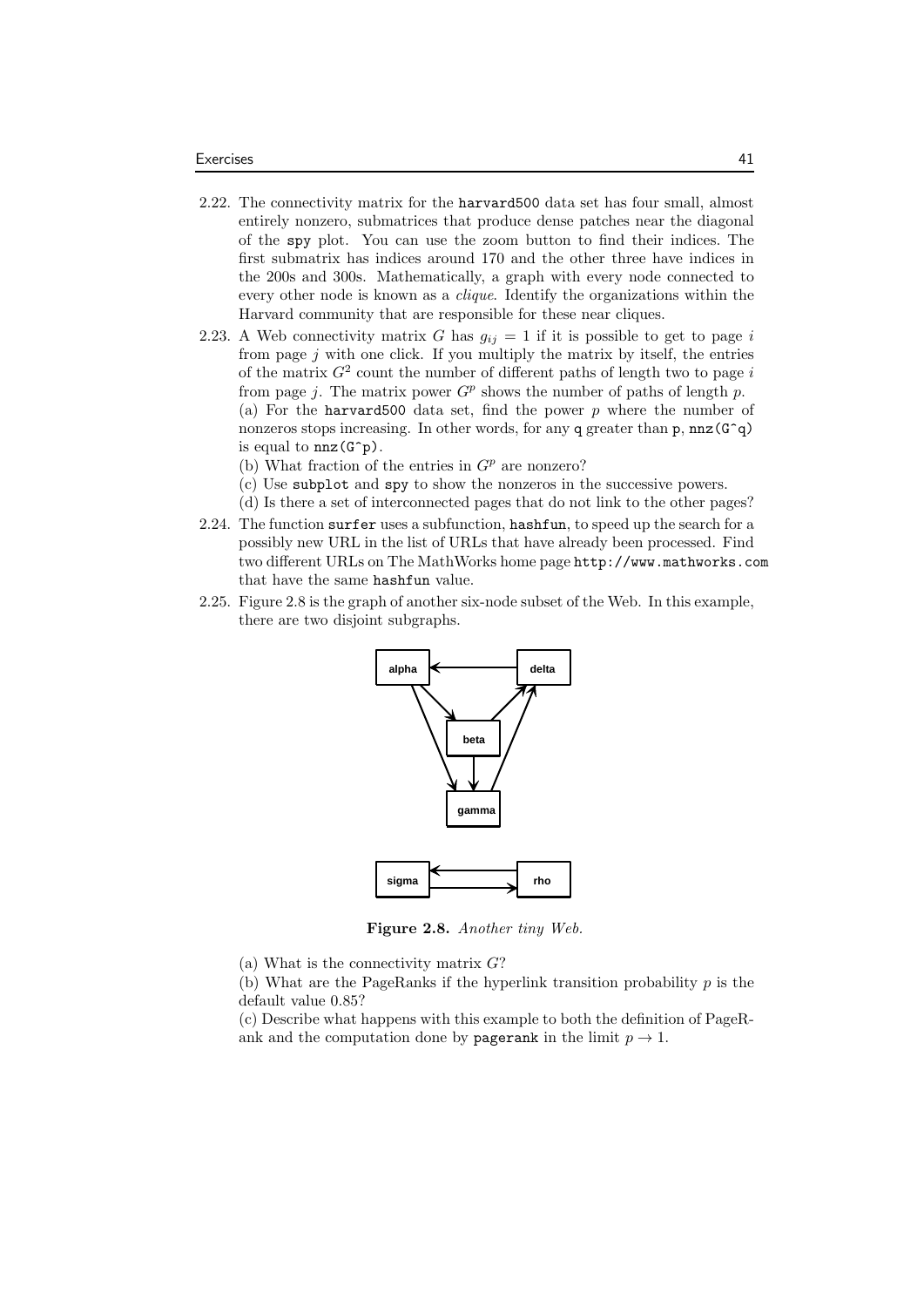2.26. The function pagerank( $U$ , $G$ ) computes PageRanks by solving a sparse linear system. It then plots a bar graph and prints the dominant URLs.

(a) Create pagerank1(G) by modifying pagerank so that it just computes the PageRanks, but does not do any plotting or printing.

(b) Create pagerank2(G) by modifying pagerank1 to use inverse iteration instead of solving the sparse linear system. The key statements are

 $x = (I - A)\ee$  $x = x/sum(x)$ 

What should be done in the unlikely event that the backslash operation involves a division by zero?

(c) Create pagerank3(G) by modifying pagerank1 to use the power method instead of solving the sparse linear system. The key statements are

```
G = p*G*Dz = ((1-p)*(c^*=0) + (c==0))/n;while termination_test
   x = G * x + e * (z * x)end
```
What is an appropriate test for terminating the power iteration?

(d) Use your functions to compute the PageRanks of the six-node example discussed in the text. Make sure you get the correct result from each of your three functions.

2.27. Here is yet another function for computing PageRank. This version uses the power method, but does not do any matrix operations. Only the link structure of the connectivity matrix is involved.

```
function [x, \text{cnt}] = \text{pagerankpow}(G)% PAGERANKPOW PageRank by power method.
\% x = pagerankpow(G) is the PageRank of the graph G.
\chi [x,cnt] = pagerankpow(G)
% counts the number of iterations.
% Link structure
[n,n] = size(G);for j = 1:nL{j} = find(G(:,j));c(j) = length(L{j});end
% Power method
p = .85;delta = (1-p)/n;
x = \text{ones}(n,1)/n;
```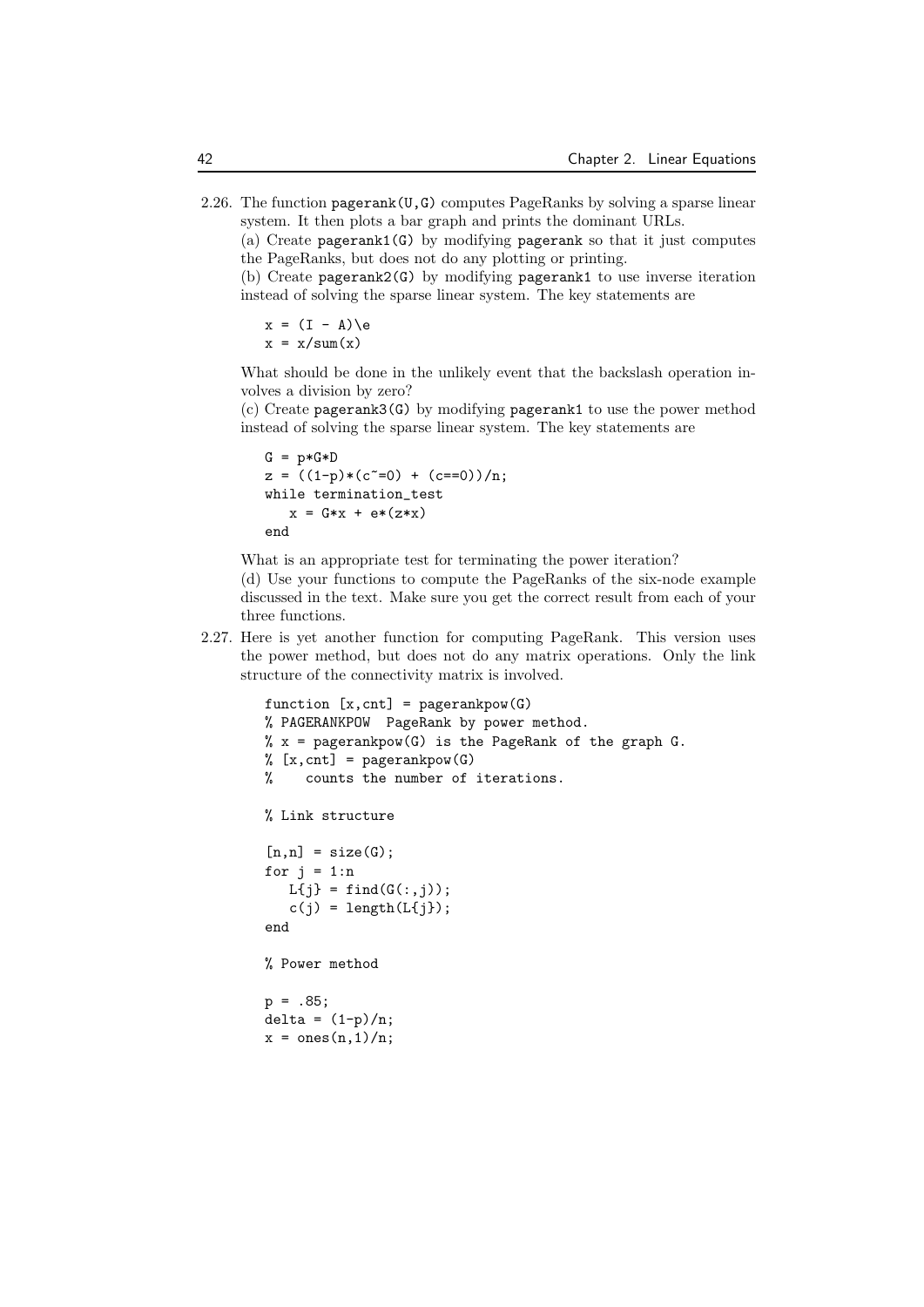```
z = zeros(n, 1);cnt = 0;while max(abs(x-z)) > .0001z = x;x = zeros(n, 1);for j = 1:nif c(j) == 0x = x + z(j)/n;else
        x(L{j}) = x(L{j}) + z(j)/c(j);end
  end
  x = p*x + delta;cnt = cnt + 1;end
```
(a) How do the storage requirements and execution time of this function compare with the three pagerank functions from the previous exercise? (b) Use this function as a template to write a function that computes PageRank in some other programming language.